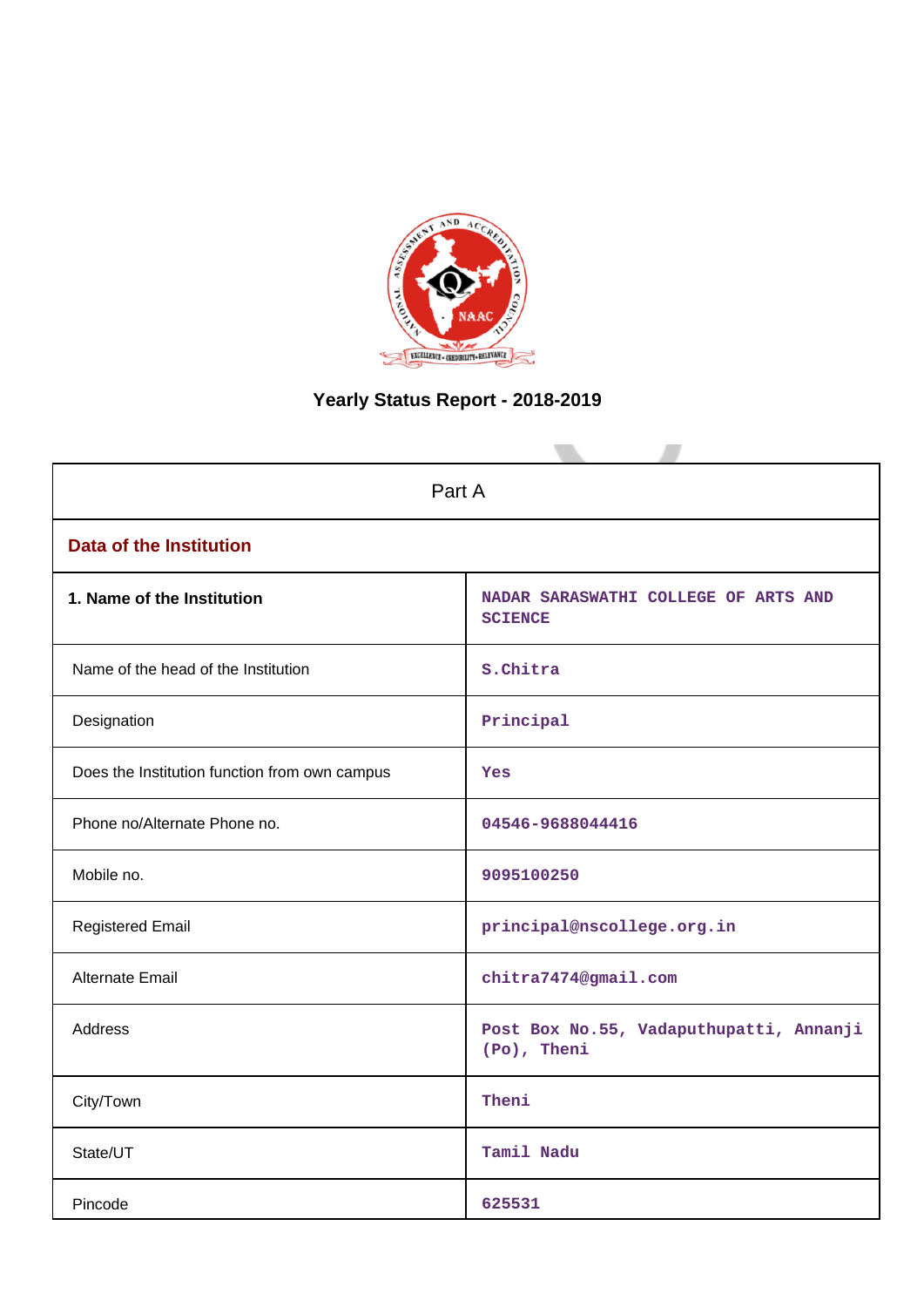| 2. Institutional Status                                                  |             |                                                                           |                         |           |  |  |
|--------------------------------------------------------------------------|-------------|---------------------------------------------------------------------------|-------------------------|-----------|--|--|
| Affiliated / Constituent                                                 | Affiliated  |                                                                           |                         |           |  |  |
| Type of Institution                                                      |             | Women                                                                     |                         |           |  |  |
| Location                                                                 |             | Rural                                                                     |                         |           |  |  |
| <b>Financial Status</b>                                                  |             | private                                                                   |                         |           |  |  |
| Name of the IQAC co-ordinator/Director                                   |             | A. Saranya                                                                |                         |           |  |  |
| Phone no/Alternate Phone no.                                             |             | 04546269000                                                               |                         |           |  |  |
| Mobile no.                                                               | 9942368369  |                                                                           |                         |           |  |  |
| <b>Registered Email</b>                                                  |             | dean_iso@nscollege.org.in                                                 |                         |           |  |  |
| Alternate Email                                                          |             | nsciqac@gmail.com                                                         |                         |           |  |  |
| 3. Website Address                                                       |             |                                                                           |                         |           |  |  |
| Web-link of the AQAR: (Previous Academic Year)                           |             | http://nscollege.org.in/wp-content/upl<br>oads/2019/01/AQAR-2017-2018.pdf |                         |           |  |  |
| 4. Whether Academic Calendar prepared during<br>the year                 |             | Yes                                                                       |                         |           |  |  |
| if yes, whether it is uploaded in the institutional website:<br>Weblink: |             | http://nscollege.org.in/academic-<br>calendar/                            |                         |           |  |  |
| <b>5. Accrediation Details</b>                                           |             |                                                                           |                         |           |  |  |
| Cycle<br>Grade                                                           | <b>CGPA</b> | Year of<br>Accrediation                                                   | Validity<br>Period From | Period To |  |  |

## **6. Date of Establishment of IQAC** 10-May-2011

**1 A 3.02 2015 01-May-2015 30-Apr-2020**

## **7. Internal Quality Assurance System**

| Quality initiatives by IQAC during the year for promoting quality culture                                            |                   |      |  |  |
|----------------------------------------------------------------------------------------------------------------------|-------------------|------|--|--|
| Number of participants/ beneficiaries<br>Item / Title of the quality initiative by<br>Date & Duration<br><b>IQAC</b> |                   |      |  |  |
| <b>World Guinness Record</b><br>Official Attempt on                                                                  | $12 - Ju1 - 2018$ | 6201 |  |  |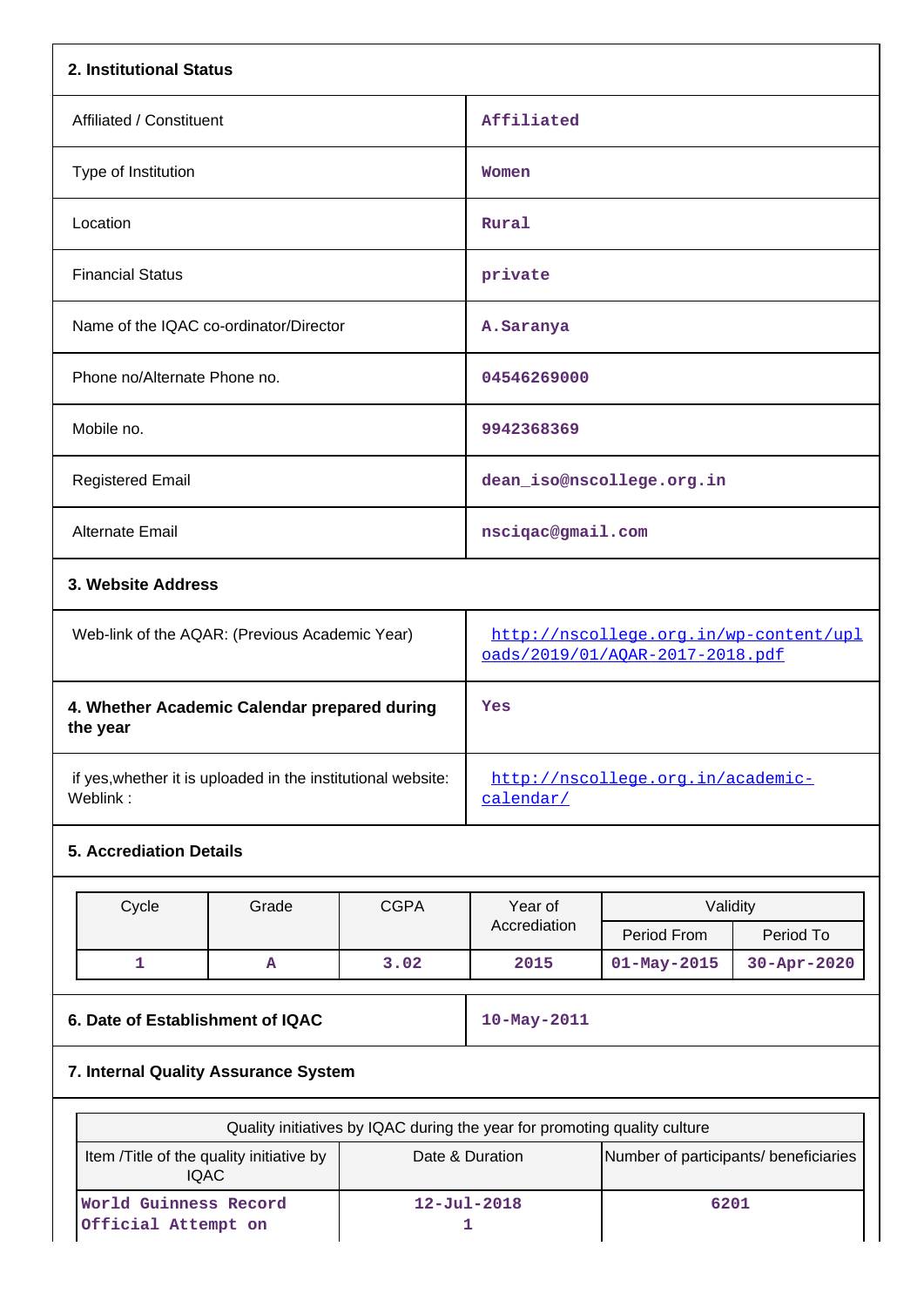| LARGEST HUMAN IMAGE OF AN<br><b>EYE</b>                                   |                         |      |
|---------------------------------------------------------------------------|-------------------------|------|
| NIRF Participation                                                        | $30 - Nov - 2018$<br>10 | 0    |
| AQAR Submission                                                           | $27 - Sep - 2018$<br>25 | 0    |
| Administrative Training<br>Programme on                                   | $28 - Ju1 - 2018$<br>3  | 43   |
| NSCAS jointly in hands<br>with Vendhar TV organized<br>Television Show on | $12 -$ Sep-2018         | 2500 |
|                                                                           | View File               |      |

**8. Provide the list of funds by Central/ State Government- UGC/CSIR/DST/DBT/ICMR/TEQIP/World Bank/CPE of UGC etc.**

| Institution/Departmen<br>t/Faculty                                                                                                                                                                    | Scheme                                                                    | <b>Funding Agency</b> | Year of award with<br>duration | Amount |
|-------------------------------------------------------------------------------------------------------------------------------------------------------------------------------------------------------|---------------------------------------------------------------------------|-----------------------|--------------------------------|--------|
| Nadar<br>Saraswathi<br>College of Arts<br>and Science                                                                                                                                                 | Unnat Bharath<br>Abhiyan                                                  | <b>IRDITT</b>         | 2019<br>365                    | 50000  |
| Chemistry,<br>Physics &<br>Mathematics                                                                                                                                                                | Financial<br>support for<br>National<br><b>Science Day</b><br>Celebration | <b>TNSCST</b>         | 2018<br>$\overline{2}$         | 180000 |
| Computer<br>Science &<br>Information<br>Technology                                                                                                                                                    | TNSCST - SPS                                                              | <b>TNSCST</b>         | 2018<br>240                    | 4000   |
| Microbiology &<br>Biochemistry                                                                                                                                                                        | TNSCST - SPS                                                              | <b>TNSCST</b>         | 2018<br>180                    | 7500   |
| Microbiology &<br>Biochemistry                                                                                                                                                                        | TNSCST - SPS                                                              | <b>TNSCST</b>         | 2018<br>180                    | 7500   |
|                                                                                                                                                                                                       |                                                                           | View File             |                                |        |
| 9. Whether composition of IQAC as per latest<br>Yes<br>$\mathbf{N}$ $\mathbf{A}$ $\mathbf{A}$ $\mathbf{A}$ $\mathbf{A}$ $\mathbf{A}$ $\mathbf{A}$ $\mathbf{A}$ $\mathbf{A}$ $\mathbf{A}$ $\mathbf{A}$ |                                                                           |                       |                                |        |

| <b>NAAC guidelines:</b>                                                                                            |           |
|--------------------------------------------------------------------------------------------------------------------|-----------|
| Upload latest notification of formation of IQAC                                                                    | View File |
| 10. Number of IQAC meetings held during the<br>year :                                                              | 6         |
| The minutes of IQAC meeting and compliances to the<br>decisions have been uploaded on the institutional<br>website | Yes       |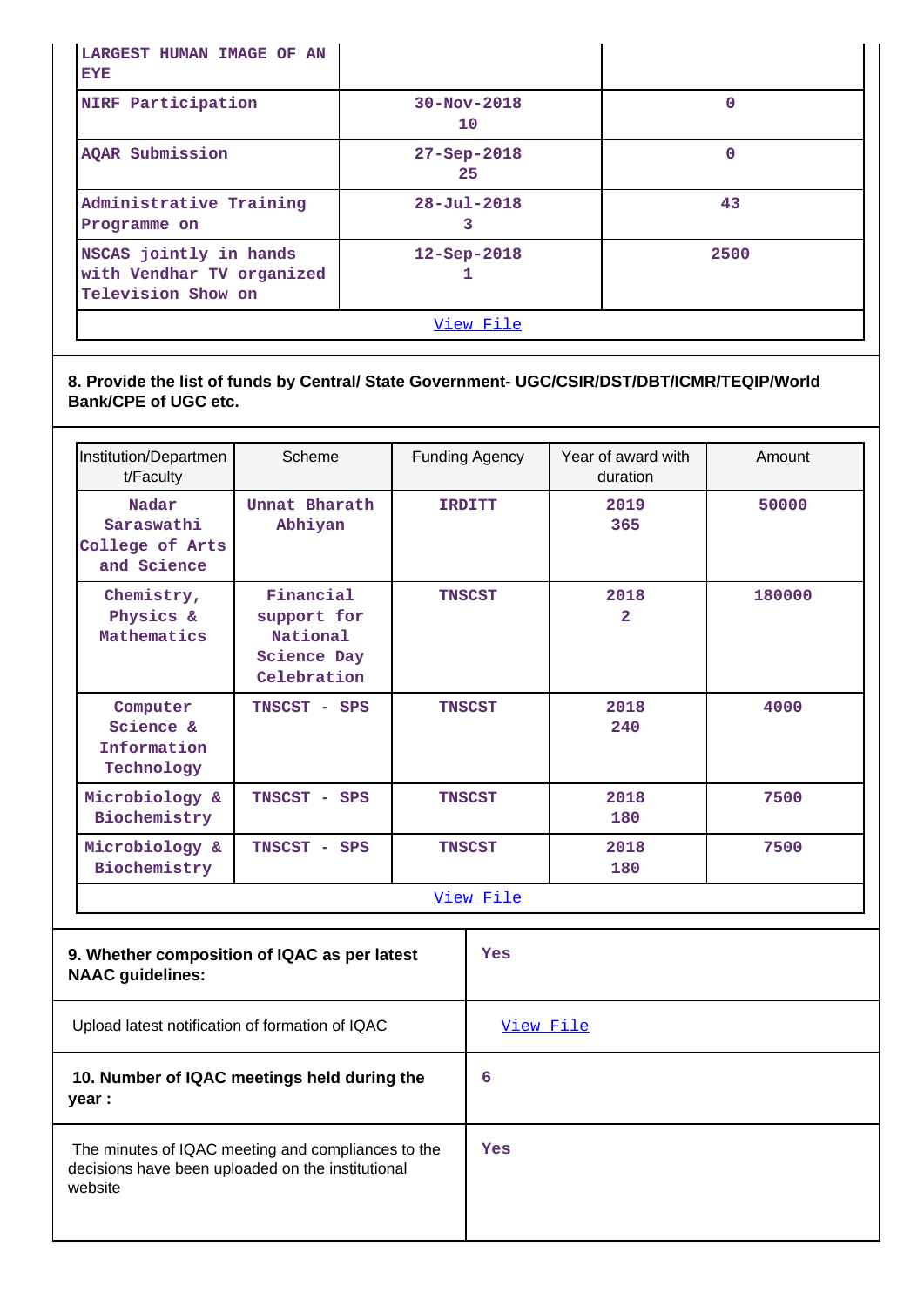| Upload the minutes of meeting and action taken report                                                             | View File |
|-------------------------------------------------------------------------------------------------------------------|-----------|
| 11. Whether IQAC received funding from any of<br>the funding agency to support its activities<br>during the year? | <b>No</b> |

**12. Significant contributions made by IQAC during the current year(maximum five bullets)**

**AQAR Submission to NAAC Participation in NIRF Feedback Analysis Conduct of Academic Audit Initiation of "Word of the Day" Scheme Release of Two IQAC Newsletters**

### [View File](https://assessmentonline.naac.gov.in/public/Postacc/Contribution/4019_Contribution.xlsx)

**13. Plan of action chalked out by the IQAC in the beginning of the academic year towards Quality Enhancement and outcome achieved by the end of the academic year**

| Plan of Action                                                        | Achivements/Outcomes                                                                                                                                                            |  |  |
|-----------------------------------------------------------------------|---------------------------------------------------------------------------------------------------------------------------------------------------------------------------------|--|--|
| Initiation of Word of the Day Scheme                                  | Initiated                                                                                                                                                                       |  |  |
| To submit the AQAR in the month of<br>September.                      | AQAR 2017 - 18 was uploaded in the<br>College website on 27.09.2018.                                                                                                            |  |  |
| Conduct of Academic Audit                                             | Department wise academic audit was done<br>twice in a semester.                                                                                                                 |  |  |
| Professional Development Programmes for<br>the faculty members        | Thirteen Faculty Development Programmes<br>were organized for Teaching Faculty<br><b>Members</b>                                                                                |  |  |
| Administrative Training Programmes                                    | Two training programmes were organized<br>for Non-Teaching Staff Members                                                                                                        |  |  |
| IQAC Newsletter.                                                      | Two Issues of IQAC Newsletter released.                                                                                                                                         |  |  |
| Feedback System                                                       | Feedback on academic, supporting<br>services, parents, alumni were done.                                                                                                        |  |  |
| Motivating the Departments to organize<br>Seminar/Workshop/Conference | Seventeen Programmes were organized by<br>various departments                                                                                                                   |  |  |
| World Guinness Record Official Attempt                                | A World Guinness Record on LARGEST<br>HUMAN IMAGE OF AN EYE logo formation<br>was tried on 12th July, 2018 on account<br>of our Karmaveerar Kamarajar's Birthday<br>Celebration |  |  |
|                                                                       | View File                                                                                                                                                                       |  |  |
| 14. Whether AQAR was placed before statutory<br>body?                 | Yes                                                                                                                                                                             |  |  |
| Name of Statutory Body                                                | <b>Meeting Date</b>                                                                                                                                                             |  |  |
| Management Review Meeting                                             | $03 - May - 2019$                                                                                                                                                               |  |  |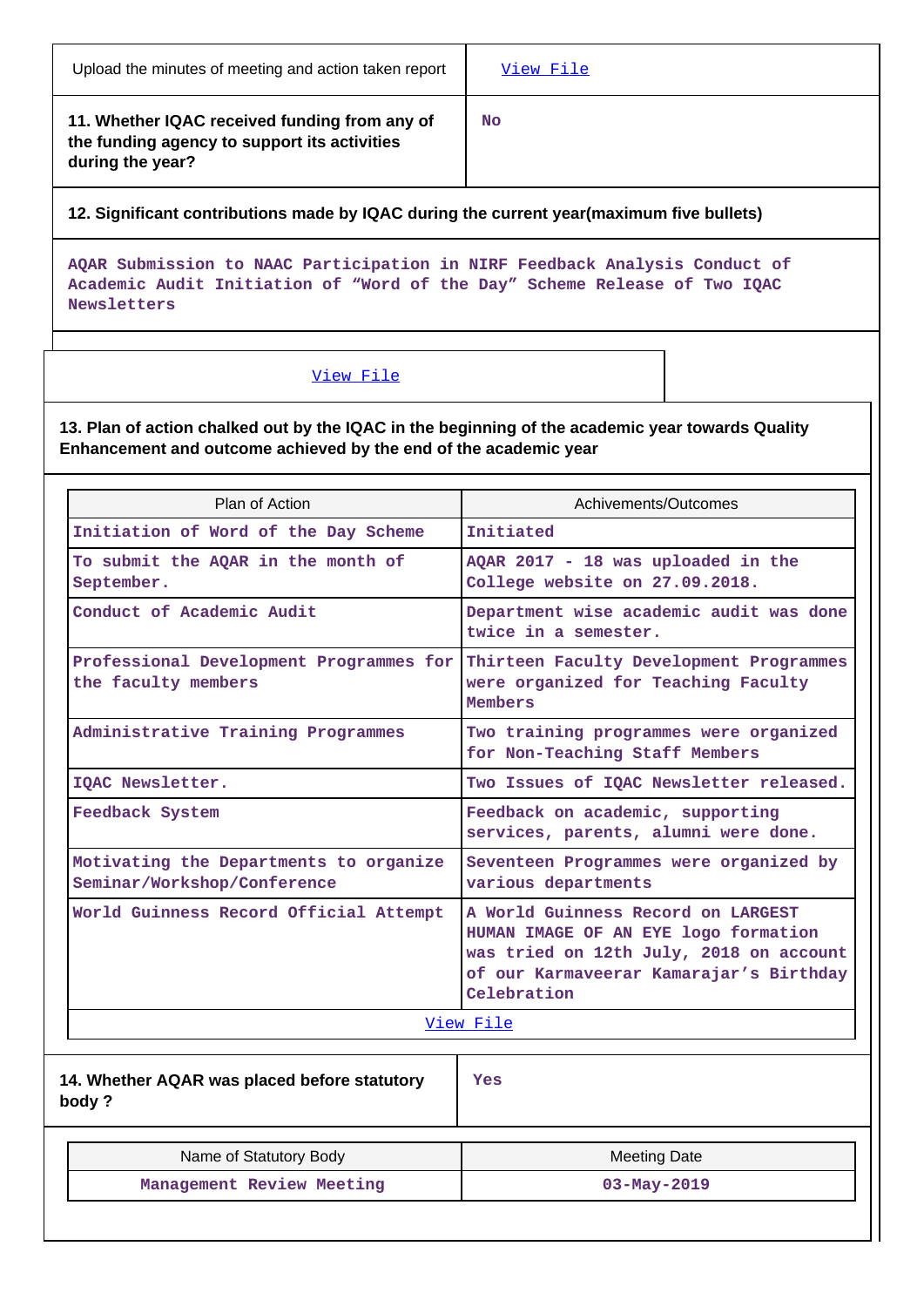| 15. Whether NAAC/or any other accredited<br>body(s) visited IQAC or interacted with it to<br>assess the functioning? | <b>No</b>         |  |  |
|----------------------------------------------------------------------------------------------------------------------|-------------------|--|--|
| 16. Whether institutional data submitted to<br>AISHE:                                                                | Yes               |  |  |
| Year of Submission                                                                                                   | 2019              |  |  |
| Date of Submission                                                                                                   | $21 - Oct - 2019$ |  |  |
| 17. Does the Institution have Management<br><b>Information System?</b>                                               | <b>No</b>         |  |  |
| Part B                                                                                                               |                   |  |  |

### **CRITERION I – CURRICULAR ASPECTS**

**1.1 – Curriculum Planning and Implementation**

 1.1.1 – Institution has the mechanism for well planned curriculum delivery and documentation. Explain in 500 words

 **The college is affiliated to Mother Teresa Women's University, Kodaikanal and it ensures that the curricula is delivered and deployed to build responsible citizens for the development of the society and nation. The vision of the college is to produce competent, disciplined matured citizen, scientists and administrators with high moral, ethical and professional standards through devoted service. The college strives in creating and sustaining an academic environment conducive to academic excellence. The curriculum delivery ensures that the youth are inspired through quality education, provoking the methodologies to foster technology, forge awareness on the emerging arena and imbibe leadership quality. The college has a handbook and academic calendar which incorporates all the activities well in advance for an effective planning and implementation. The action plan with the upcoming events like guest lectures, industrial visits, association activities in accordance with the curriculum, study tours, etc are planned with clear discussions on the probable constraints on its accomplishment and it is ensured for the completion at the end of every semester. The faculty and class time table are set at the beginning of the semester and a work done register is maintained to ensure the completion of the syllabus, assessing assignments and seminars. Majority of the students are first generation learners from rural areas. To strengthen their English language skills and Computer Literacy, Bridge Course is conducted in the beginning of the first semester for all the students. Spoken English is made mandatory for the First Year UG students. Departments, through one way or the other, offer courses on computer and technical skills. Interactive learning methods like lectures, peer teaching, group discussion, quizzes, debates, exhibitions, model making, field trips and projects are included for effective outcomes. Through workshops and seminars, students are exposed to environmental, ethical, social, regional, national and global issues. ICT plays a vital role in the education deployment today and the students of our college are provided with ICT enable classrooms, an internet speed of 100 Mbps and a digital library with INFLIBNET and DELNET resources. The college has an effective internal exam system. All the faculty members are involved in the internal examination system at various stages as question setters, invigilators, examiners, etc. Blueprints are prepared by the HoDs / senior most**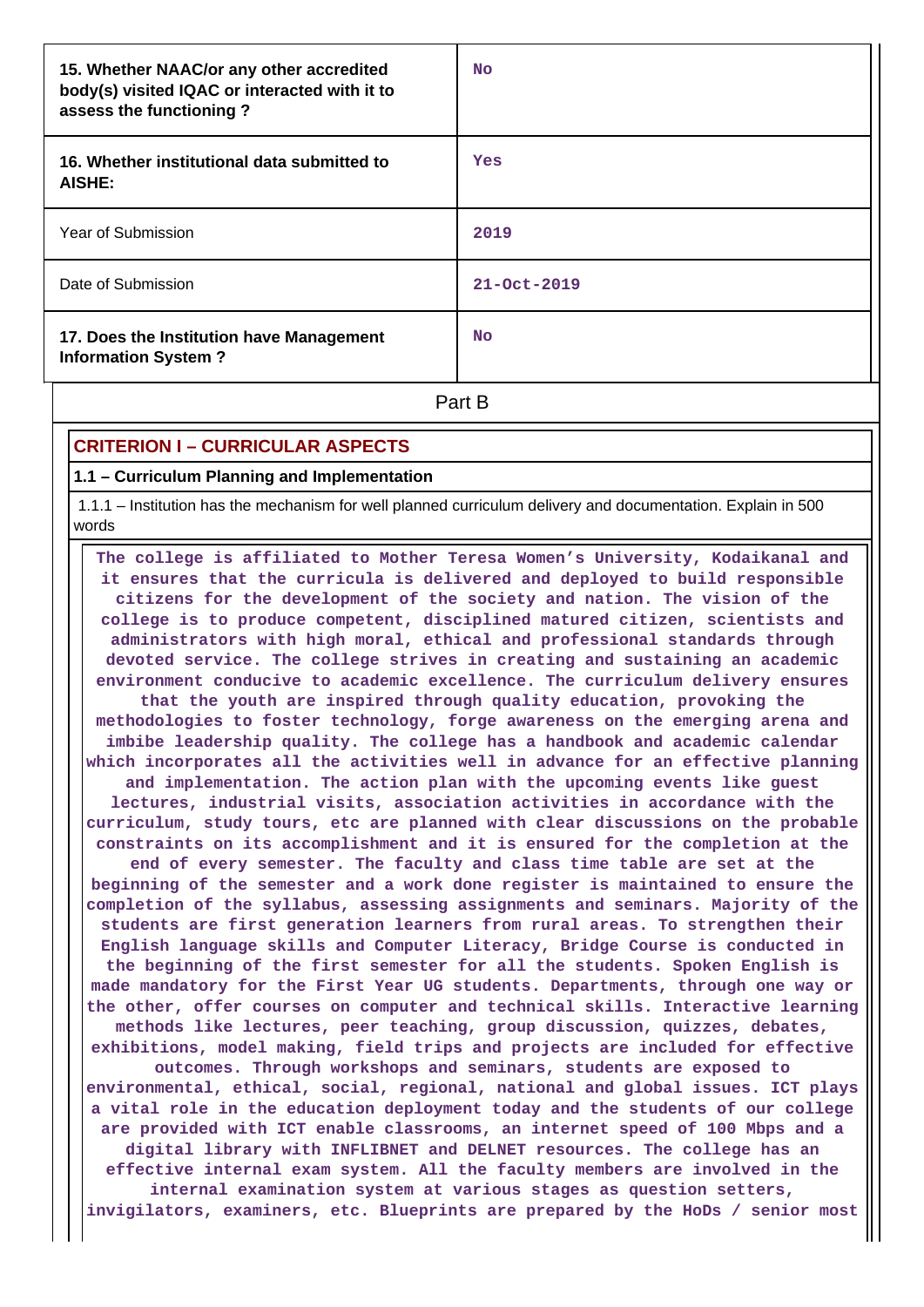**faculty member for all the subjects in the prescribed syllabus in the respective discipline for the internal examinations. Exam registers are maintained to ensure the data maintenance and its retrieval in the future. Students are given full liberty to obtain quality education made available also through online courses offered through Government of India's funded projects such as NPTEL and Swayam.**

| 1.1.2 - Certificate/ Diploma Courses introduced during the academic year         |                 |                          |          |                                                 |                             |  |
|----------------------------------------------------------------------------------|-----------------|--------------------------|----------|-------------------------------------------------|-----------------------------|--|
| Certificate                                                                      | Diploma Courses | Dates of<br>Introduction | Duration | Focus on employ<br>ability/entreprene<br>urship | <b>Skill</b><br>Development |  |
| Certificate<br>Course in<br>English for<br>A11                                   |                 | 01/07/2018               | 8        |                                                 | yes                         |  |
| Certificate<br>Course in<br>Verbal<br>Ability and<br>Aptitude<br>Test            |                 | 01/07/2018               | 16       | yes                                             | yes                         |  |
| Certificate<br>Course in<br>Campus To<br>Corporate<br>Connect JRI                |                 | 01/07/2018               | 16       | yes                                             | yes                         |  |
| Certificate<br>Course in<br>Active<br>English                                    |                 | 01/07/2018               | 8        |                                                 | yes                         |  |
| Certificate<br>Course in<br>Python<br>Programming                                |                 | 01/07/2018               | 8        | yes                                             |                             |  |
| Certificate<br>Course in<br>TOEFL ITP<br>and Lingua<br>Skills                    |                 | 01/07/2018               | 8        | yes                                             | yes                         |  |
| Certificate<br>Course in<br>Principles<br>of<br>Accounting<br>and Tally<br>Lab   |                 | 20/07/2018               | 8        | yes                                             |                             |  |
| Certificate<br>Course in<br><b>Human Values</b><br>and<br>Professional<br>Ethics |                 | 20/07/2018               | 8        |                                                 | yes                         |  |
| Certificate<br>Course in                                                         |                 | 20/07/2018               | 8        |                                                 | yes                         |  |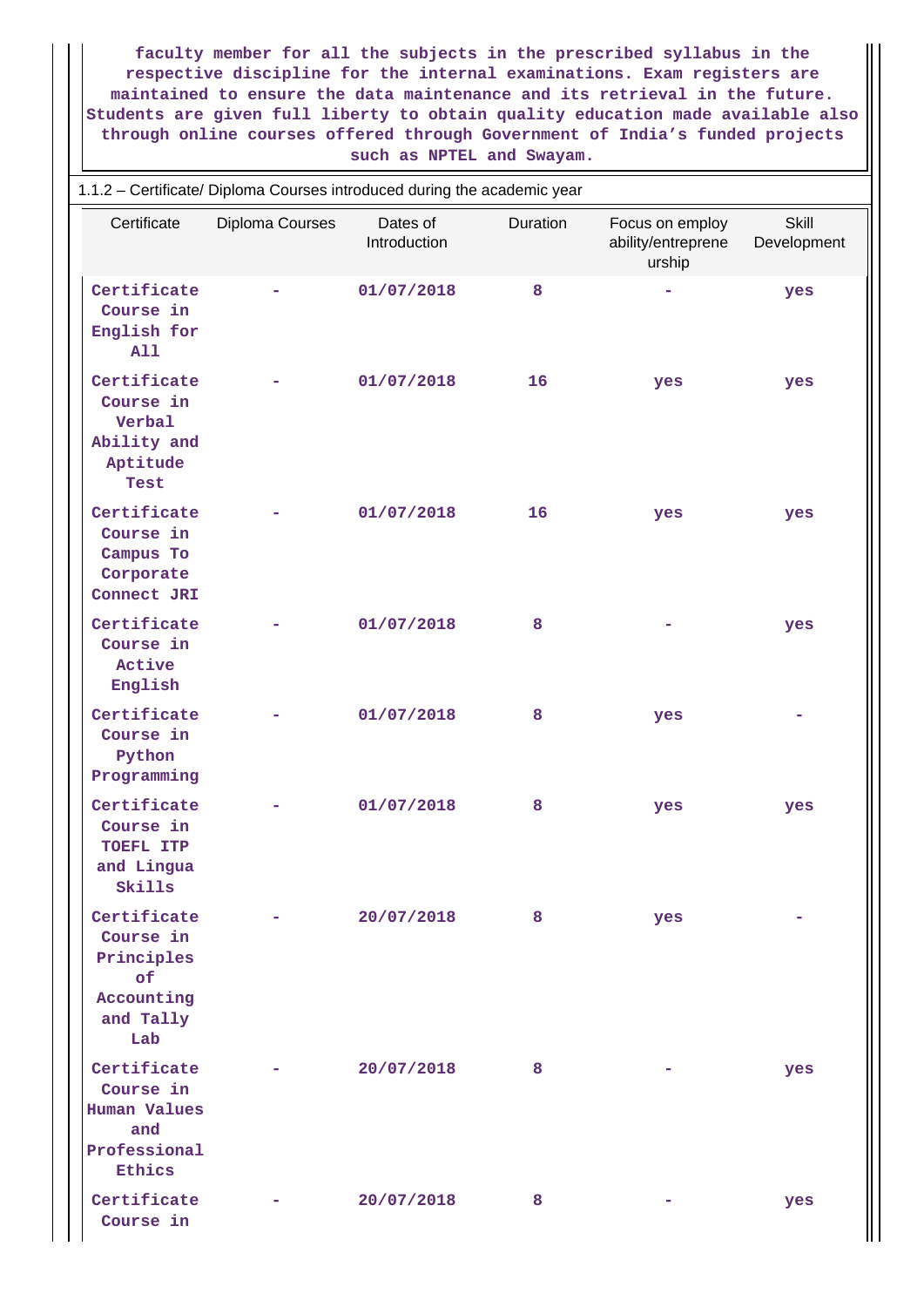| Human Rights<br>and Women<br>Rights                           |                                                                                                         |                                                    |     |                       |  |
|---------------------------------------------------------------|---------------------------------------------------------------------------------------------------------|----------------------------------------------------|-----|-----------------------|--|
| Certificate<br>Course in<br>Creative Adv<br>ertisement        | 20/07/2018                                                                                              | 8                                                  | yes |                       |  |
| Certificate<br>Course in<br>Banking and<br><b>Insurance</b>   | 20/07/2018                                                                                              | 8                                                  | yes |                       |  |
| Certificate<br>Course in<br>Computer<br><b>Basics</b>         | 20/07/2018                                                                                              | 8                                                  | yes | yes                   |  |
| 1.2 - Academic Flexibility                                    |                                                                                                         |                                                    |     |                       |  |
|                                                               | 1.2.1 - New programmes/courses introduced during the academic year                                      |                                                    |     |                       |  |
| Programme/Course                                              | Programme Specialization                                                                                |                                                    |     | Dates of Introduction |  |
| <b>BA</b>                                                     |                                                                                                         | English - Modern Age                               |     | 02/07/2018            |  |
| <b>BA</b>                                                     | English - English for<br>02/07/2018<br>Competitive Examinations                                         |                                                    |     |                       |  |
| <b>BA</b>                                                     |                                                                                                         | English - Introduction to<br>Literary Theories     |     | 02/07/2018            |  |
| <b>MA</b>                                                     | English - British<br>Literature - I                                                                     |                                                    |     | 04/07/2018            |  |
| <b>MA</b>                                                     |                                                                                                         | English - British<br>04/07/2018<br>Literature - II |     |                       |  |
| MA                                                            |                                                                                                         | English- Diasporic<br>04/07/2018<br>Fiction        |     |                       |  |
| <b>MA</b>                                                     |                                                                                                         | English - Creative<br>04/07/2018<br>writing        |     |                       |  |
| <b>MA</b>                                                     | English - British<br>04/07/2018<br>Literature - III                                                     |                                                    |     |                       |  |
| <b>MA</b>                                                     |                                                                                                         | English - British<br>Literature - IV               |     | 04/07/2018            |  |
| MA                                                            | English - Language and<br>04/07/2018<br>Linguistics                                                     |                                                    |     |                       |  |
|                                                               | View File                                                                                               |                                                    |     |                       |  |
| affiliated Colleges (if applicable) during the academic year. | 1.2.2 - Programmes in which Choice Based Credit System (CBCS)/Elective course system implemented at the |                                                    |     |                       |  |
|                                                               |                                                                                                         |                                                    |     |                       |  |

| Name of programmes adopting<br><b>CBCS</b> | Programme Specialization | Date of implementation of<br><b>CBCS/Elective Course System</b> |
|--------------------------------------------|--------------------------|-----------------------------------------------------------------|
| BA                                         | History                  | 26/07/2018                                                      |
| MSC                                        | Information Technology   | 09/08/2018                                                      |
| MSC                                        | Physics                  | 26/07/2018                                                      |
| MPhil                                      | Chemistry                | 26/07/2018                                                      |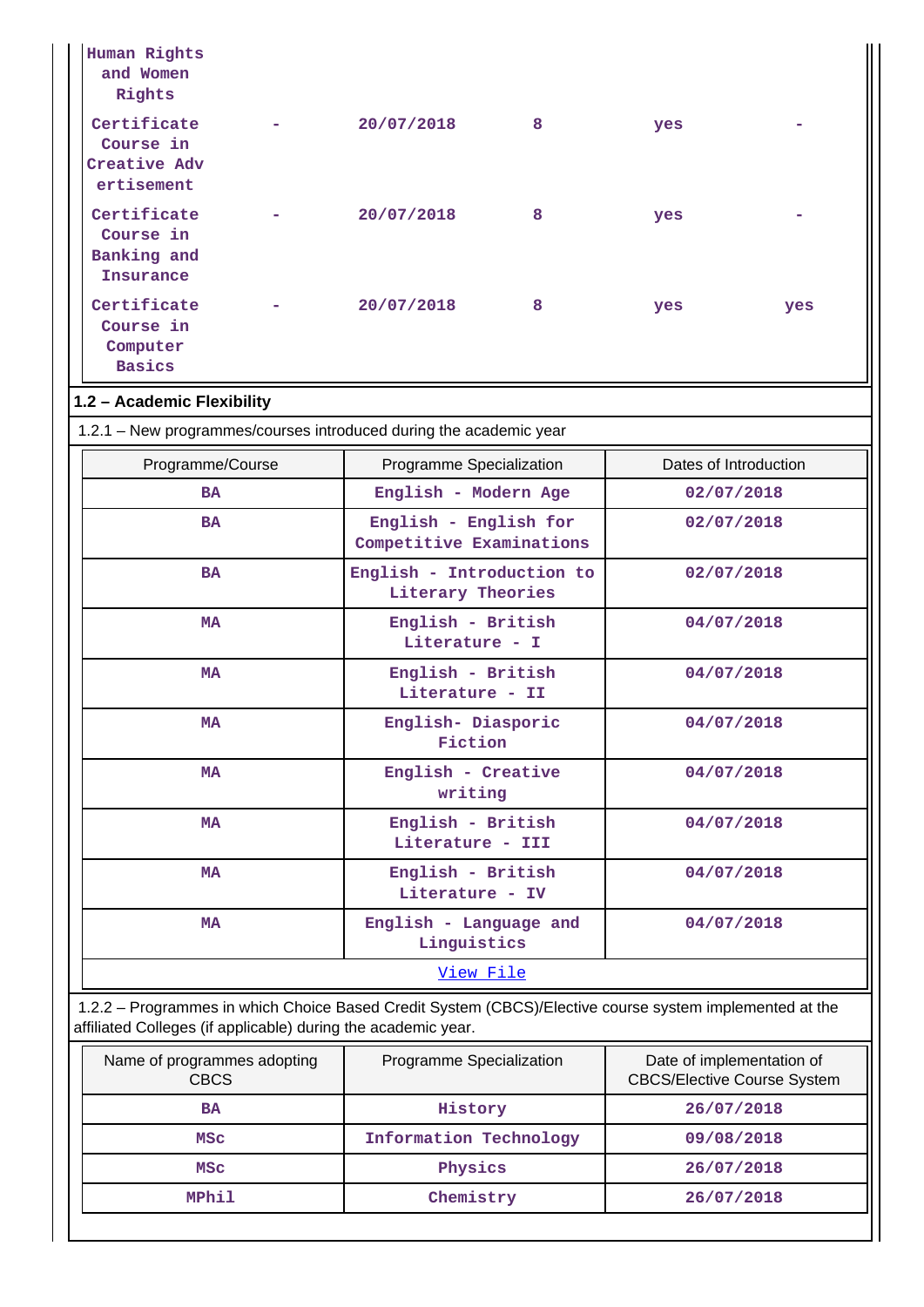| 1.2.3 - Students enrolled in Certificate/ Diploma Courses introduced during the year       |                                              |                   |                                                              |  |
|--------------------------------------------------------------------------------------------|----------------------------------------------|-------------------|--------------------------------------------------------------|--|
|                                                                                            | Certificate                                  |                   | Diploma Course                                               |  |
| <b>Number of Students</b>                                                                  | 1486                                         |                   | 0                                                            |  |
| 1.3 - Curriculum Enrichment                                                                |                                              |                   |                                                              |  |
| 1.3.1 – Value-added courses imparting transferable and life skills offered during the year |                                              |                   |                                                              |  |
| <b>Value Added Courses</b>                                                                 | Date of Introduction                         |                   | Number of Students Enrolled                                  |  |
| Certificate Course in<br>Spoken English                                                    | 20/07/2018                                   |                   | 697                                                          |  |
| Certificate Course in<br>Lingua Treata                                                     | 20/07/2018                                   |                   | 253                                                          |  |
| Certificate Course in<br>English for All                                                   | 20/07/2018                                   |                   | 257                                                          |  |
| Certificate Course in<br>Active English                                                    | 20/07/2018                                   |                   | 325                                                          |  |
| Certificate Course in<br>Spoken Hindi                                                      | 20/07/2018                                   |                   | 51                                                           |  |
| Diploma Course in Yoga                                                                     | 20/07/2018                                   |                   | 75                                                           |  |
| Certificate Course in<br>Campus to Corporate<br>Connect (CCC) JRI                          | 20/07/2018                                   |                   | 321                                                          |  |
| Certificate Course in<br>Verbal Ability ad<br>Aptitude Test                                | 20/07/2018                                   |                   | 242                                                          |  |
| Certificate Course in<br>Computer Basics                                                   | 20/07/2018                                   |                   | 144                                                          |  |
| Certificate Course in<br>Principles of Accounting<br>Tally Lab                             | 20/07/2018                                   |                   | 25                                                           |  |
|                                                                                            |                                              | <u>View File</u>  |                                                              |  |
| 1.3.2 - Field Projects / Internships under taken during the year                           |                                              |                   |                                                              |  |
| Project/Programme Title                                                                    | Programme Specialization                     |                   | No. of students enrolled for Field<br>Projects / Internships |  |
| <b>MA</b>                                                                                  | English                                      |                   | 1                                                            |  |
| <b>MBA</b>                                                                                 | Management Studies                           |                   | 27                                                           |  |
| MSC                                                                                        | Microbiology                                 |                   | 6                                                            |  |
| MSC                                                                                        | Computer Science &<br>Information Technology |                   | 10                                                           |  |
| <b>MCA</b>                                                                                 | Computer Application                         |                   | 19                                                           |  |
|                                                                                            |                                              | No file uploaded. |                                                              |  |
| 1.4 - Feedback System                                                                      |                                              |                   |                                                              |  |
| 1.4.1 - Whether structured feedback received from all the stakeholders.                    |                                              |                   |                                                              |  |
| <b>Students</b>                                                                            |                                              |                   | Yes                                                          |  |
| <b>Teachers</b>                                                                            |                                              | Yes               |                                                              |  |
| Employers                                                                                  |                                              | No                |                                                              |  |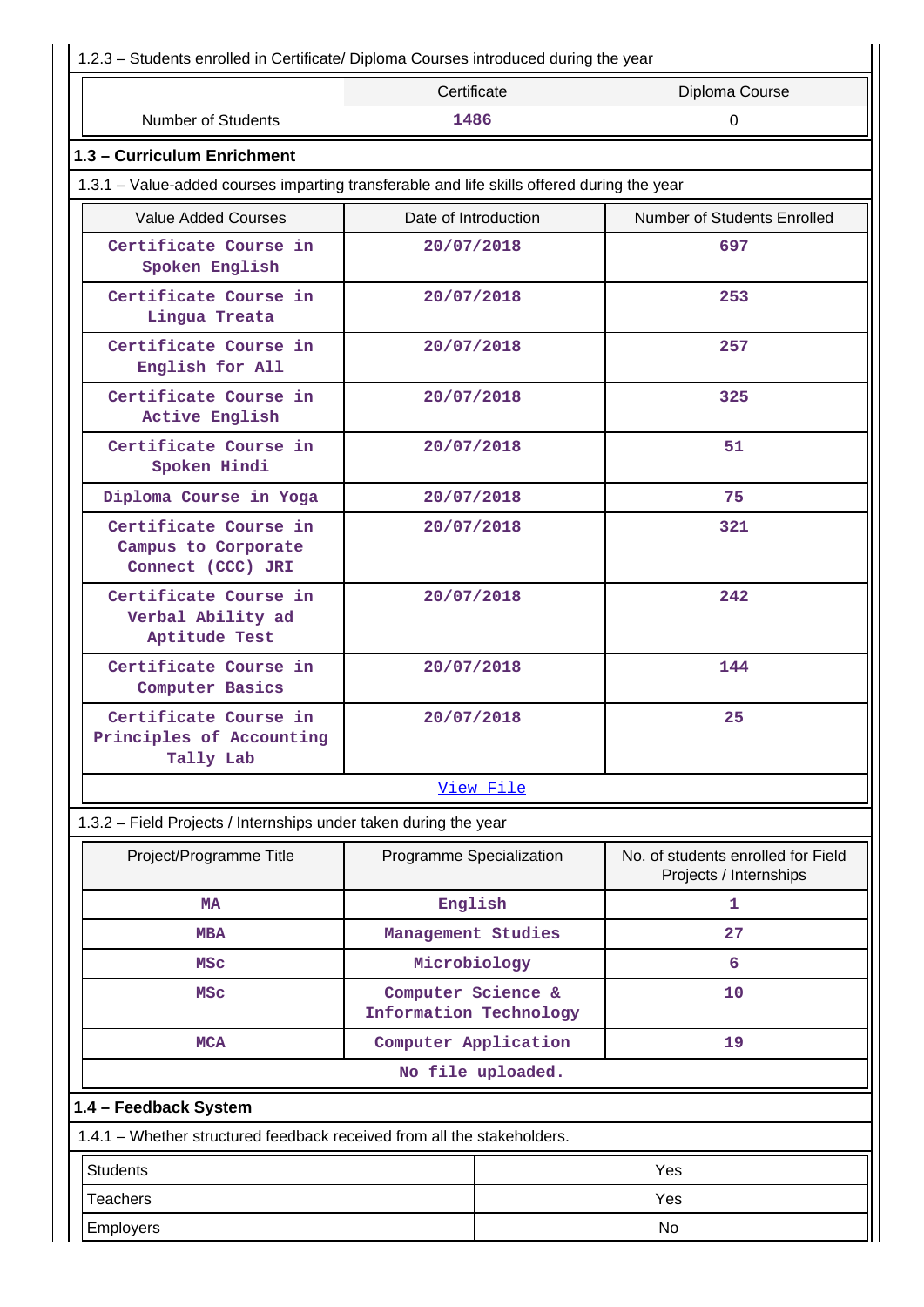| $\Delta$ linean<br>AIUITIITII | Yes |
|-------------------------------|-----|
| -<br>arents                   | Yes |

 1.4.2 – How the feedback obtained is being analyzed and utilized for overall development of the institution? (maximum 500 words)

#### Feedback Obtained

**Feedback is an important part of the assessment process. It has a significant effect on student learning and has been described as the most powerful single moderator that enhances achievement. Feedbacks are obtained from the students, parents and alumni on the institutional performance and teachers' performance. Feedbacks are obtained every semester from students and parents. The feedbacks obtained are analyzed question wise, faculty wise, course wise, program wise and department wise. A meeting held by the Principal on the feedbacks obtained and the rectifications, if required are discussed. Suggestions given by the parents and students are discussed and the valid suggestions are enlisted. They are put forth to the management and necessary actions are taken immediately or in the ensuing semester or year.**

### **CRITERION II – TEACHING- LEARNING AND EVALUATION**

#### **2.1 – Student Enrolment and Profile**

#### 2.1.1 – Demand Ratio during the year

| Name of the<br>Programme                                      | Programme<br>Specialization                                  | Number of seats<br>available                                 |                                                                                                  |     | Number of<br>Application received                                                                | <b>Students Enrolled</b>                                    |
|---------------------------------------------------------------|--------------------------------------------------------------|--------------------------------------------------------------|--------------------------------------------------------------------------------------------------|-----|--------------------------------------------------------------------------------------------------|-------------------------------------------------------------|
| <b>BA</b>                                                     | Tamil                                                        | 50                                                           |                                                                                                  | 50  |                                                                                                  | 45                                                          |
| <b>BA</b>                                                     | English                                                      | 150                                                          |                                                                                                  |     | 186                                                                                              | 148                                                         |
| <b>BBA</b>                                                    | <b>Business</b><br>Administration                            | 60                                                           |                                                                                                  | 62  |                                                                                                  | 57                                                          |
| <b>BCom</b>                                                   | Commerce                                                     | 60                                                           |                                                                                                  |     | 94                                                                                               | 59                                                          |
| <b>BCom</b>                                                   | Computer<br>Application                                      | 96                                                           |                                                                                                  |     | 160                                                                                              | 95                                                          |
| <b>BSC</b>                                                    | Chemistry                                                    | 64                                                           |                                                                                                  |     | 83                                                                                               | 63                                                          |
| <b>BSC</b>                                                    | Mathematics                                                  | 96                                                           |                                                                                                  | 146 |                                                                                                  | 96                                                          |
| <b>BSC</b>                                                    | Microbiology                                                 | 64                                                           |                                                                                                  | 81  |                                                                                                  | 62                                                          |
| <b>BSC</b>                                                    | Biochemistry                                                 | 32                                                           |                                                                                                  |     | 29                                                                                               | 26                                                          |
| <b>BSC</b>                                                    | Computer<br>Science                                          | 64                                                           |                                                                                                  | 87  |                                                                                                  | 63                                                          |
|                                                               |                                                              |                                                              | View File                                                                                        |     |                                                                                                  |                                                             |
| 2.2 - Catering to Student Diversity                           |                                                              |                                                              |                                                                                                  |     |                                                                                                  |                                                             |
| 2.2.1 - Student - Full time teacher ratio (current year data) |                                                              |                                                              |                                                                                                  |     |                                                                                                  |                                                             |
| Year                                                          | Number of<br>students enrolled<br>in the institution<br>(UG) | Number of<br>students enrolled<br>in the institution<br>(PG) | Number of<br>fulltime teachers<br>available in the<br>institution<br>teaching only UG<br>courses |     | Number of<br>fulltime teachers<br>available in the<br>institution<br>teaching only PG<br>courses | Number of<br>teachers<br>teaching both UG<br>and PG courses |
| 2018                                                          | 2317                                                         | 390                                                          | 0                                                                                                |     | $\mathbf 0$                                                                                      | 147                                                         |
| 2.3 - Teaching - Learning Process                             |                                                              |                                                              |                                                                                                  |     |                                                                                                  |                                                             |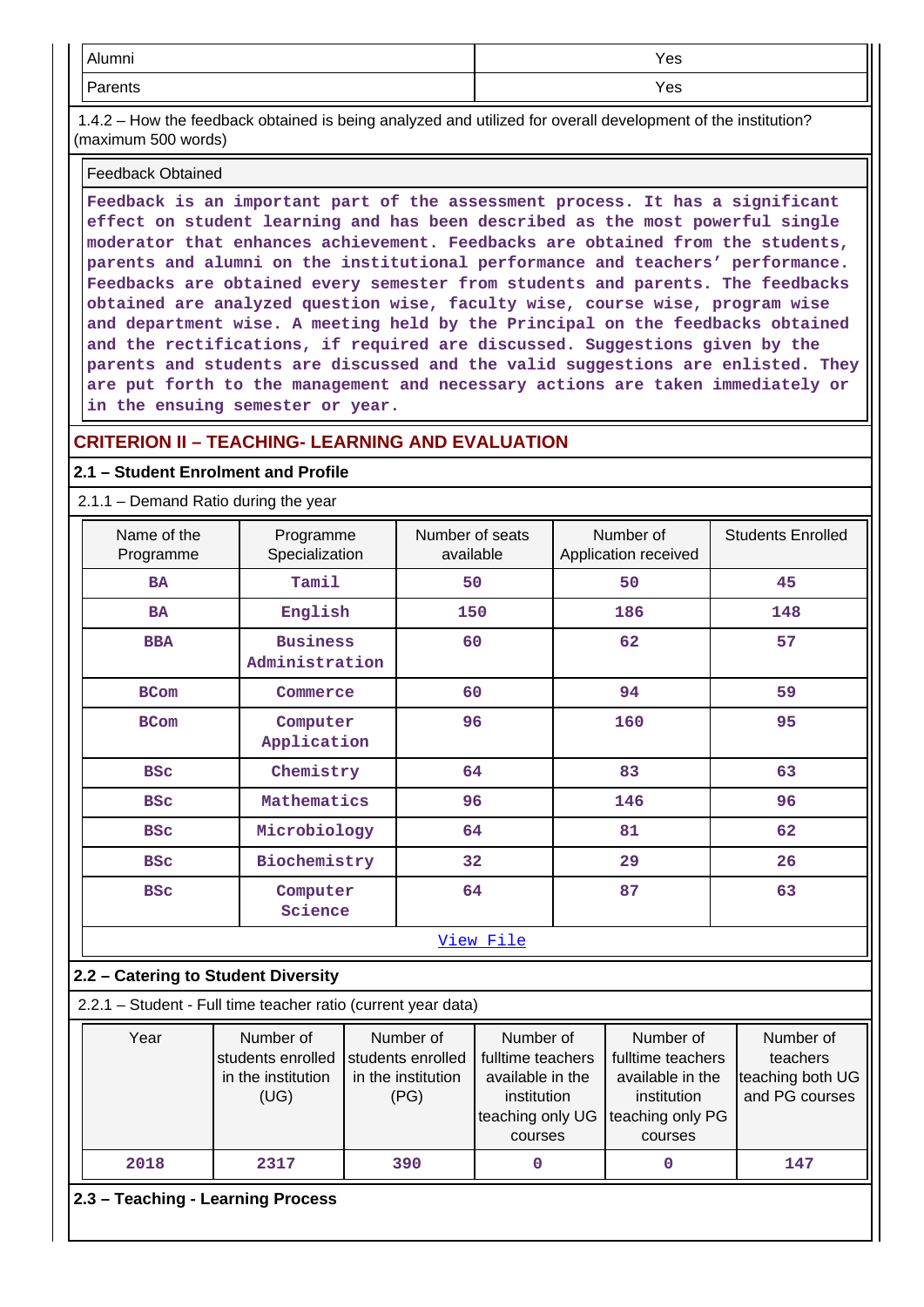2.3.1 – Percentage of teachers using ICT for effective teaching with Learning Management Systems (LMS), Elearning resources etc. (current year data)

| Number of<br><b>Teachers on Roll</b>                                                                                                                                                                                                                                                                                                                                                                                                                                                                                                                                                                                                                                                                                                                                                                                                                                                                                                                                                                                                                                                                                                                                                                                                                                                                                                                                                                                                                                                                                                                                                                                                                                                         | Number of<br>teachers using<br>ICT (LMS, e-<br>Resources) | <b>ICT Tools and</b><br>resources<br>available | Number of ICT<br>enabled<br>Classrooms       | Numberof smart<br>classrooms | E-resources and<br>techniques used |  |
|----------------------------------------------------------------------------------------------------------------------------------------------------------------------------------------------------------------------------------------------------------------------------------------------------------------------------------------------------------------------------------------------------------------------------------------------------------------------------------------------------------------------------------------------------------------------------------------------------------------------------------------------------------------------------------------------------------------------------------------------------------------------------------------------------------------------------------------------------------------------------------------------------------------------------------------------------------------------------------------------------------------------------------------------------------------------------------------------------------------------------------------------------------------------------------------------------------------------------------------------------------------------------------------------------------------------------------------------------------------------------------------------------------------------------------------------------------------------------------------------------------------------------------------------------------------------------------------------------------------------------------------------------------------------------------------------|-----------------------------------------------------------|------------------------------------------------|----------------------------------------------|------------------------------|------------------------------------|--|
| 145                                                                                                                                                                                                                                                                                                                                                                                                                                                                                                                                                                                                                                                                                                                                                                                                                                                                                                                                                                                                                                                                                                                                                                                                                                                                                                                                                                                                                                                                                                                                                                                                                                                                                          | 145                                                       | 7                                              | 14                                           | $\overline{a}$               | 7                                  |  |
|                                                                                                                                                                                                                                                                                                                                                                                                                                                                                                                                                                                                                                                                                                                                                                                                                                                                                                                                                                                                                                                                                                                                                                                                                                                                                                                                                                                                                                                                                                                                                                                                                                                                                              |                                                           |                                                | View File of ICT Tools and resources         |                              |                                    |  |
|                                                                                                                                                                                                                                                                                                                                                                                                                                                                                                                                                                                                                                                                                                                                                                                                                                                                                                                                                                                                                                                                                                                                                                                                                                                                                                                                                                                                                                                                                                                                                                                                                                                                                              |                                                           |                                                | View File of E-resources and techniques used |                              |                                    |  |
|                                                                                                                                                                                                                                                                                                                                                                                                                                                                                                                                                                                                                                                                                                                                                                                                                                                                                                                                                                                                                                                                                                                                                                                                                                                                                                                                                                                                                                                                                                                                                                                                                                                                                              |                                                           |                                                |                                              |                              |                                    |  |
| 2.3.2 - Students mentoring system available in the institution? Give details. (maximum 500 words)<br>We gratify the needs of all the students through following approaches Principal and all the Head of the<br>departments act as chief mentors for their respective departments. The Chief mentors guide and monitor the<br>student mentors – mentee relationships to improve the overall progress of the student. The students are<br>allocated to the faculty members of the concerned departments. Each faculty is allocated with 18 - 35 students.<br>The mentors keep a keen eye on the overall academic performance and extracurricular activities of the student<br>performance. The mentors identify both slow and advance learners and help them out as per their needs. Slow<br>learners are helped to improve their academic performance by academic counselling and remedial coaching.<br>Advance learners are counselled to improve their innate skills by participating and presenting their research work<br>through various seminars, conferences and workshops. The mentors monitor the student's attendance,<br>behaviour and they personally counsel the student on need basis. The students are also counselled for psycho<br>social problems for their financial status. Sports and games student activities also observed by the mentors and<br>they encourage the students to participate in National/International tournaments. The student's health issues are<br>monitored and counselled for good health practices. Apart from department counselling a student counsellor has<br>been appointed for general counselling to improve their psychological skills. |                                                           |                                                |                                              |                              |                                    |  |
| Number of students enrolled in the<br>institution                                                                                                                                                                                                                                                                                                                                                                                                                                                                                                                                                                                                                                                                                                                                                                                                                                                                                                                                                                                                                                                                                                                                                                                                                                                                                                                                                                                                                                                                                                                                                                                                                                            |                                                           | Number of fulltime teachers                    |                                              | Mentor: Mentee Ratio         |                                    |  |
| 2721                                                                                                                                                                                                                                                                                                                                                                                                                                                                                                                                                                                                                                                                                                                                                                                                                                                                                                                                                                                                                                                                                                                                                                                                                                                                                                                                                                                                                                                                                                                                                                                                                                                                                         |                                                           | 145                                            |                                              | 18.76                        |                                    |  |

## **2.4 – Teacher Profile and Quality**

2.4.1 – Number of full time teachers appointed during the year

| No. of sanctioned<br>positions | No. of filled positions | Vacant positions | Positions filled during<br>the current year | No. of faculty with<br>Ph.D |
|--------------------------------|-------------------------|------------------|---------------------------------------------|-----------------------------|
| 147                            | 147                     |                  | 52                                          |                             |

 2.4.2 – Honours and recognition received by teachers (received awards, recognition, fellowships at State, National, International level from Government, recognised bodies during the year )

| Year of Award | Name of full time teachers<br>receiving awards from<br>state level, national level,<br>international level | Designation                             | Name of the award,<br>fellowship, received from<br>Government or recognized<br>bodies |  |  |  |  |
|---------------|------------------------------------------------------------------------------------------------------------|-----------------------------------------|---------------------------------------------------------------------------------------|--|--|--|--|
| 2018          | Dr.D.Thalaiselvi                                                                                           | Assistant Professor                     | Tamil Ilakiya<br>Vithagar Award                                                       |  |  |  |  |
| 2018          | Dr.C.Santhi                                                                                                | Associate Professor Silambuchudar Award |                                                                                       |  |  |  |  |
| 2018          | Mrs.M.Kanmani                                                                                              | Assistant Professor Silambuchudar Award |                                                                                       |  |  |  |  |
| 2018          | Dr.D.Thalaiselvi                                                                                           | Assistant Professor                     | Tamilchudar Award                                                                     |  |  |  |  |
| View File     |                                                                                                            |                                         |                                                                                       |  |  |  |  |

## **2.5 – Evaluation Process and Reforms**

 2.5.1 – Number of days from the date of semester-end/ year- end examination till the declaration of results during the year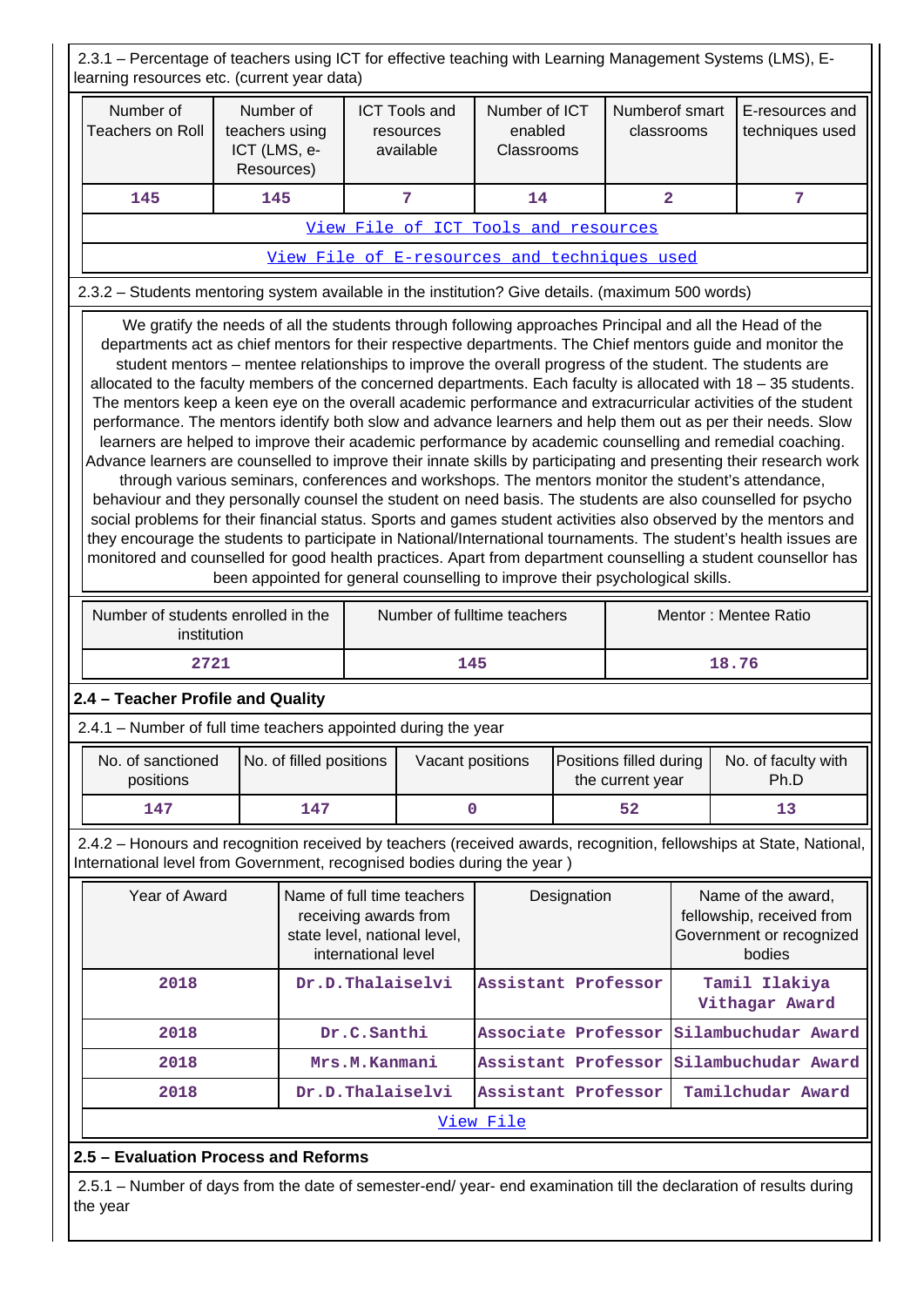| Programme Name | Programme Code                    | Semester/year | Last date of the last<br>semester-end/year-<br>end examination | Date of declaration of<br>results of semester-<br>end/ year- end<br>examination |
|----------------|-----------------------------------|---------------|----------------------------------------------------------------|---------------------------------------------------------------------------------|
| <b>BA</b>      | Tamil                             | 2018<br>I /   | 17/11/2018                                                     | 09/02/2019                                                                      |
| <b>BA</b>      | English                           | 2018<br>I /   | 17/11/2018                                                     | 09/02/2019                                                                      |
| <b>BCom</b>    | Commerce                          | 2018<br>I     | 17/11/2018                                                     | 09/02/2019                                                                      |
| <b>BCom</b>    | Computer<br>Application           | 2018<br>I /   | 17/11/2018                                                     | 09/02/2019                                                                      |
| <b>BBA</b>     | <b>Business</b><br>Administration | 2018<br>I /   | 17/11/2018                                                     | 09/02/2019                                                                      |
| <b>BSC</b>     | Chemsitry                         | 2018<br>I /   | 17/11/2018                                                     | 09/02/2019                                                                      |
| <b>BSC</b>     | Physics                           | 2018<br>Ι.    | 17/11/2018                                                     | 09/02/2019                                                                      |
| <b>BSC</b>     | Microbiology                      | 2018<br>I /   | 17/11/2018                                                     | 09/02/2019                                                                      |
| <b>BSC</b>     | Biochemisry                       | 2018<br>I /   | 17/11/2018                                                     | 09/02/2019                                                                      |
| <b>BSC</b>     | Computer<br>Science               | 2018<br>I /   | 17/11/2018                                                     | 09/02/2019                                                                      |
|                |                                   | View File     |                                                                |                                                                                 |

2.5.2 – Reforms initiated on Continuous Internal Evaluation(CIE) system at the institutional level (250 words)

 **The college has a strong notion on monitoring the students academically through periodic internal exams, assignments and seminars as per the norms stated by the University. The departments follow their respective internal split ups given by the University. The college has made many reforms in them as 1. There are two internal exams and a pre-semester examination planned in the beginning of the academic year itself. 2. The assignments are awarded 5 marks as per University norms, the college has reformed to allot the 5 marks for the following criterions Handwriting, Coherence, Subject matter, extended ideas and Logical Presentation. 3. The criterion for allocation of the marks for seminar are Subject matter, communication skill, logical presentation, responding questions and usage of teaching aids. 4. There are e-assignments also given in departments and PowerPoint presentations are prepared and uploaded in recognized websites. 5. The HoD prepares the blueprint for all the subjects and circulates them to the subject incharges for preparing question papers. 6. Two sets of question for the internal examinations and the Pre-semester are taken by the subject incharges. They are submitted to the exam section and the sets are shuffled and rearranged. 7. The set to be selected for the examination will be done by the Principal and seniormost staff in the exam section. It is kept highly confidential. Paper presentation / publication are made mandatory for M.Phil students. 8. Internal papers are evaluated by another faculty other than the subject handling faculty for a feel of the external valuation for the students and for understanding about the student's presentation to the subject handling faculty. 9. Internal marks and other curricular and co-curricular activities are intimated to the parents periodically through Student's profile. The student's profile is a book consisting for the student's data for the whole period of study in regard with marks, participations in all the college activities, attendance, counseling and her personal profile. 10. Project diary are maintained for the students undergoing internship and projects. The students are reviewed through their proposed planned mentioned at the start of the project plan. Comments on the review and their work completion are kept as a record for monitoring the student's progress in the project.**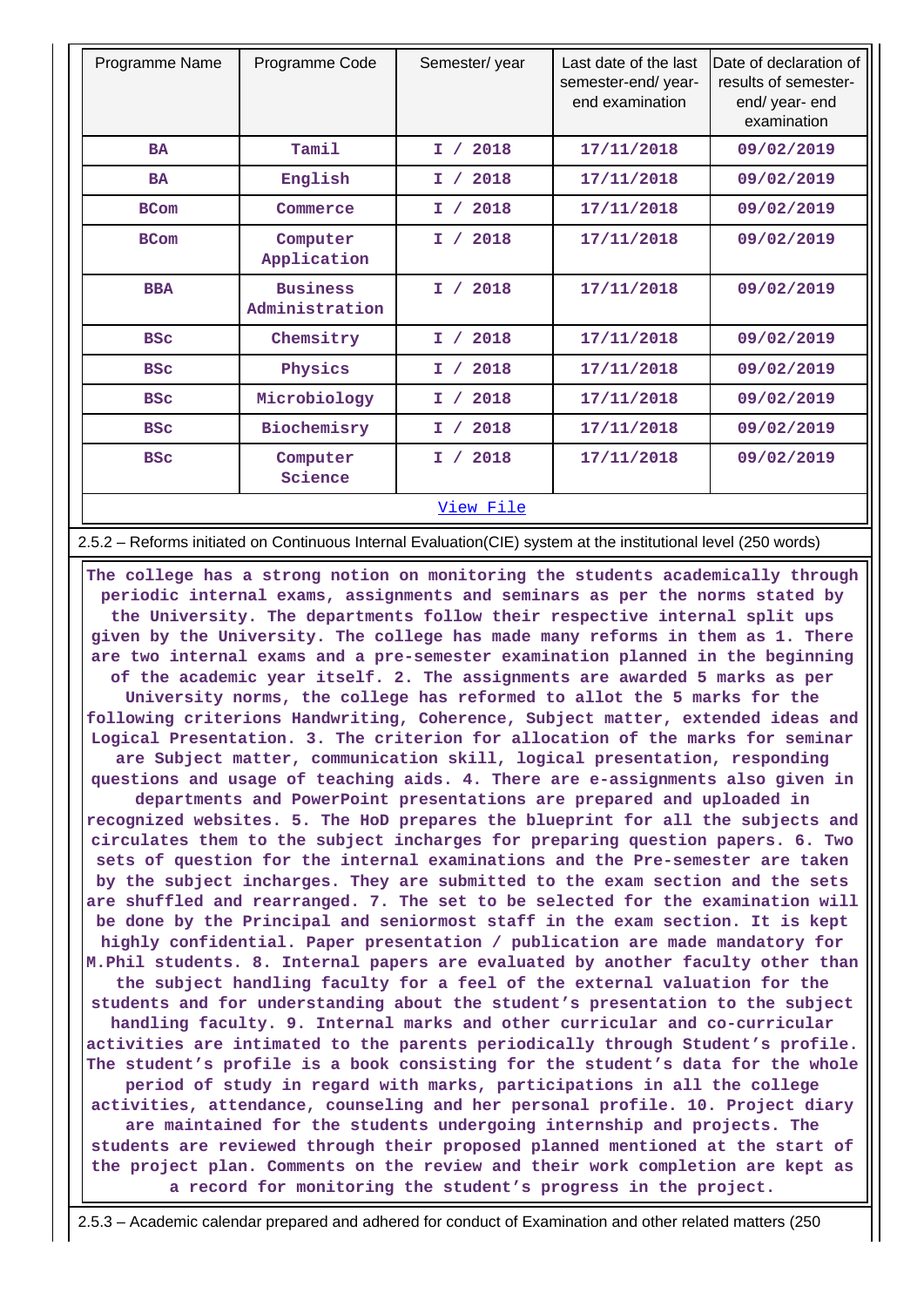words)

 **The college has a handbook and calendar, which stands as the base for all the plans. The college in hand with the University's plan workout the ninety working days. With the structure of the start and the end of the semesters, the CIE are planned and given a sufficient timing to complete the syllabus. A copy of the academic calendar is uploaded in the college website. All the students and faculty members are given a copy of the handbook and calendar at the beginning of the academic year. With the use of the academic calendar the faculty plan their lessons and draft their plan in the Work done registers. All the subject in-charges have a detailed lesson plan, assignment and seminar plan for their respective subjects. The HoD ensures the progress and adherence of the lesson plan strictly. All the departments have an annual plan for the department activities, which is deployed at the beginning of the academic year. The department's plan includes the association activities, guest lectures, industrial visits, seminars and organized. The common events are finalized by the Principal with consultation with the management. The HoD's are intimated of the same. Utmost care is taken to adhere to the academic calendar for the conduct of the internal exams. The internal exams and presemester are planned by the exam section. The time-table are prepared and circulated with the timings. The hall allocation and invigilation duties are prepared and circulated to the faculty members and students.**

#### **2.6 – Student Performance and Learning Outcomes**

2.6.2 – Pass percentage of students

 2.6.1 – Program outcomes, program specific outcomes and course outcomes for all programs offered by the institution are stated and displayed in website of the institution (to provide the weblink)

<http://nscollege.org.in/wp-content/uploads/2020/10/2.6.1.pdf>

| Programme<br>Code | Programme<br>Name | Programme<br>Specialization        | Number of<br>students<br>appeared in the<br>final year<br>examination | Number of<br>students passed<br>in final year<br>examination | Pass Percentage |  |  |  |
|-------------------|-------------------|------------------------------------|-----------------------------------------------------------------------|--------------------------------------------------------------|-----------------|--|--|--|
| <b>BCS</b>        | <b>BSC</b>        | Computer<br>Science                | 31                                                                    | 31                                                           | 100             |  |  |  |
| <b>BMB</b>        | <b>BSC</b>        | Microbiology                       | 51                                                                    | 49                                                           | 96.08           |  |  |  |
| <b>BBO</b>        | <b>BSC</b>        | Biochemistry                       | 24                                                                    | 23                                                           | 95.83           |  |  |  |
| <b>BMA</b>        | <b>BSC</b>        | Mathematics                        | 93                                                                    | 84                                                           | 97.85           |  |  |  |
| <b>BCH</b>        | <b>BSC</b>        | Chemistry                          | 55                                                                    | 51                                                           | 92.73           |  |  |  |
| <b>BCC</b>        | <b>BCom</b>       | Computer<br>Application            | 91                                                                    | 87                                                           | 95.6            |  |  |  |
| <b>BCO</b>        | <b>BCom</b>       | Commerce                           | 53                                                                    | 50                                                           | 94.34           |  |  |  |
| <b>BBA</b>        | <b>BBA</b>        | <b>Business Adm</b><br>inistration | 39                                                                    | 36                                                           | 92.31           |  |  |  |
| <b>BEN</b>        | <b>BA</b>         | English                            | 127                                                                   | 116                                                          | 91.34           |  |  |  |
| <b>BTL</b>        | <b>BA</b>         | Tamil                              | 30                                                                    | 28                                                           | 93.33           |  |  |  |
| <u>View File</u>  |                   |                                    |                                                                       |                                                              |                 |  |  |  |

### **2.7 – Student Satisfaction Survey**

 2.7.1 – Student Satisfaction Survey (SSS) on overall institutional performance (Institution may design the questionnaire) (results and details be provided as weblink)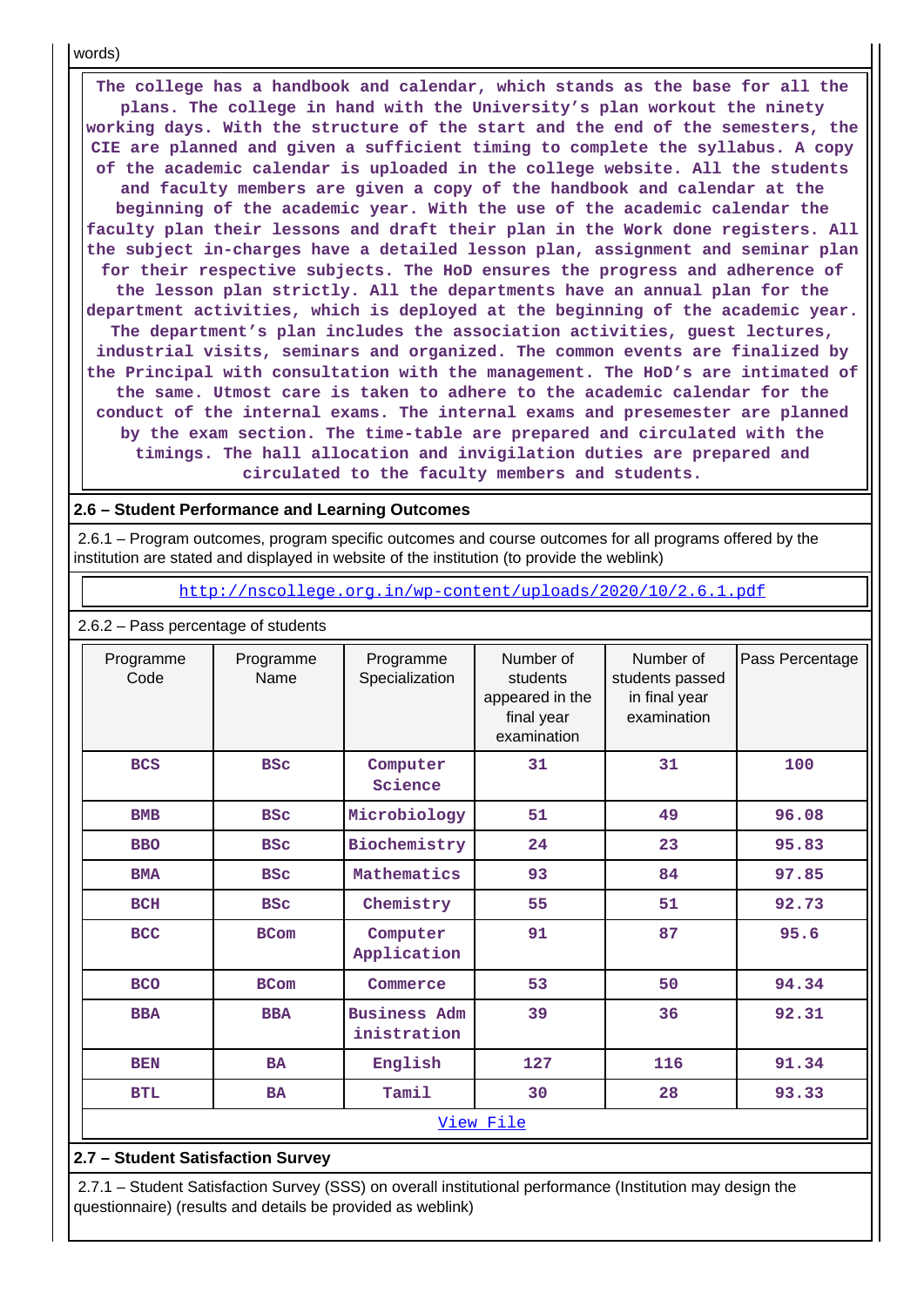## **CRITERION III – RESEARCH, INNOVATIONS AND EXTENSION**

## **3.1 – Resource Mobilization for Research**

3.1.1 – Research funds sanctioned and received from various agencies, industry and other organisations

| Nature of the Project                                                               | <b>Duration</b> | Name of the funding<br>agency | Total grant<br>sanctioned | Amount received<br>during the year |  |  |  |
|-------------------------------------------------------------------------------------|-----------------|-------------------------------|---------------------------|------------------------------------|--|--|--|
| Students<br>Research<br>Projects (Other<br>than compulsory<br>by the<br>University) | 180             | <b>TNSCST</b>                 | 0.07                      | 0.07                               |  |  |  |
| Students<br>Research<br>Projects (Other<br>than compulsory<br>by the<br>University) | 180             | <b>TNSCST</b>                 | 0.07                      | 0.07                               |  |  |  |
| Students<br>Research<br>Projects (Other<br>than compulsory<br>by the<br>University) | 240             | <b>TNSCST</b>                 | 0.04                      | 0.04                               |  |  |  |
| Any Other<br>(Specify)                                                              | $\overline{2}$  | <b>TNSCST</b>                 | 1.8                       | 1.8                                |  |  |  |
| Any Other<br>(Specify)                                                              | 365             | <b>IRDITT</b>                 | 0.5                       | 0.5                                |  |  |  |
| No file uploaded.                                                                   |                 |                               |                           |                                    |  |  |  |

### **3.2 – Innovation Ecosystem**

 3.2.1 – Workshops/Seminars Conducted on Intellectual Property Rights (IPR) and Industry-Academia Innovative practices during the year

| Title of workshop/seminar                                                                         | Name of the Dept.    | Date       |
|---------------------------------------------------------------------------------------------------|----------------------|------------|
| International Seminar on<br>"Gateway to Industry<br>through JAVA"                                 | Computer Application | 27/06/2018 |
| Power Seminar on "Cloud"<br>Computing"                                                            | Computer Application | 27/07/2018 |
| National Level Students<br>Training Program on<br>"Financial Literacy for<br>Financial Inclusion" | Computer Application | 13/08/2018 |
| International Conference<br>on "Topical Drifts in<br>Nano Science<br>Environmental Science"       | Chemistry Physics    | 20/08/2018 |
| A Two Days Workshop On<br>.Net Technology                                                         | Commerce             | 29/08/2018 |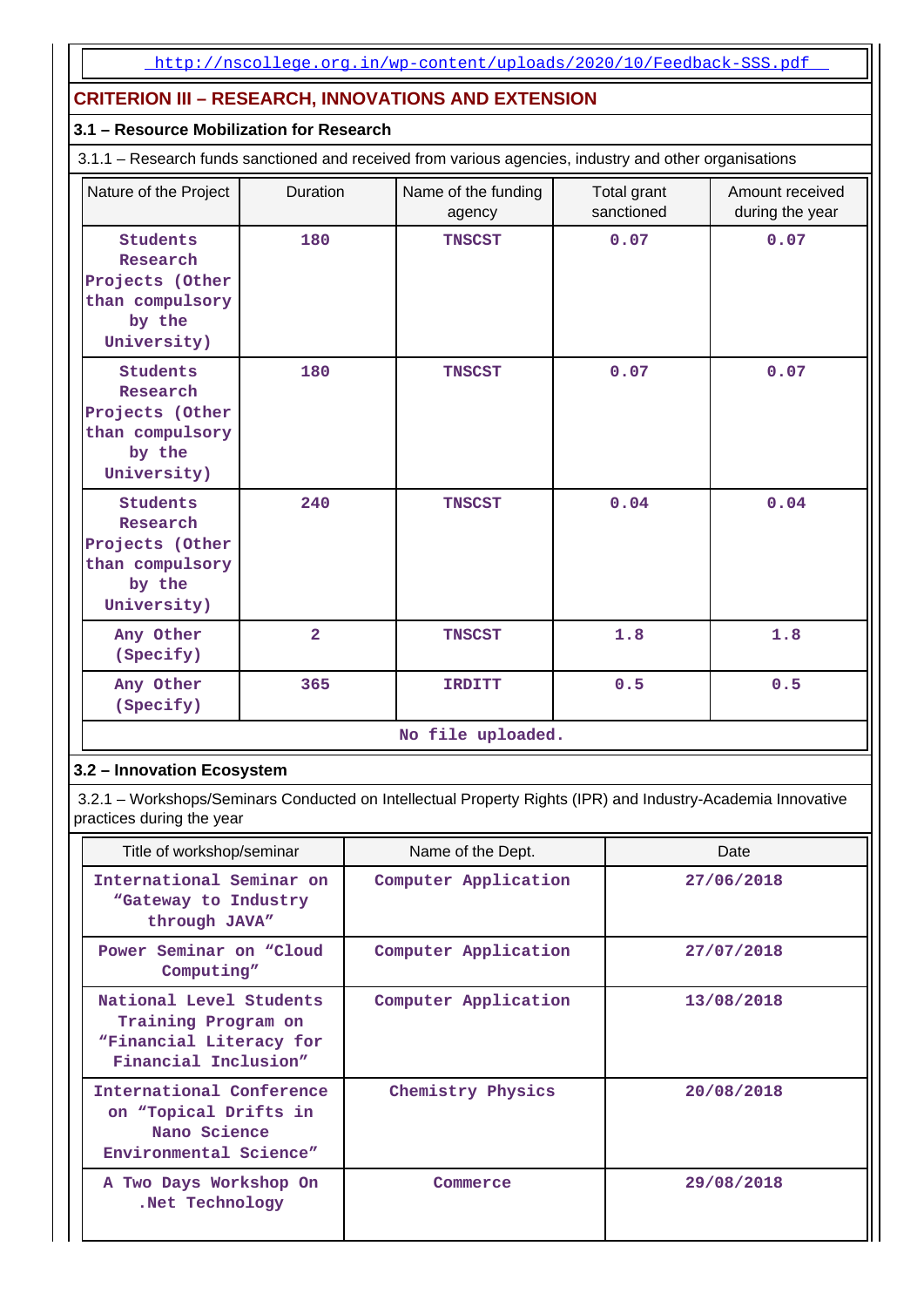| Workshop on Computational<br>Approach on Drug<br>Designing                                                           | Microbiology and<br>Biochemistry           |                                            |               |                        | 30/10/2018              |  |  |
|----------------------------------------------------------------------------------------------------------------------|--------------------------------------------|--------------------------------------------|---------------|------------------------|-------------------------|--|--|
| International Conference<br>on "Recent Developments<br>in Mathematical Sciences                                      |                                            | Mathematics                                |               |                        | 10/09/2018              |  |  |
| Two Days workshop on<br>Mobile App Development                                                                       |                                            | Computer Science<br>Information Technology |               |                        | 03/11/2018              |  |  |
| National Science Day and<br>Mathematics Day                                                                          |                                            | Mathematics and Chemistry<br>and Phyiscs   |               |                        | 07/12/2018              |  |  |
| International Seminar on<br>"Women: Pathway the<br>Nuances possibilities of<br>Mediating Language and<br>Technology" |                                            | English and Computer<br>Application        |               | 20/12/2018             |                         |  |  |
| International Seminar on<br>"Contemporary Issues in<br>Accounting-Challenges and<br>Opportunities"                   |                                            | Commerce                                   |               |                        | 23/01/2019              |  |  |
| Innovative of IPR Cell<br>and Inauguration of<br>Innovation Cell                                                     |                                            | Management Studies                         |               | 30/01/2019             |                         |  |  |
| Two Days Workshop On<br>Power analysis and<br>Statistical tools in<br>Research                                       | Commerce                                   |                                            | 27/02/2019    |                        |                         |  |  |
| International Level<br>Conference on Trends in<br>Technology                                                         | Computer Science<br>Information Technology |                                            | 27/02/2019    |                        |                         |  |  |
| State Level Seminar on<br>Viduthalai Thedalil<br>Penniyam                                                            |                                            | Tamil                                      |               |                        | 11/03/2019              |  |  |
| National Conference on<br>"Emerging Trends in<br>Science and Technology"                                             | Microbiology and<br>Biochemistry           |                                            | 19/03/2019    |                        |                         |  |  |
| 3.2.2 - Awards for Innovation won by Institution/Teachers/Research scholars/Students during the year                 |                                            |                                            |               |                        |                         |  |  |
| Title of the innovation<br>Name of Awardee                                                                           |                                            | Awarding Agency                            |               | Date of award          | Category                |  |  |
|                                                                                                                      |                                            | No Data Entered/Not Applicable !!!         |               |                        |                         |  |  |
|                                                                                                                      |                                            | No file uploaded.                          |               |                        |                         |  |  |
| 3.2.3 - No. of Incubation centre created, start-ups incubated on campus during the year                              |                                            |                                            |               |                        |                         |  |  |
| Name<br>Incubation<br>Center                                                                                         | Sponsered By                               | Name of the<br>Start-up                    |               | Nature of Start-<br>up | Date of<br>Commencement |  |  |
|                                                                                                                      | No Data Entered/Not Applicable !!!         |                                            |               |                        |                         |  |  |
|                                                                                                                      |                                            | No file uploaded.                          |               |                        |                         |  |  |
| 3.3 - Research Publications and Awards                                                                               |                                            |                                            |               |                        |                         |  |  |
| 3.3.1 - Incentive to the teachers who receive recognition/awards                                                     |                                            |                                            |               |                        |                         |  |  |
| <b>State</b>                                                                                                         | National                                   |                                            | International |                        |                         |  |  |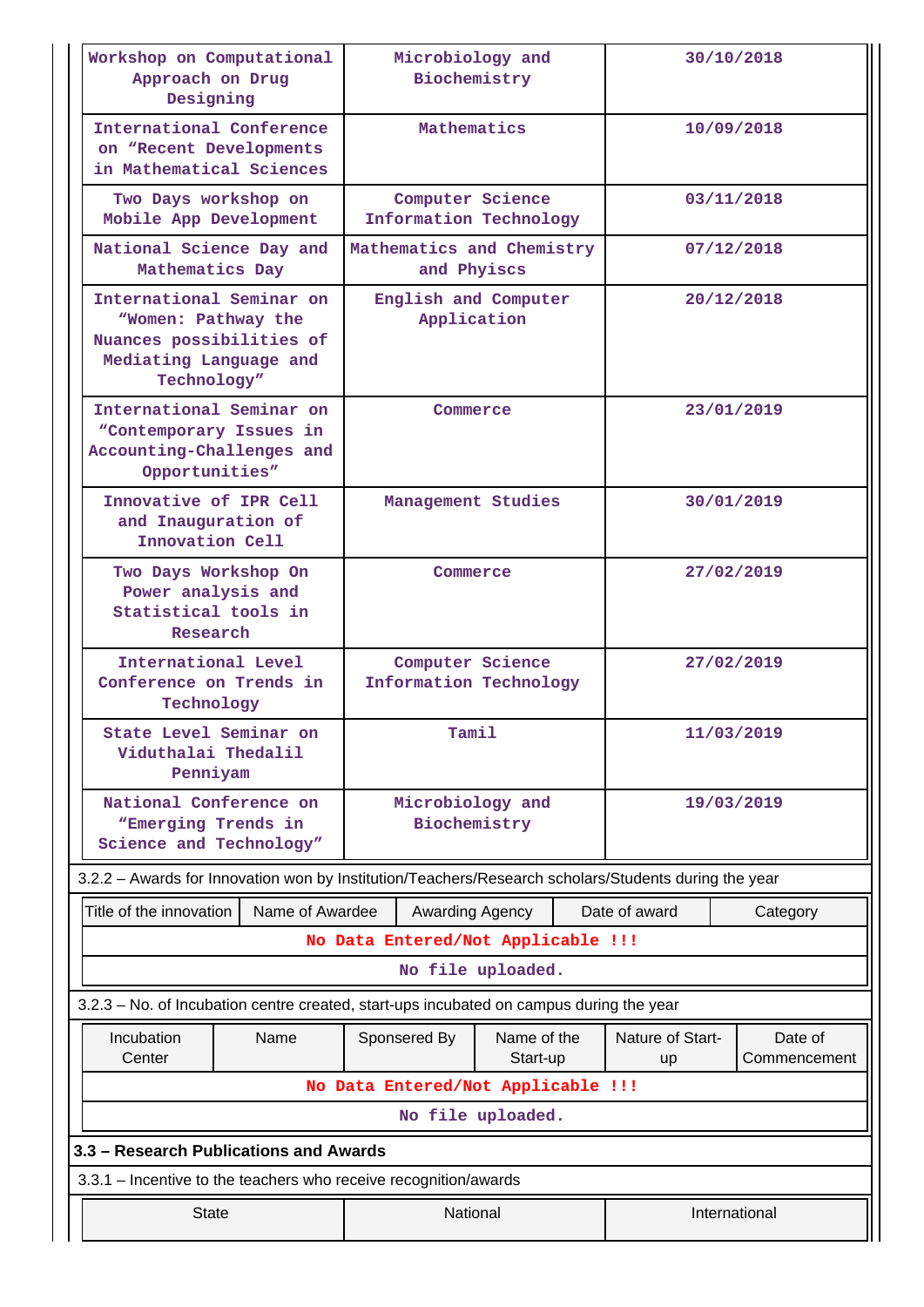| 4                                                                                                                                                                     |                           | 4                                |                       |                         | $\mathbf 0$                       |  |
|-----------------------------------------------------------------------------------------------------------------------------------------------------------------------|---------------------------|----------------------------------|-----------------------|-------------------------|-----------------------------------|--|
| 3.3.2 - Ph. Ds awarded during the year (applicable for PG College, Research Center)                                                                                   |                           |                                  |                       |                         |                                   |  |
| Name of the Department                                                                                                                                                |                           |                                  |                       | Number of PhD's Awarded |                                   |  |
| Nil                                                                                                                                                                   |                           |                                  |                       | n                       |                                   |  |
| 3.3.3 - Research Publications in the Journals notified on UGC website during the year                                                                                 |                           |                                  |                       |                         |                                   |  |
| <b>Type</b><br>Department                                                                                                                                             |                           |                                  | Number of Publication |                         | Average Impact Factor (if<br>any) |  |
| National                                                                                                                                                              |                           | Mathematics                      | 5                     |                         | 5.8                               |  |
| International                                                                                                                                                         |                           | Microbiology and<br>Biochemistry | 1                     |                         | 5.86                              |  |
| International                                                                                                                                                         |                           | Computer<br>Application          | 4                     |                         | 6.24                              |  |
| International                                                                                                                                                         |                           | Commerce<br>1                    |                       |                         | 5.16                              |  |
| National                                                                                                                                                              |                           | Commerce                         | 1                     |                         | 1.54                              |  |
|                                                                                                                                                                       |                           |                                  | No file uploaded.     |                         |                                   |  |
| 3.3.4 - Books and Chapters in edited Volumes / Books published, and papers in National/International Conference<br>Proceedings per Teacher during the year            |                           |                                  |                       |                         |                                   |  |
| Department                                                                                                                                                            |                           |                                  |                       |                         | Number of Publication             |  |
| Tamil                                                                                                                                                                 |                           |                                  | 8                     |                         |                                   |  |
| English                                                                                                                                                               |                           |                                  | 3                     |                         |                                   |  |
| Commerce                                                                                                                                                              |                           |                                  | 1                     |                         |                                   |  |
| Microbiology and Biochemistry                                                                                                                                         |                           |                                  |                       |                         | $\overline{\mathbf{2}}$           |  |
| Chemistry and Physics                                                                                                                                                 |                           |                                  |                       |                         | 9                                 |  |
| Computer Science and Information<br>Technology                                                                                                                        |                           |                                  | 11                    |                         |                                   |  |
|                                                                                                                                                                       | Computer Application<br>5 |                                  |                       |                         |                                   |  |
|                                                                                                                                                                       |                           |                                  | No file uploaded.     |                         |                                   |  |
| 3.3.5 - Bibliometrics of the publications during the last Academic year based on average citation index in Scopus/<br>Web of Science or PubMed/ Indian Citation Index |                           |                                  |                       |                         |                                   |  |

| Title of the<br>Paper                                                                                           | Name of<br>Author | Title of journal                                                                                      | Year of<br>publication | Citation Index | Institutional<br>affiliation as<br>mentioned in<br>the publication  | Number of<br>citations<br>excluding self<br>citation |  |  |  |
|-----------------------------------------------------------------------------------------------------------------|-------------------|-------------------------------------------------------------------------------------------------------|------------------------|----------------|---------------------------------------------------------------------|------------------------------------------------------|--|--|--|
| A study on J.Malarviz<br>customer s<br>atisfactio<br>n towards<br>Patanjali<br>products<br>in theni<br>district | hi.               | Internatio<br>nal<br>Research<br>Journal of<br>Management<br>IT and<br>Social<br>Sciences<br>(IRJMIS) | 2018                   | 1.             | Nadar<br>Saraswathi<br>College of<br>Arts and<br>Science,<br>Theni1 | 1                                                    |  |  |  |
|                                                                                                                 | No file uploaded. |                                                                                                       |                        |                |                                                                     |                                                      |  |  |  |
| 3.3.6 – h-Index of the Institutional Publications during the year. (based on Scopus/ Web of science)            |                   |                                                                                                       |                        |                |                                                                     |                                                      |  |  |  |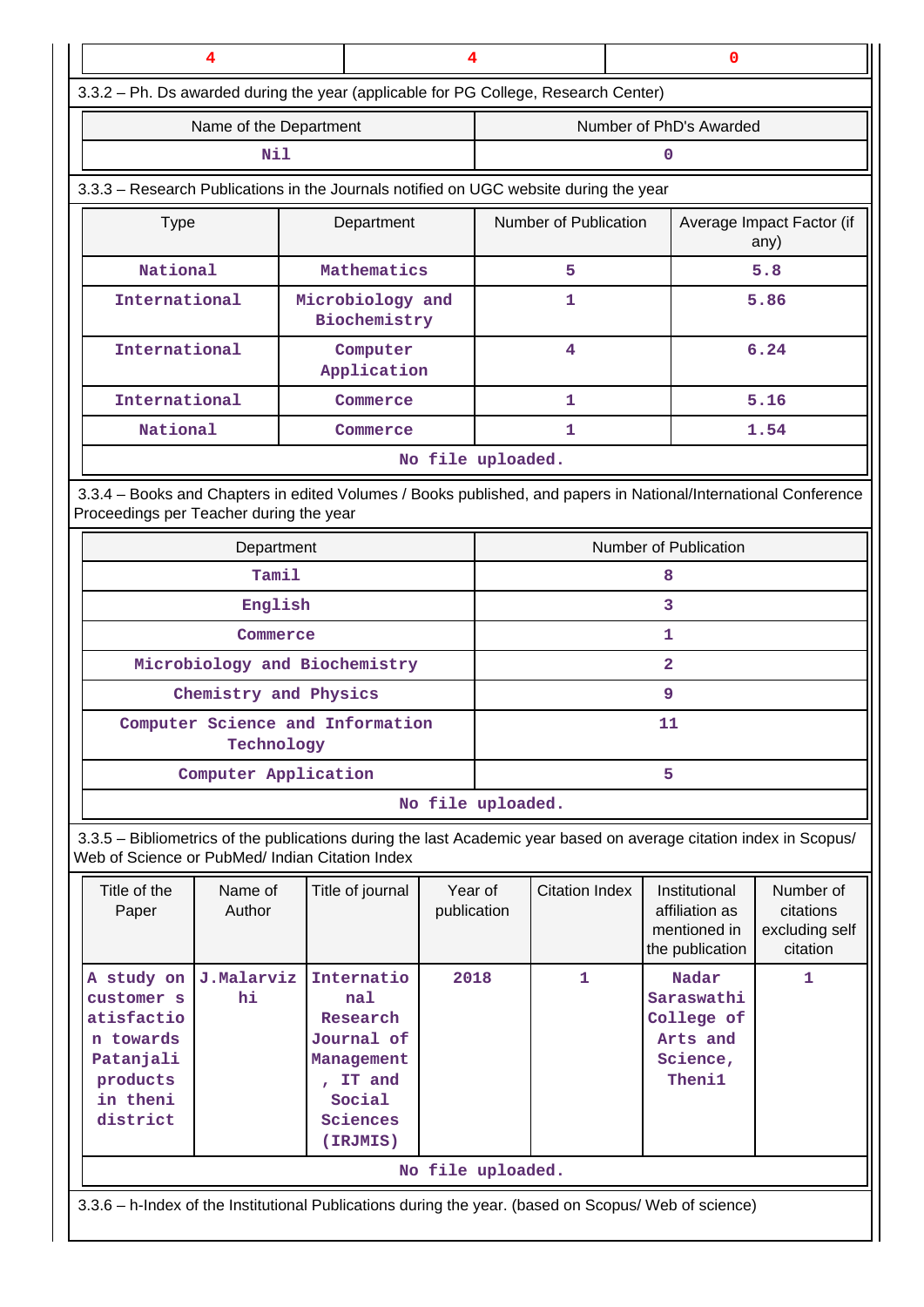| Title of the<br>Paper                                                                                                                                                                          | Name of<br>Author | Title of journal                                                               | Year of<br>publication                                                                          | h-index                 | Number of<br>citations<br>excluding self<br>citation | Institutional<br>affiliation as<br>mentioned in<br>the publication |
|------------------------------------------------------------------------------------------------------------------------------------------------------------------------------------------------|-------------------|--------------------------------------------------------------------------------|-------------------------------------------------------------------------------------------------|-------------------------|------------------------------------------------------|--------------------------------------------------------------------|
| Orange<br>tool<br>approach<br>for compar<br>ative<br>analysis<br>of<br>supervised<br>learning<br>algorithm<br>in classif<br>ication<br>mining                                                  | Mrs. G.<br>Amala  | Journal of<br>Analysis<br>and Comput<br>ation                                  | 2019                                                                                            | $\mathbf 0$             | $\Omega$                                             | Nadar<br>Saraswathi<br>College of<br>Arts and<br>Science,<br>Theni |
| Shift<br>Reduce<br>parser<br>based<br>malicious<br>sensor<br>Detection<br>for<br>predicting<br>Forest<br>fire in<br><b>WSNS</b>                                                                | Mrs.A.<br>Komathi | An Interna<br>tional<br>Journal<br>Wireless<br>Personal C<br>ommunicati<br>ons | 2018                                                                                            | $\mathbf{1}$            | $\mathbf{1}$                                         | Bharathiya<br>r Universi<br>ty, Coimba<br>tore.                    |
| Spectral,<br>NLO and an<br>timicrobia<br>1 studies<br>of Copper<br>II Nickel<br>II and<br>Cobalt II<br>complexes<br>of Schiff<br>base<br>ligands of<br>$2$ -amino-6-<br>nitrobenzo<br>thiazole | C.Kanagava<br>11i | Journal of<br>Seribian<br>Chemical<br>Society                                  | 2018                                                                                            | $\mathbf{1}$            | $\mathbf{1}$                                         | Theni Arts<br>and<br>Science<br>College                            |
|                                                                                                                                                                                                |                   |                                                                                | No file uploaded.                                                                               |                         |                                                      |                                                                    |
| Number of Faculty                                                                                                                                                                              |                   | International                                                                  | 3.3.7 - Faculty participation in Seminars/Conferences and Symposia during the year:<br>National | <b>State</b>            |                                                      | Local                                                              |
| Attended/Semina<br>rs/Workshops                                                                                                                                                                |                   | $\mathbf{2}$                                                                   | 6                                                                                               | $\mathbf{2}$            |                                                      | 46                                                                 |
| Presented<br>papers                                                                                                                                                                            |                   | 42                                                                             | 7                                                                                               | $\overline{\mathbf{2}}$ |                                                      | $\mathbf 0$                                                        |
| Resource<br>persons                                                                                                                                                                            |                   | $\mathbf 0$                                                                    | $\mathbf{1}$                                                                                    | $\mathbf{1}$            |                                                      | 6                                                                  |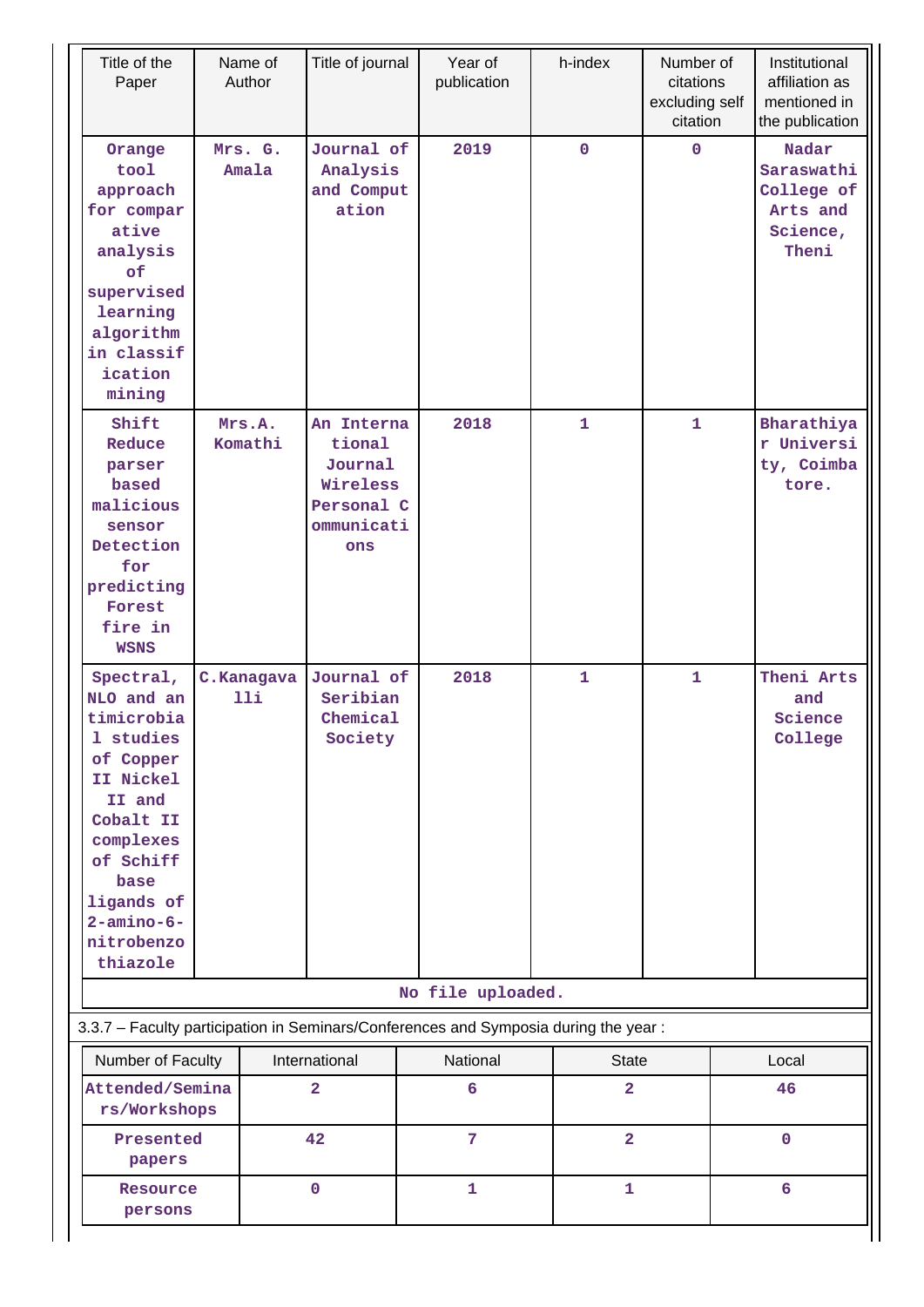### **3.4 – Extension Activities**

 3.4.1 – Number of extension and outreach programmes conducted in collaboration with industry, community and Non- Government Organisations through NSS/NCC/Red cross/Youth Red Cross (YRC) etc., during the year

| Title of the activities                                                                                                       | Organising unit/agency/<br>collaborating agency                | Number of teachers<br>participated in such<br>activities | Number of students<br>participated in such<br>activities |
|-------------------------------------------------------------------------------------------------------------------------------|----------------------------------------------------------------|----------------------------------------------------------|----------------------------------------------------------|
| Nadar Saraswathi<br>College of Arts and<br>Science, Theni                                                                     | Theni Manavalai<br>Kalai Mandram                               | 85                                                       | 350                                                      |
| <b>Blood Donation Camp</b>                                                                                                    | Theni Government<br>Medical College<br>Hospital, Theni.        | 6                                                        | 10                                                       |
| National Deworming<br>Day - Albendazole<br>Tablet Issue                                                                       | PHC,<br>Vadaputhupatti,<br>Theni.                              | 14                                                       | 3127                                                     |
| Field Visit                                                                                                                   | Integrated<br>Counseling and<br>testion Centre                 | 4                                                        | 50                                                       |
| Training program on<br>Disaster Management                                                                                    | Sri Sathya Sai<br>Disaster Management<br>Team, Viruthunagar.   | 14                                                       | 400                                                      |
| Field visit                                                                                                                   | Horticulture<br>college research<br>Institute,<br>Periyakulam. | $\overline{2}$                                           | 50                                                       |
| Field Visit                                                                                                                   | Petrol Bulk, TAT<br>Bunk, Theni.                               | $\overline{2}$                                           | 60                                                       |
| World Aids Day                                                                                                                | DAPCU, Theni.                                                  | 4                                                        | 100                                                      |
| Awareness Programme<br>on LPG Gas Cylinder<br>and Usage                                                                       | Bharat Petroleum<br>Corporation Lmt,<br>Theni.                 | 4                                                        | 225                                                      |
| Enabling<br>Smallholder farmers<br>to improve their<br>incomes Enabling<br>Smallholder farmers<br>to improve their<br>incomes | Hotriculture<br>College, Theni.                                | 4                                                        | 245                                                      |
|                                                                                                                               |                                                                | View File                                                |                                                          |

 3.4.2 – Awards and recognition received for extension activities from Government and other recognized bodies during the year

| Name of the activity | Award/Recognition | <b>Awarding Bodies</b>                                                | Number of students<br><b>Benefited</b> |
|----------------------|-------------------|-----------------------------------------------------------------------|----------------------------------------|
| Community service    | Appreciation      | Appreciation from<br>Jeevan Jyothi<br>Hospice for<br>cleanliness work | 30                                     |
| Community service    | Appreciation      | Appreciation from                                                     | 30                                     |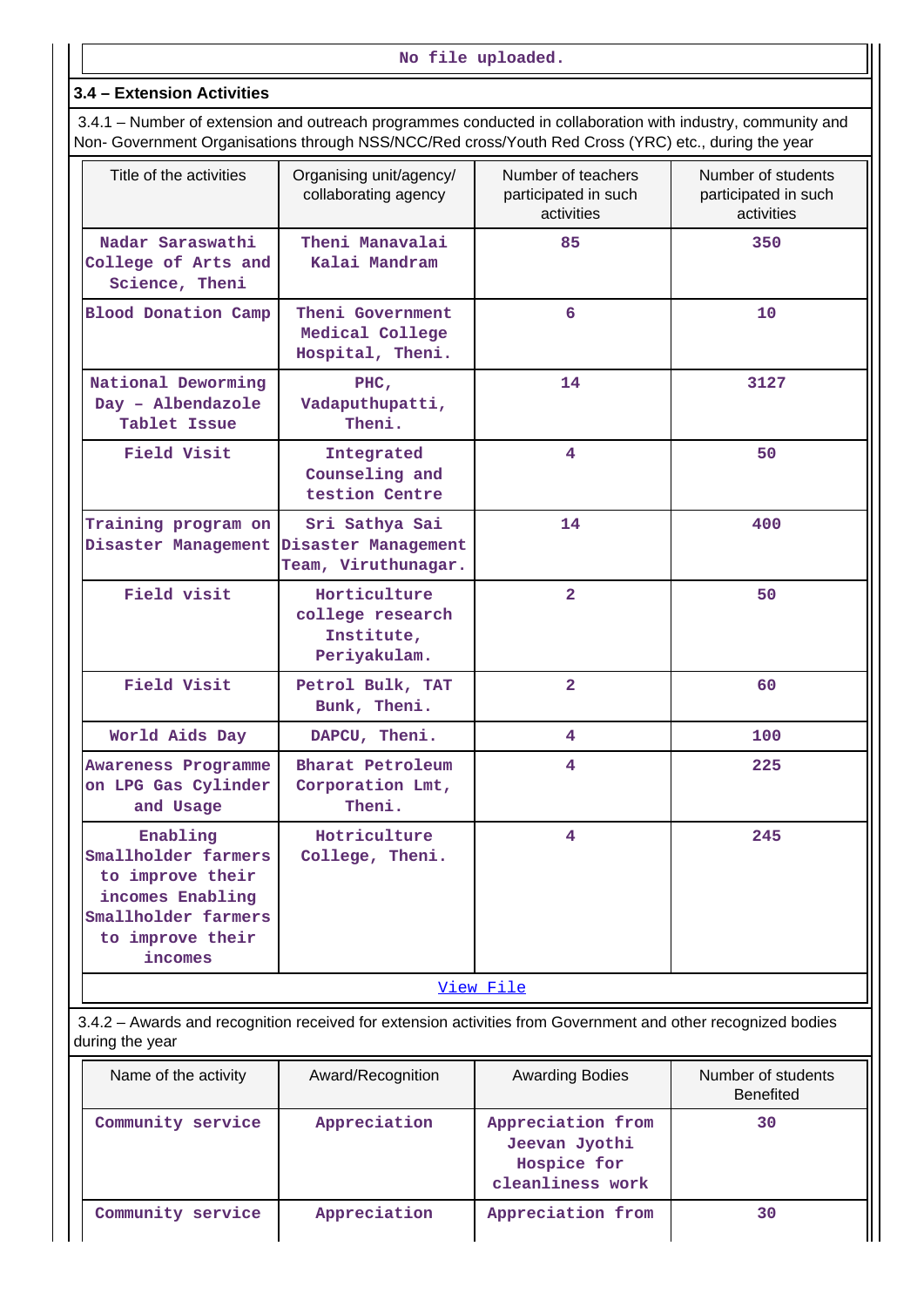|                                                                                                                                                                                                                |                                                                                                               |                                                            | Theni District<br>Library for<br>cleanliness work<br>Appreciation from<br>Old Age Home |                                                           |    |                                                         |
|----------------------------------------------------------------------------------------------------------------------------------------------------------------------------------------------------------------|---------------------------------------------------------------------------------------------------------------|------------------------------------------------------------|----------------------------------------------------------------------------------------|-----------------------------------------------------------|----|---------------------------------------------------------|
| Community service                                                                                                                                                                                              | Appreciation                                                                                                  |                                                            |                                                                                        |                                                           | 30 |                                                         |
| Awareness on Eye<br>donation                                                                                                                                                                                   | Appreciation for<br>Guinness Attempt                                                                          |                                                            |                                                                                        | Theni Melapettai<br>Hindu Nadargal<br>Uravinmurai, Theni. |    | 2430                                                    |
|                                                                                                                                                                                                                |                                                                                                               |                                                            | No file uploaded.                                                                      |                                                           |    |                                                         |
| 3.4.3 - Students participating in extension activities with Government Organisations, Non-Government<br>Organisations and programmes such as Swachh Bharat, Aids Awareness, Gender Issue, etc. during the year |                                                                                                               |                                                            |                                                                                        |                                                           |    |                                                         |
| Name of the scheme                                                                                                                                                                                             | Organising unit/Agen<br>cy/collaborating<br>agency                                                            | Name of the activity                                       |                                                                                        | Number of teachers<br>participated in such<br>activites   |    | Number of students<br>participated in such<br>activites |
| Holistic<br>Development<br><b>Awareness</b><br>Program                                                                                                                                                         | Manavalai Kalai<br>Mandram                                                                                    | International<br>Yoga Day                                  |                                                                                        | 85                                                        |    | 350                                                     |
| <b>Blood Donation</b><br>Awareness<br>Program                                                                                                                                                                  | Theni<br>Government<br>Medical College<br>Hospital,<br>Theni.                                                 | Blood Donation<br>Camp                                     |                                                                                        | 6                                                         |    | 10                                                      |
| Swachhta<br>Pakhwara                                                                                                                                                                                           | Collaborating<br>Agencies -<br>Karunai Illam,<br>Jeevan Jyothi<br>Hospice and<br>Vadaputhupatti<br>Panchayat. | Swachhta<br>Pakhwara                                       |                                                                                        | 12                                                        |    | 2558                                                    |
| Consumer<br>Awareness                                                                                                                                                                                          | Ration Shop,<br>Vadaputhupatti,<br>Theni.                                                                     | Field Visit -<br>Ration Shop                               |                                                                                        | $\overline{2}$                                            |    | 50                                                      |
| Health<br>Awareness<br>Program                                                                                                                                                                                 | PHC,<br>Vadaputhupatti,<br>Theni.                                                                             | National<br>Deworming Day -<br>Albendazole<br>Tablet Issue |                                                                                        | 14                                                        |    | 3127                                                    |
| Consumer<br>Awareness                                                                                                                                                                                          | Civil supplies<br>and consumer<br>protection<br>Department,<br>Theni.                                         | Duties and Resp<br>onsibilities of<br>a Consumer           |                                                                                        | $\overline{2}$                                            |    | 104                                                     |
| Youth Awareness<br>Program                                                                                                                                                                                     | Alan Raj Shito<br>Ryu Karate<br>School, Theni,                                                                | International<br>Youth Day                                 |                                                                                        | 6                                                         |    | 200                                                     |
| <b>AIDS Awareness</b><br>Program                                                                                                                                                                               | Integrated<br>Counseling and<br>testion Centre,<br>Theni<br>Government<br>Medical College<br>Hospital,        | Field Visit -<br><b>ICTC</b>                               |                                                                                        | 4                                                         |    | 50                                                      |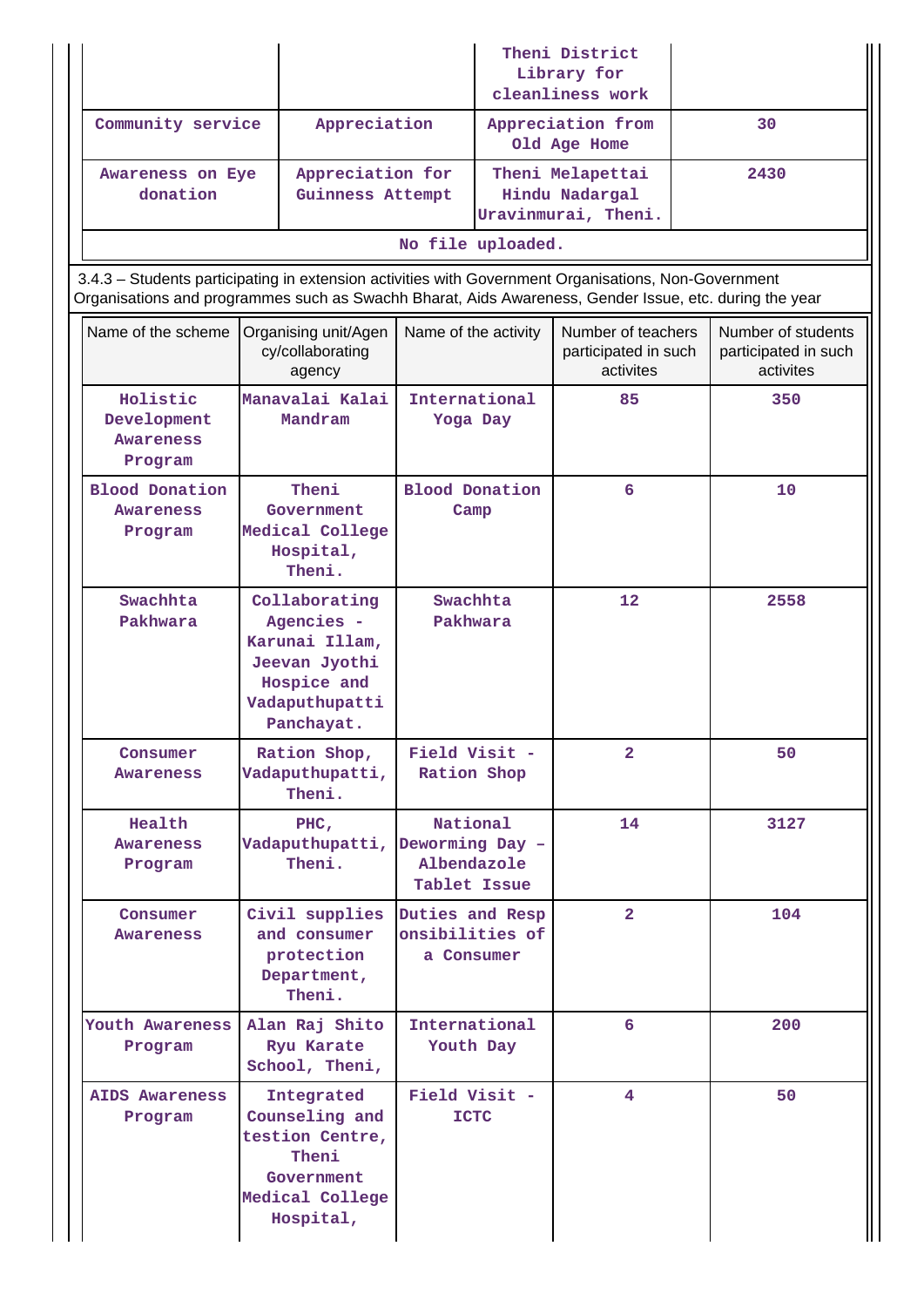|                                                                                                                                                          |                         | Theni.                                                                                                                       |                |                                                                                                   |                             |                |             |    |                         |
|----------------------------------------------------------------------------------------------------------------------------------------------------------|-------------------------|------------------------------------------------------------------------------------------------------------------------------|----------------|---------------------------------------------------------------------------------------------------|-----------------------------|----------------|-------------|----|-------------------------|
| Disaster<br>Management                                                                                                                                   |                         | Sri Sathya Sai<br>Training<br>14<br>Disaster<br>program on<br>Disaster<br>Management<br>Team,<br>Management<br>Viruthunagar. |                |                                                                                                   | 400                         |                |             |    |                         |
| Tree Plantation                                                                                                                                          |                         | Horticulture<br>college<br>research<br>Institute,<br>Periyakulam.                                                            |                | Field visit -<br>Horticulture<br>College                                                          |                             | $\overline{2}$ |             | 50 |                         |
|                                                                                                                                                          |                         |                                                                                                                              |                |                                                                                                   | View File                   |                |             |    |                         |
| 3.5 - Collaborations                                                                                                                                     |                         |                                                                                                                              |                |                                                                                                   |                             |                |             |    |                         |
| 3.5.1 - Number of Collaborative activities for research, faculty exchange, student exchange during the year                                              |                         |                                                                                                                              |                |                                                                                                   |                             |                |             |    |                         |
| Nature of activity                                                                                                                                       |                         |                                                                                                                              | Participant    |                                                                                                   | Source of financial support |                |             |    | Duration                |
| Nil                                                                                                                                                      |                         |                                                                                                                              | 0 <sup>0</sup> |                                                                                                   |                             | N11            |             |    | 00                      |
|                                                                                                                                                          |                         |                                                                                                                              |                |                                                                                                   | No file uploaded.           |                |             |    |                         |
| 3.5.2 - Linkages with institutions/industries for internship, on-the- job training, project work, sharing of research<br>facilities etc. during the year |                         |                                                                                                                              |                |                                                                                                   |                             |                |             |    |                         |
| Nature of linkage                                                                                                                                        | Title of the<br>linkage |                                                                                                                              |                | Name of the<br>partnering<br>institution/<br>industry<br>/research lab<br>with contact<br>details | <b>Duration From</b>        |                | Duration To |    | Participant             |
| Internship<br>Training                                                                                                                                   | Internship<br>Training  |                                                                                                                              |                | LS Mills<br>Limited,<br>Theni                                                                     | 08/01/2019                  |                | 18/01/2019  |    | 3                       |
| Internship<br>Training                                                                                                                                   | Internship<br>Training  |                                                                                                                              |                | Bojaraj<br>Textiles<br>Mills<br>Limited, Pal<br>anichettipat<br>ti                                | 08/01/2019                  |                | 18/01/2019  |    | $\overline{4}$          |
| Internship<br>Training                                                                                                                                   | Internship<br>Training  |                                                                                                                              |                | Theni Guru<br>krishna<br>Textile<br>Mills Pvt<br>Ltd                                              | 07/01/2019                  |                | 18/01/2019  |    | $\mathbf{1}$            |
| Internship<br>Training                                                                                                                                   | Internship<br>Training  |                                                                                                                              |                | Nitroware<br>Technologies<br>Pvt. Ltd,<br>Coimbatore                                              | 16/12/2018                  |                | 16/03/2019  |    | $\overline{\mathbf{3}}$ |
| Internship<br>Training                                                                                                                                   | Internship<br>Training  |                                                                                                                              |                | Techtiqsoft<br>Pvt. Ltd.,<br>Coimbatore                                                           | 14/10/2018                  |                | 14/10/2018  |    | $\overline{2}$          |
| Internship<br>Training                                                                                                                                   | Internship<br>Training  |                                                                                                                              |                | Eachan Vilai<br>Government<br>Higher<br>secondary                                                 | 12/11/2018                  |                | 24/11/2018  |    | $\mathbf{1}$            |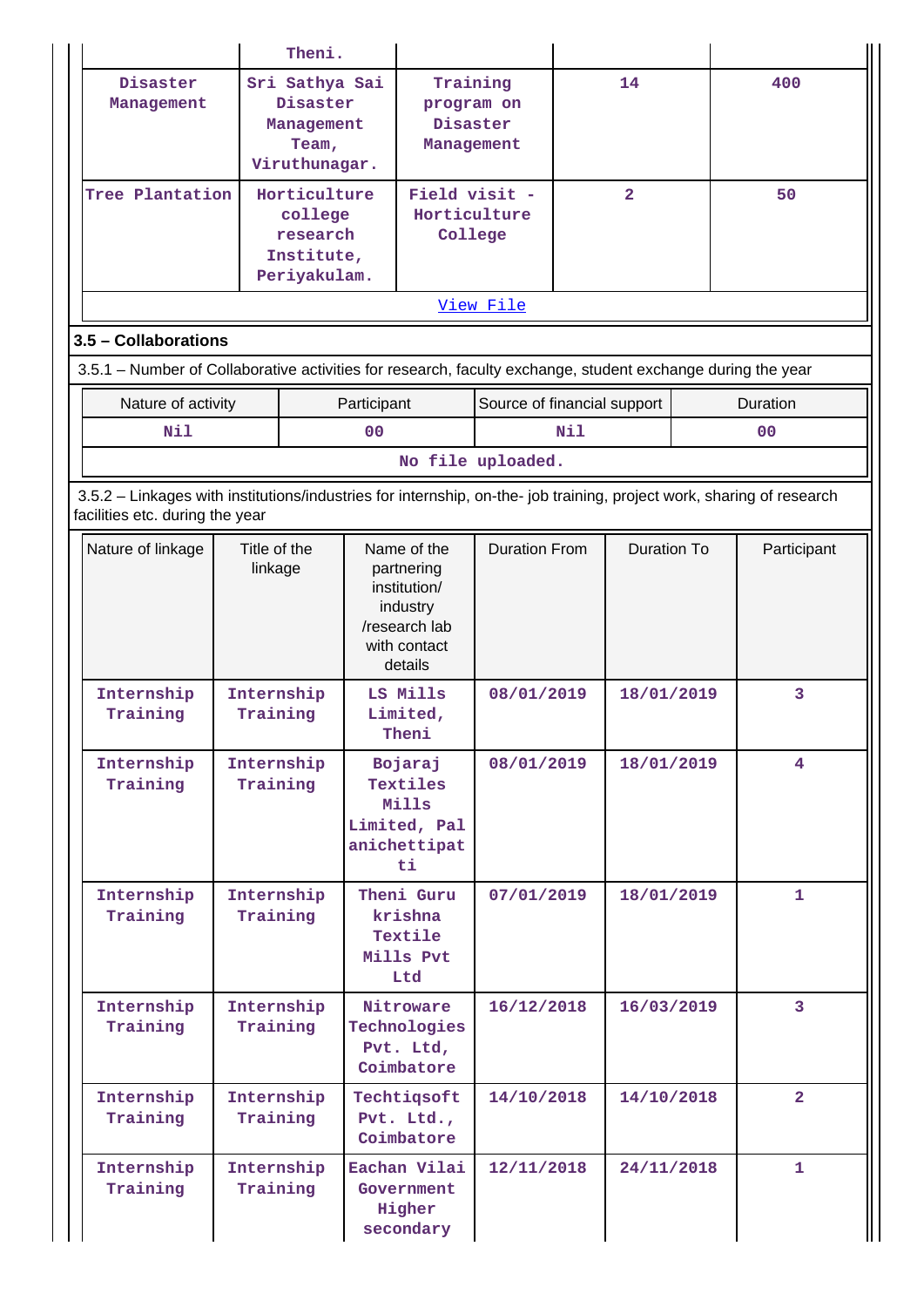|                        |                           | School, Kann<br>iyakumari.                                                             |            |            |              |  |  |  |  |
|------------------------|---------------------------|----------------------------------------------------------------------------------------|------------|------------|--------------|--|--|--|--|
| Internship<br>Training | Internship<br>Training    | <b>SCISM Matric</b><br>ulation<br>Higher<br>Secondary<br>School,<br>Bodi.              | 03/06/2019 | 11/06/2019 | $\mathbf{1}$ |  |  |  |  |
| Internship<br>Training | Internship<br>Training    | Kovai Soft T<br>echnologies,<br>Coimbatore                                             | 25/01/2019 | 25/01/2019 | 29           |  |  |  |  |
| Internship<br>Training | Internship<br>Training    | Sunshiv<br>Electronics,<br>Coimbatore                                                  | 25/01/2019 | 25/01/2019 | 29           |  |  |  |  |
|                        | Project Work Project Work | The National<br>Co-Op, Sugar<br>Mills Ltd,<br>Mettupatti,<br>Alanganallur<br>, Madurai | 08/01/2019 | 18/01/2019 | $\mathbf{1}$ |  |  |  |  |
|                        | View File                 |                                                                                        |            |            |              |  |  |  |  |

 3.5.3 – MoUs signed with institutions of national, international importance, other universities, industries, corporate houses etc. during the year

| Organisation                                          | Date of MoU signed | Purpose/Activities                                                                                                      | Number of<br>students/teachers<br>participated under MoUs |
|-------------------------------------------------------|--------------------|-------------------------------------------------------------------------------------------------------------------------|-----------------------------------------------------------|
| Winways Informatics<br>Pvt Ltd, Madurai               | 01/07/2018         | Active English -<br>Communication skill<br>training                                                                     | 325                                                       |
| Winways Informatics<br>Pvt Ltd, Madurai               | 01/07/2018         | <b>LAMP Course</b><br>Training                                                                                          | 115                                                       |
| ICT Academy of<br>Tamil Nadu                          | 01/07/2018         | ICTACT Membership                                                                                                       | 1908                                                      |
| Edu Panacea, Theni                                    | 01/07/2018         | Lingua Treata -<br>Communication Skill<br>course                                                                        | 245                                                       |
| Ma Foi Strategic<br>Consultants Pvt<br>Ltd, Chennai   | 01/07/2018         | Placement<br>Preparatory<br>Programme - English<br>for All , Verbal<br>Ability Aptitude<br>Test, Campus to<br>Corporate | 823                                                       |
| Hari Om trust,<br>Theni                               | 01/07/2018         | Certificate Course<br>on Spoken Hindi                                                                                   | 50                                                        |
| Voice Training<br>Research Pvt Ltd ,<br>Madurai       | 01/07/2018         | TOEFL ITP Lingua<br>Skills                                                                                              | 48                                                        |
| World Community<br>Service Centre-<br>VISION Academy, | 01/07/2018         | Diploma in Yoga<br>course training                                                                                      | 74                                                        |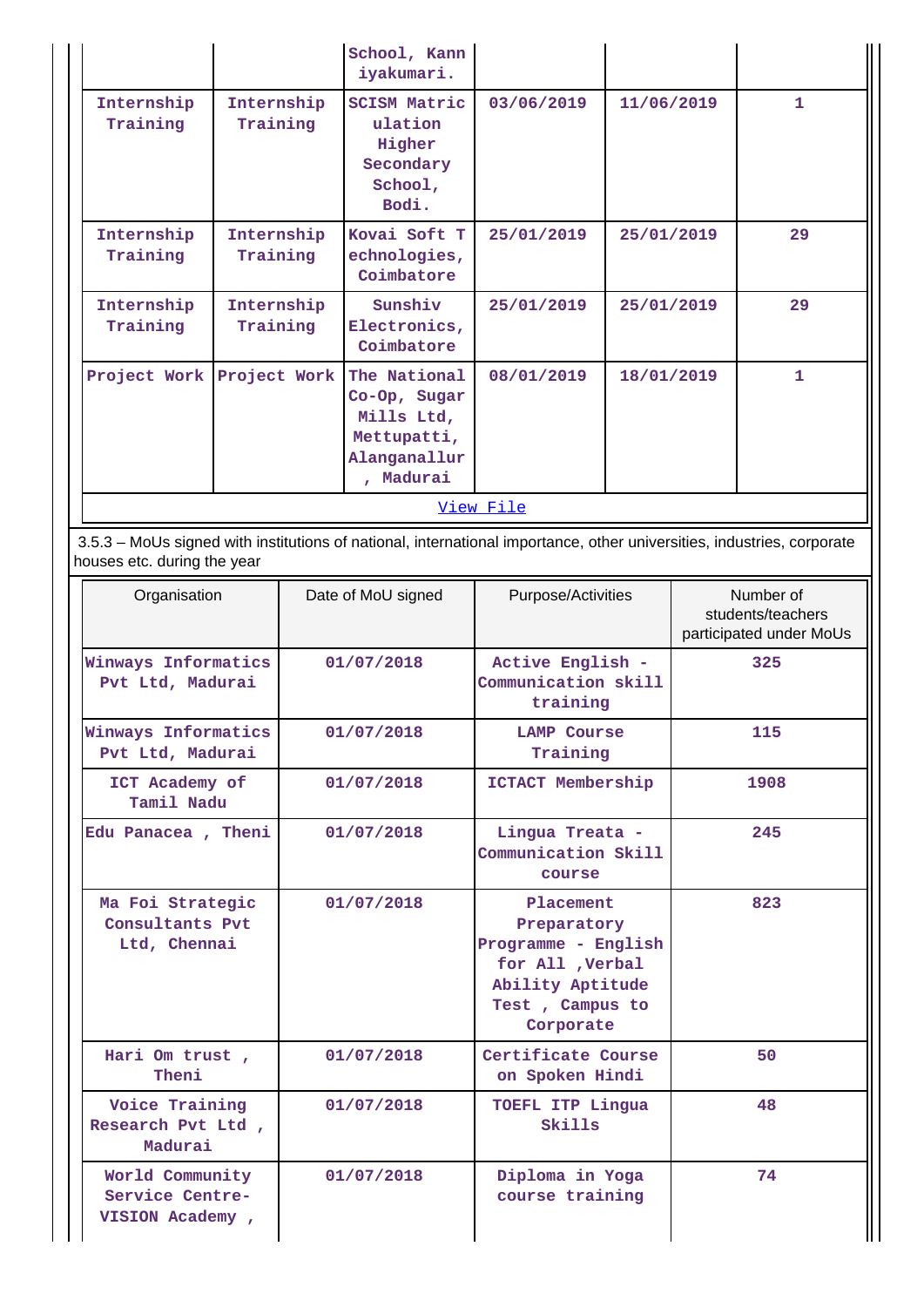| Theni                                                   |                                                                                                                                                                                                                                                         |                                                                                             |                   |             |                                                |                                |              |  |
|---------------------------------------------------------|---------------------------------------------------------------------------------------------------------------------------------------------------------------------------------------------------------------------------------------------------------|---------------------------------------------------------------------------------------------|-------------------|-------------|------------------------------------------------|--------------------------------|--------------|--|
| <b>DELNET</b>                                           |                                                                                                                                                                                                                                                         | 01/07/2018                                                                                  |                   |             | Online Database<br><b>Access</b>               |                                | 218          |  |
| Mother Teresa<br>Womens University<br><b>DDE Centre</b> |                                                                                                                                                                                                                                                         | 01/07/2018                                                                                  |                   |             | Renewal of DDE<br>study centre                 |                                | 97           |  |
|                                                         |                                                                                                                                                                                                                                                         |                                                                                             |                   | View File   |                                                |                                |              |  |
|                                                         |                                                                                                                                                                                                                                                         | <b>CRITERION IV - INFRASTRUCTURE AND LEARNING RESOURCES</b>                                 |                   |             |                                                |                                |              |  |
| 4.1 - Physical Facilities                               |                                                                                                                                                                                                                                                         |                                                                                             |                   |             |                                                |                                |              |  |
|                                                         |                                                                                                                                                                                                                                                         | 4.1.1 - Budget allocation, excluding salary for infrastructure augmentation during the year |                   |             |                                                |                                |              |  |
|                                                         |                                                                                                                                                                                                                                                         | Budget allocated for infrastructure augmentation                                            |                   |             | Budget utilized for infrastructure development |                                |              |  |
|                                                         | 18                                                                                                                                                                                                                                                      |                                                                                             |                   |             |                                                | 18                             |              |  |
|                                                         |                                                                                                                                                                                                                                                         | 4.1.2 – Details of augmentation in infrastructure facilities during the year                |                   |             |                                                |                                |              |  |
|                                                         | <b>Facilities</b>                                                                                                                                                                                                                                       |                                                                                             |                   |             |                                                | <b>Existing or Newly Added</b> |              |  |
|                                                         |                                                                                                                                                                                                                                                         | Campus Area                                                                                 |                   |             |                                                | Existing                       |              |  |
|                                                         |                                                                                                                                                                                                                                                         | Class rooms                                                                                 |                   |             |                                                | Newly Added                    |              |  |
|                                                         |                                                                                                                                                                                                                                                         | Laboratories                                                                                |                   |             |                                                | Newly Added                    |              |  |
|                                                         |                                                                                                                                                                                                                                                         | Seminar Halls                                                                               |                   | Existing    |                                                |                                |              |  |
| Classrooms with LCD facilities                          |                                                                                                                                                                                                                                                         |                                                                                             |                   |             | Newly Added<br>Existing                        |                                |              |  |
|                                                         |                                                                                                                                                                                                                                                         | Seminar halls with ICT facilities                                                           |                   | Newly Added |                                                |                                |              |  |
|                                                         |                                                                                                                                                                                                                                                         | Others                                                                                      |                   |             |                                                |                                |              |  |
|                                                         |                                                                                                                                                                                                                                                         |                                                                                             |                   | View File   |                                                |                                |              |  |
| 4.2 - Library as a Learning Resource                    |                                                                                                                                                                                                                                                         | 4.2.1 - Library is automated {Integrated Library Management System (ILMS)}                  |                   |             |                                                |                                |              |  |
|                                                         |                                                                                                                                                                                                                                                         |                                                                                             |                   |             |                                                |                                |              |  |
| Name of the ILMS<br>software                            |                                                                                                                                                                                                                                                         | Nature of automation (fully<br>or patially)                                                 |                   | Version     |                                                | Year of automation             |              |  |
| Elifa                                                   |                                                                                                                                                                                                                                                         | Partially                                                                                   |                   |             | 3.0                                            |                                | 2009         |  |
| 4.2.2 - Library Services                                |                                                                                                                                                                                                                                                         |                                                                                             |                   |             |                                                |                                |              |  |
| Library<br>Service Type                                 |                                                                                                                                                                                                                                                         | Existing                                                                                    |                   |             | Newly Added                                    |                                | Total        |  |
| <b>Text Books</b>                                       | 21349                                                                                                                                                                                                                                                   | 3822792                                                                                     | 400               |             | 180625                                         | 21749                          | 4003417      |  |
| Reference<br><b>Books</b>                               | 2241                                                                                                                                                                                                                                                    | 1393584                                                                                     | 198               |             | 36270                                          | 2439                           | 1429854      |  |
| Digital<br>Database                                     | 20235                                                                                                                                                                                                                                                   | $\mathbf 0$                                                                                 | $\overline{0}$    |             | $\mathbf 0$                                    | 20235                          | $\mathbf{O}$ |  |
| Others (spe<br>cify)                                    | $\overline{2}$                                                                                                                                                                                                                                          | 57520                                                                                       | $\mathbf 0$       |             | 19320                                          | $\overline{a}$                 | 76840        |  |
| CD & Video                                              | 673                                                                                                                                                                                                                                                     | $\mathbf 0$                                                                                 | 298               |             | $\mathbf 0$                                    | 971                            | $\mathbf 0$  |  |
|                                                         |                                                                                                                                                                                                                                                         |                                                                                             | No file uploaded. |             |                                                |                                |              |  |
|                                                         | 4.2.3 - E-content developed by teachers such as: e-PG- Pathshala, CEC (under e-PG- Pathshala CEC (Under<br>Graduate) SWAYAM other MOOCs platform NPTEL/NMEICT/any other Government initiatives & institutional<br>(Learning Management System (LMS) etc |                                                                                             |                   |             |                                                |                                |              |  |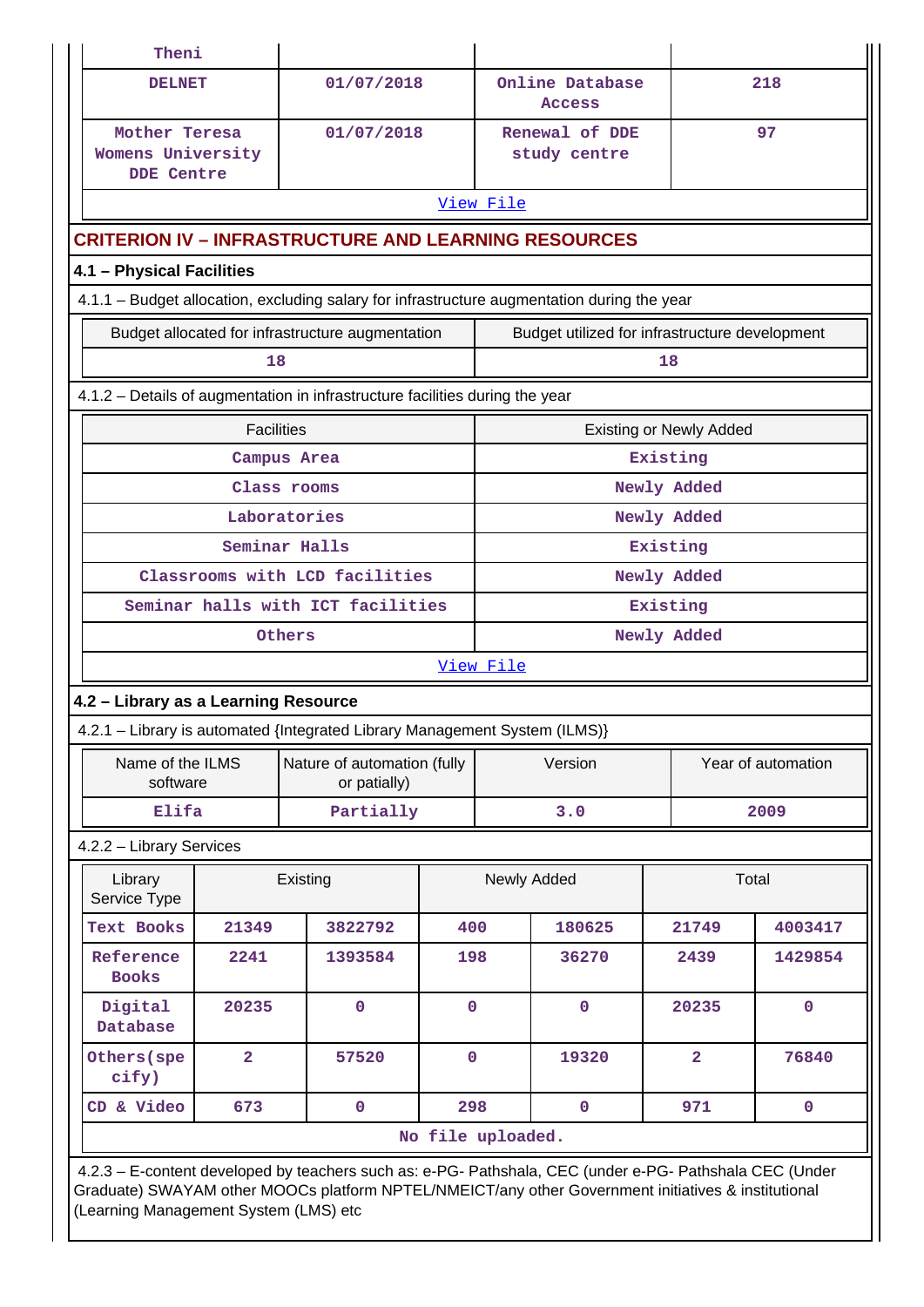|                                    | Name of the Module<br>Platform on which module<br>Name of the Teacher<br>is developed                                                                                                                                                                                                                                                                                                                                                                                                                                                                                                                                                                                                                                                                                                                                                                                                                                                                                                                                                                                                                                                                                                                                                                                                                                                                                                                                                                                                                                                                                                                                                              |                 |                                                                  | Date of launching e-<br>content |                                    |                                           |                    |                                                                |               |
|------------------------------------|----------------------------------------------------------------------------------------------------------------------------------------------------------------------------------------------------------------------------------------------------------------------------------------------------------------------------------------------------------------------------------------------------------------------------------------------------------------------------------------------------------------------------------------------------------------------------------------------------------------------------------------------------------------------------------------------------------------------------------------------------------------------------------------------------------------------------------------------------------------------------------------------------------------------------------------------------------------------------------------------------------------------------------------------------------------------------------------------------------------------------------------------------------------------------------------------------------------------------------------------------------------------------------------------------------------------------------------------------------------------------------------------------------------------------------------------------------------------------------------------------------------------------------------------------------------------------------------------------------------------------------------------------|-----------------|------------------------------------------------------------------|---------------------------------|------------------------------------|-------------------------------------------|--------------------|----------------------------------------------------------------|---------------|
| No Data Entered/Not Applicable !!! |                                                                                                                                                                                                                                                                                                                                                                                                                                                                                                                                                                                                                                                                                                                                                                                                                                                                                                                                                                                                                                                                                                                                                                                                                                                                                                                                                                                                                                                                                                                                                                                                                                                    |                 |                                                                  |                                 |                                    |                                           |                    |                                                                |               |
|                                    | No file uploaded.                                                                                                                                                                                                                                                                                                                                                                                                                                                                                                                                                                                                                                                                                                                                                                                                                                                                                                                                                                                                                                                                                                                                                                                                                                                                                                                                                                                                                                                                                                                                                                                                                                  |                 |                                                                  |                                 |                                    |                                           |                    |                                                                |               |
|                                    | 4.3 - IT Infrastructure                                                                                                                                                                                                                                                                                                                                                                                                                                                                                                                                                                                                                                                                                                                                                                                                                                                                                                                                                                                                                                                                                                                                                                                                                                                                                                                                                                                                                                                                                                                                                                                                                            |                 |                                                                  |                                 |                                    |                                           |                    |                                                                |               |
|                                    | 4.3.1 - Technology Upgradation (overall)                                                                                                                                                                                                                                                                                                                                                                                                                                                                                                                                                                                                                                                                                                                                                                                                                                                                                                                                                                                                                                                                                                                                                                                                                                                                                                                                                                                                                                                                                                                                                                                                           |                 |                                                                  |                                 |                                    |                                           |                    |                                                                |               |
| <b>Type</b>                        | <b>Total Co</b><br>mputers                                                                                                                                                                                                                                                                                                                                                                                                                                                                                                                                                                                                                                                                                                                                                                                                                                                                                                                                                                                                                                                                                                                                                                                                                                                                                                                                                                                                                                                                                                                                                                                                                         | Computer<br>Lab | Internet                                                         | <b>Browsing</b><br>centers      | Computer<br>Centers                | Office                                    | Departme<br>nts    | Available<br><b>Bandwidt</b><br>h (MBPS/<br>GBPS)              | <b>Others</b> |
| Existin<br>g                       | 343                                                                                                                                                                                                                                                                                                                                                                                                                                                                                                                                                                                                                                                                                                                                                                                                                                                                                                                                                                                                                                                                                                                                                                                                                                                                                                                                                                                                                                                                                                                                                                                                                                                | 222             | 111                                                              | $\mathbf 0$                     | $\mathbf 0$                        | 9                                         | 19                 | 100                                                            | 30            |
| Added                              | 48                                                                                                                                                                                                                                                                                                                                                                                                                                                                                                                                                                                                                                                                                                                                                                                                                                                                                                                                                                                                                                                                                                                                                                                                                                                                                                                                                                                                                                                                                                                                                                                                                                                 | $\mathbf 0$     | $\mathbf 0$                                                      | $\mathbf 0$                     | $\mathbf 0$                        | $\mathbf{0}$                              | $\mathbf{0}$       | $\mathbf 0$                                                    | $\mathbf 0$   |
| Total                              | 391                                                                                                                                                                                                                                                                                                                                                                                                                                                                                                                                                                                                                                                                                                                                                                                                                                                                                                                                                                                                                                                                                                                                                                                                                                                                                                                                                                                                                                                                                                                                                                                                                                                | 222             | 111                                                              | 0                               | $\pmb{0}$                          | 9                                         | 19                 | 100                                                            | 30            |
|                                    | 4.3.2 - Bandwidth available of internet connection in the Institution (Leased line)                                                                                                                                                                                                                                                                                                                                                                                                                                                                                                                                                                                                                                                                                                                                                                                                                                                                                                                                                                                                                                                                                                                                                                                                                                                                                                                                                                                                                                                                                                                                                                |                 |                                                                  |                                 |                                    |                                           |                    |                                                                |               |
|                                    |                                                                                                                                                                                                                                                                                                                                                                                                                                                                                                                                                                                                                                                                                                                                                                                                                                                                                                                                                                                                                                                                                                                                                                                                                                                                                                                                                                                                                                                                                                                                                                                                                                                    |                 |                                                                  | 100 MBPS/ GBPS                  |                                    |                                           |                    |                                                                |               |
|                                    | 4.3.3 - Facility for e-content                                                                                                                                                                                                                                                                                                                                                                                                                                                                                                                                                                                                                                                                                                                                                                                                                                                                                                                                                                                                                                                                                                                                                                                                                                                                                                                                                                                                                                                                                                                                                                                                                     |                 |                                                                  |                                 |                                    |                                           |                    |                                                                |               |
|                                    | Name of the e-content development facility                                                                                                                                                                                                                                                                                                                                                                                                                                                                                                                                                                                                                                                                                                                                                                                                                                                                                                                                                                                                                                                                                                                                                                                                                                                                                                                                                                                                                                                                                                                                                                                                         |                 |                                                                  |                                 |                                    |                                           | recording facility | Provide the link of the videos and media centre and            |               |
|                                    |                                                                                                                                                                                                                                                                                                                                                                                                                                                                                                                                                                                                                                                                                                                                                                                                                                                                                                                                                                                                                                                                                                                                                                                                                                                                                                                                                                                                                                                                                                                                                                                                                                                    |                 |                                                                  |                                 | No Data Entered/Not Applicable !!! |                                           |                    |                                                                |               |
|                                    | 4.4 - Maintenance of Campus Infrastructure                                                                                                                                                                                                                                                                                                                                                                                                                                                                                                                                                                                                                                                                                                                                                                                                                                                                                                                                                                                                                                                                                                                                                                                                                                                                                                                                                                                                                                                                                                                                                                                                         |                 |                                                                  |                                 |                                    |                                           |                    |                                                                |               |
|                                    | 4.4.1 – Expenditure incurred on maintenance of physical facilities and academic support facilities, excluding salary<br>component, during the year                                                                                                                                                                                                                                                                                                                                                                                                                                                                                                                                                                                                                                                                                                                                                                                                                                                                                                                                                                                                                                                                                                                                                                                                                                                                                                                                                                                                                                                                                                 |                 |                                                                  |                                 |                                    |                                           |                    |                                                                |               |
|                                    | Assigned Budget on<br>academic facilities                                                                                                                                                                                                                                                                                                                                                                                                                                                                                                                                                                                                                                                                                                                                                                                                                                                                                                                                                                                                                                                                                                                                                                                                                                                                                                                                                                                                                                                                                                                                                                                                          |                 | Expenditure incurred on<br>maintenance of academic<br>facilities |                                 |                                    | Assigned budget on<br>physical facilities |                    | Expenditure incurredon<br>maintenance of physical<br>facilites |               |
|                                    | 14930000                                                                                                                                                                                                                                                                                                                                                                                                                                                                                                                                                                                                                                                                                                                                                                                                                                                                                                                                                                                                                                                                                                                                                                                                                                                                                                                                                                                                                                                                                                                                                                                                                                           |                 | 11218968                                                         |                                 |                                    | 3040000                                   |                    | 4574457                                                        |               |
|                                    | 4.4.2 - Procedures and policies for maintaining and utilizing physical, academic and support facilities - laboratory,                                                                                                                                                                                                                                                                                                                                                                                                                                                                                                                                                                                                                                                                                                                                                                                                                                                                                                                                                                                                                                                                                                                                                                                                                                                                                                                                                                                                                                                                                                                              |                 |                                                                  |                                 |                                    |                                           |                    |                                                                |               |
|                                    | library, sports complex, computers, classrooms etc. (maximum 500 words) (information to be available in<br>institutional Website, provide link)<br>The following procedures are followed for maintaining physical, academic and<br>support facilities: PHYSICAL FACILITIES: ? Certification for stability,<br>sanitary certificate and the FORM D and fire safety certificate of the Building<br>are obtained from the concerned officials and renewed properly in the<br>stipulated time period. ? Office Superintendent for the Maintenance in the<br>Office Administration looks after the maintenance of buildings, classrooms and<br>laboratories and other related activities ? Adequate budget allocated for the<br>maintenance of buildings, furniture, equipments, and vehicles ? CCTV cameras<br>are installed at 57 focal points for continuous surveillance. ? Maintenance of<br>Lift, generators and UPS through On-Call service. ? Gardens are maintained by a<br>team of gardeners ACADEMIC AND SUPPORT FACILITIES: ? Classroom: The ICT Smart<br>Class rooms and the related systems are maintained through on-call service with<br>the service provider. Computer Laboratory: ? The Laboratory Admin and lab<br>technicians take care of the regular maintenance of the computers and the<br>accessories in whichever places the computers are located. ? Separate registers<br>for the maintenance, Approved vendor list, Library: ? Location plan for books,<br>journal, e-books, reference section etc., including new arrivals are displayed<br>at the each rack in the library. ? The Chief Librarian and the team of people |                 |                                                                  |                                 |                                    |                                           |                    |                                                                |               |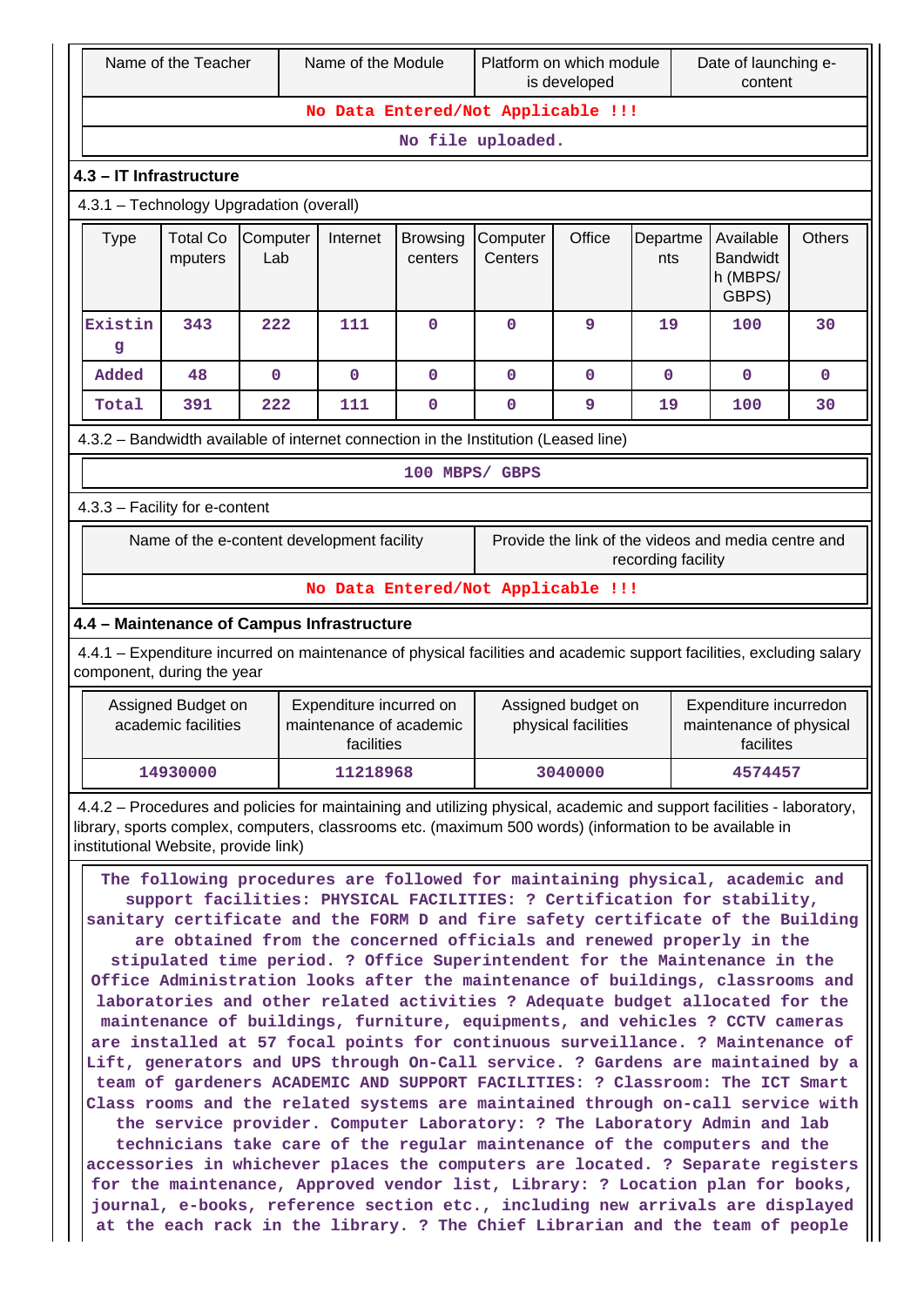**looks after the effective function of the library. ? Regular budget allocation is made for the renewal of subscription, purchase of the books, magazines and journals. ? Easy location of books is facilitated by the use of Open Access (OPAC). ? The books are categorized and cascaded according to the subjects and titles. ? Master registers on accession, issue and return of books and journals/ magazines/ CDs/ etc., are maintained. ? Barcode technology used to speed up the transactions. ? Library lends books to students for a maximum period of 15 days and for M.Phil. Scholars for one month. The faculty members can utilize the library books for a maximum period of two months. ? Effective steps are taken for replacement of books by the borrower based on the cost of the book ? An exclusive floor for functions with newspapers, magazines,**

**journals and back volumes. ? Stock verification is done regularly. ? The books are protected from worms and insects with proper measures. ? Fire extinguishers are installed in the library and in verandas to ensure safety. Sports complex: ? There is proper allocation in the budget for purchase of sports equipment, maintenance of apparatus and playfields. ? Sports advisory committee is constituted with eminent sports stalwarts to invite ideas for developing sports. ? Invoices for the purchase of sports equipments are filed properly ? Stock and accession registers are being maintained for consumable and nonconsumable items. Stock verification is carried out periodically ? A separate register is maintained for the issue of sports equipment and uniform ? Trophies, prizes and certificates won by students are showcased and well maintained.**

## **CRITERION V – STUDENT SUPPORT AND PROGRESSION**

### **5.1 – Student Support**

| 5.1.1 - Scholarships and Financial Support |  |  |
|--------------------------------------------|--|--|
|--------------------------------------------|--|--|

|                                         | Name/Title of the scheme                                                                                                                                                                                                                                  | Number of students                                                                                                                                                                                              | <b>Amount in Rupees</b> |
|-----------------------------------------|-----------------------------------------------------------------------------------------------------------------------------------------------------------------------------------------------------------------------------------------------------------|-----------------------------------------------------------------------------------------------------------------------------------------------------------------------------------------------------------------|-------------------------|
| Financial Support<br>from institution   | Karna Donor Scheme                                                                                                                                                                                                                                        | 28                                                                                                                                                                                                              | 217575                  |
| Financial Support<br>from Other Sources |                                                                                                                                                                                                                                                           |                                                                                                                                                                                                                 |                         |
| a) National                             | Adi Dravidar<br>Welfare<br>Scholarship,<br>Ranimangammal<br>Scholarship,<br>Central Sector<br>Scholarship Scheme,<br>Post Matric<br>Minority<br>Scholarship Scheme,<br>Post Matric<br>Minority<br>Scholarship Scheme<br>for Students with<br>Disabilities | 348                                                                                                                                                                                                             | 2664161                 |
| b) International                        | Nil                                                                                                                                                                                                                                                       | $\mathbf 0$                                                                                                                                                                                                     | $\mathbf{0}$            |
|                                         |                                                                                                                                                                                                                                                           | View File                                                                                                                                                                                                       |                         |
|                                         |                                                                                                                                                                                                                                                           | 5.1.2 - Number of capability enhancement and development schemes such as Soft skill development, Remedial<br>coaching, Language lab, Bridge courses, Yoga, Meditation, Personal Counselling and Mentoring etc., |                         |
| Name of the capability                  | Date of implemetation                                                                                                                                                                                                                                     | Number of students                                                                                                                                                                                              | Agencies involved       |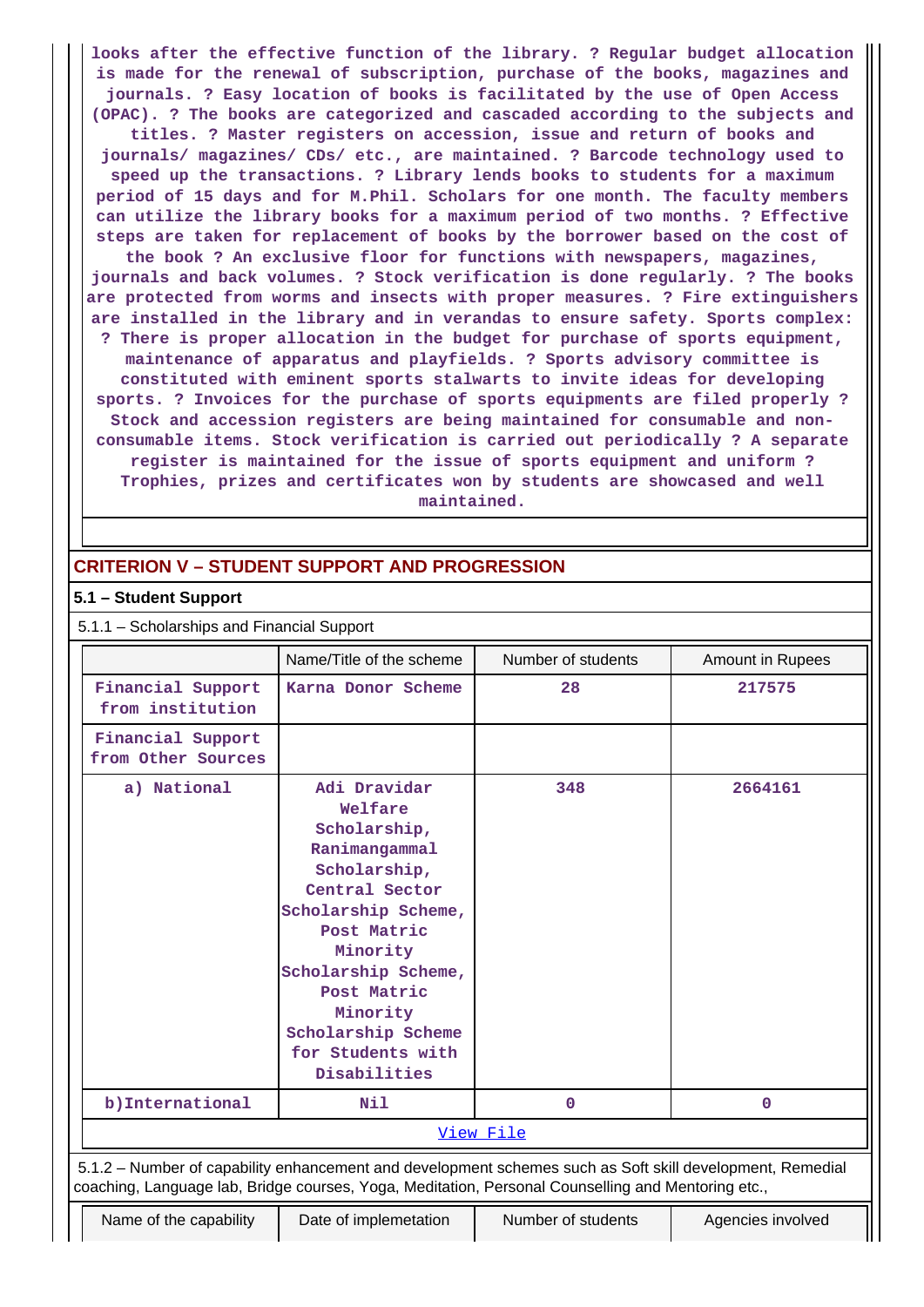| enhancement scheme                                                                                                                       |                       |                                                                      | enrolled                                                                    |  |                                                                                                                                                 |                                                                                                                                   |  |
|------------------------------------------------------------------------------------------------------------------------------------------|-----------------------|----------------------------------------------------------------------|-----------------------------------------------------------------------------|--|-------------------------------------------------------------------------------------------------------------------------------------------------|-----------------------------------------------------------------------------------------------------------------------------------|--|
| Remedial Coaching                                                                                                                        |                       | 20/07/2018                                                           | 591                                                                         |  |                                                                                                                                                 | Nadar Saraswathi<br>College of Arts<br>Science,<br>Vadaputhupatti,<br>Theni - 625531<br>Contact No:-<br>9688044416,<br>9688044417 |  |
| Language Lab                                                                                                                             |                       | 18/06/2018                                                           | 1623                                                                        |  |                                                                                                                                                 | Nadar Saraswathi<br>College of Arts<br>Science,<br>Vadaputhupatti,<br>Theni - 625531<br>Contact No:-<br>9688044416,<br>9688044417 |  |
| <b>Bridge Courses</b>                                                                                                                    |                       | 20/08/2018                                                           | 860                                                                         |  |                                                                                                                                                 | Nadar Saraswathi<br>College of Arts<br>Science,<br>Vadaputhupatti,<br>Theni - 625531<br>Contact No:-<br>9688044416,<br>9688044417 |  |
| Yoga and Meditation                                                                                                                      |                       | 01/07/2018                                                           | 75                                                                          |  |                                                                                                                                                 | Theni Manavalakalai<br>Mandram                                                                                                    |  |
| Personal<br>Counselling                                                                                                                  |                       | 20/06/2018                                                           | 63                                                                          |  | Nadar Saraswathi<br>College of Arts<br>Science,<br>Vadaputhupatti,<br>Theni - 625531<br>Contact No:-<br>9688044416,                             |                                                                                                                                   |  |
| Mentoring                                                                                                                                |                       | 18/06/2018                                                           | 2612                                                                        |  | 9688044417<br>Nadar Saraswathi<br>College of Arts<br>Science,<br>Vadaputhupatti,<br>Theni - 625531<br>Contact No:-<br>9688044416,<br>9688044417 |                                                                                                                                   |  |
|                                                                                                                                          |                       |                                                                      | View File                                                                   |  |                                                                                                                                                 |                                                                                                                                   |  |
| 5.1.3 - Students benefited by guidance for competitive examinations and career counselling offered by the<br>institution during the year |                       |                                                                      |                                                                             |  |                                                                                                                                                 |                                                                                                                                   |  |
| Year                                                                                                                                     | Name of the<br>scheme | Number of<br>benefited<br>students for<br>competitive<br>examination | Number of<br>benefited<br>students by<br>career<br>counseling<br>activities |  | Number of<br>students who<br>have passedin<br>the comp. exam                                                                                    | Number of<br>studentsp placed                                                                                                     |  |
| 2018<br>Counselling                                                                                                                      | $\mathbf 0$           | 300                                                                  | $\mathbf 0$                                                                 |  | 0                                                                                                                                               |                                                                                                                                   |  |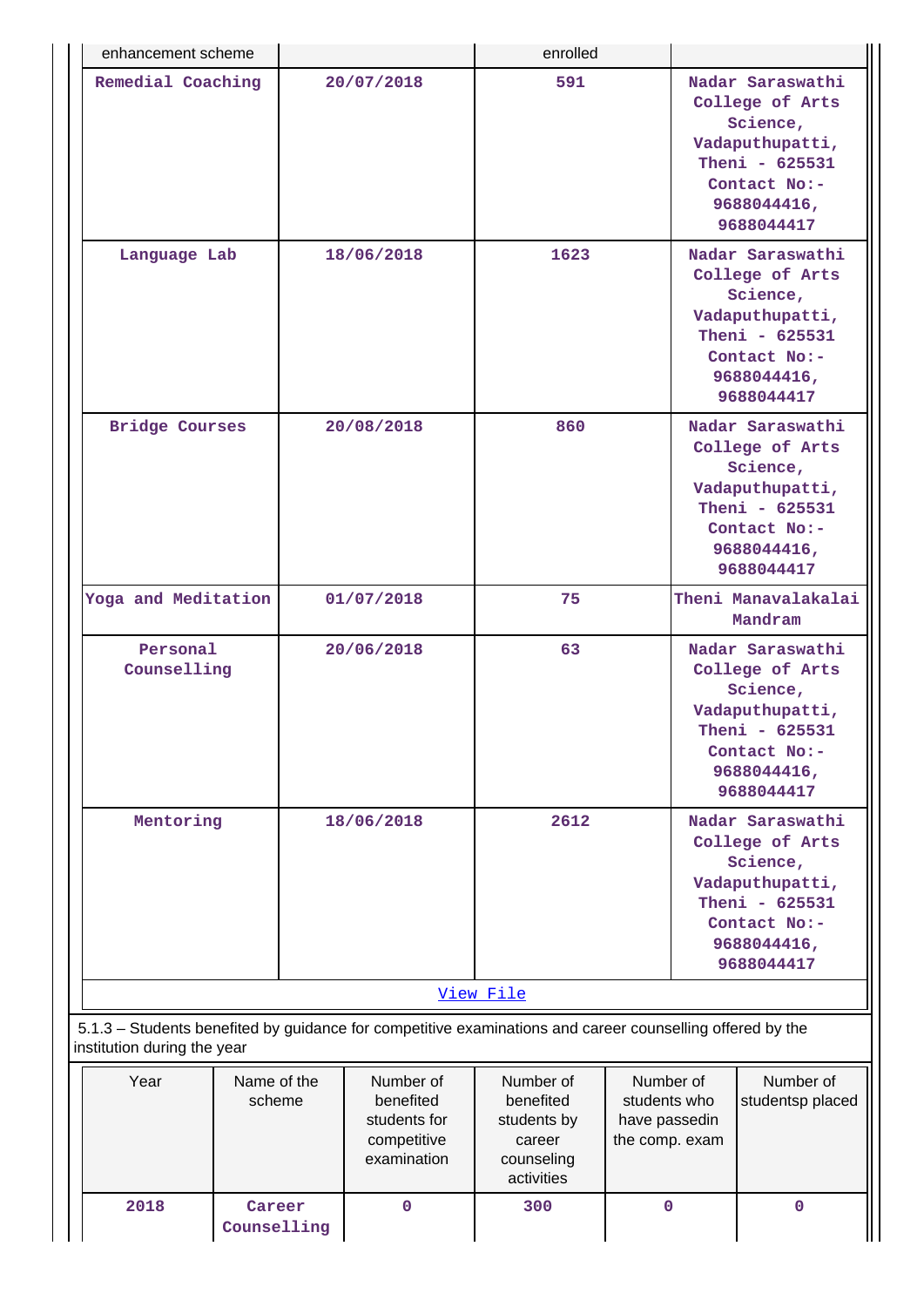|                                                                                                                                                                | Programme<br>(Power<br>Seminar on<br>Nurturing<br>the<br>graduates on<br>industry<br>Readiness)     |             |                   |                         |             |  |  |  |  |
|----------------------------------------------------------------------------------------------------------------------------------------------------------------|-----------------------------------------------------------------------------------------------------|-------------|-------------------|-------------------------|-------------|--|--|--|--|
| 2018                                                                                                                                                           | Career<br>Guidance Pro<br>gramme-<br>Awareness on<br>Government<br>job opportun<br>ities            | $\mathbf 0$ | 410               | $\mathbf 0$             | $\mathbf 0$ |  |  |  |  |
| 2019                                                                                                                                                           | Career<br>Guidance<br>programme<br>-Awareness<br><b>on</b><br>Government<br>jobs Opportu<br>nities. | $\mathbf 0$ | 388               | $\mathbf 0$             | $\mathbf 0$ |  |  |  |  |
| 2018                                                                                                                                                           | TOEFL ITP                                                                                           | 48          | $\mathbf 0$       | 48                      | $\mathbf 0$ |  |  |  |  |
| 2018                                                                                                                                                           | <b>ICWAI</b><br>Foundation<br>Course                                                                | 22          | $\mathbf 0$       | $\overline{\mathbf{4}}$ | $\mathbf 0$ |  |  |  |  |
| 2018                                                                                                                                                           | Guest<br>Lecture on<br>Career<br><b>Awareness</b><br>Program                                        | $\mathbf 0$ | 239               | $\mathbf 0$             | $\mathbf 0$ |  |  |  |  |
| 2019                                                                                                                                                           | Career<br>Guidance &<br>Assessment &<br>on Campus                                                   | $\mathbf 0$ | 77                | $\mathbf 0$             | $\mathbf 0$ |  |  |  |  |
| 2019                                                                                                                                                           | Career<br>Guidance<br>Programme<br>-Career Plan<br>after<br>Graduation                              | 0           | 689               | $\mathbf 0$             | $\mathbf 0$ |  |  |  |  |
| 2018                                                                                                                                                           | Verbal<br>Eligibility<br>& Aptitude<br>Reasoning                                                    | 237         | $\pmb{0}$         | $\pmb{0}$               | $\mathbf 0$ |  |  |  |  |
| 2018                                                                                                                                                           | Campus To<br>Corporate<br>Connect<br>(CCC) &JRI                                                     | $\mathbf 0$ | 112               | 112                     | $\mathbf 0$ |  |  |  |  |
|                                                                                                                                                                |                                                                                                     |             | No file uploaded. |                         |             |  |  |  |  |
| 5.1.4 - Institutional mechanism for transparency, timely redressal of student grievances, Prevention of sexual<br>harassment and ragging cases during the year |                                                                                                     |             |                   |                         |             |  |  |  |  |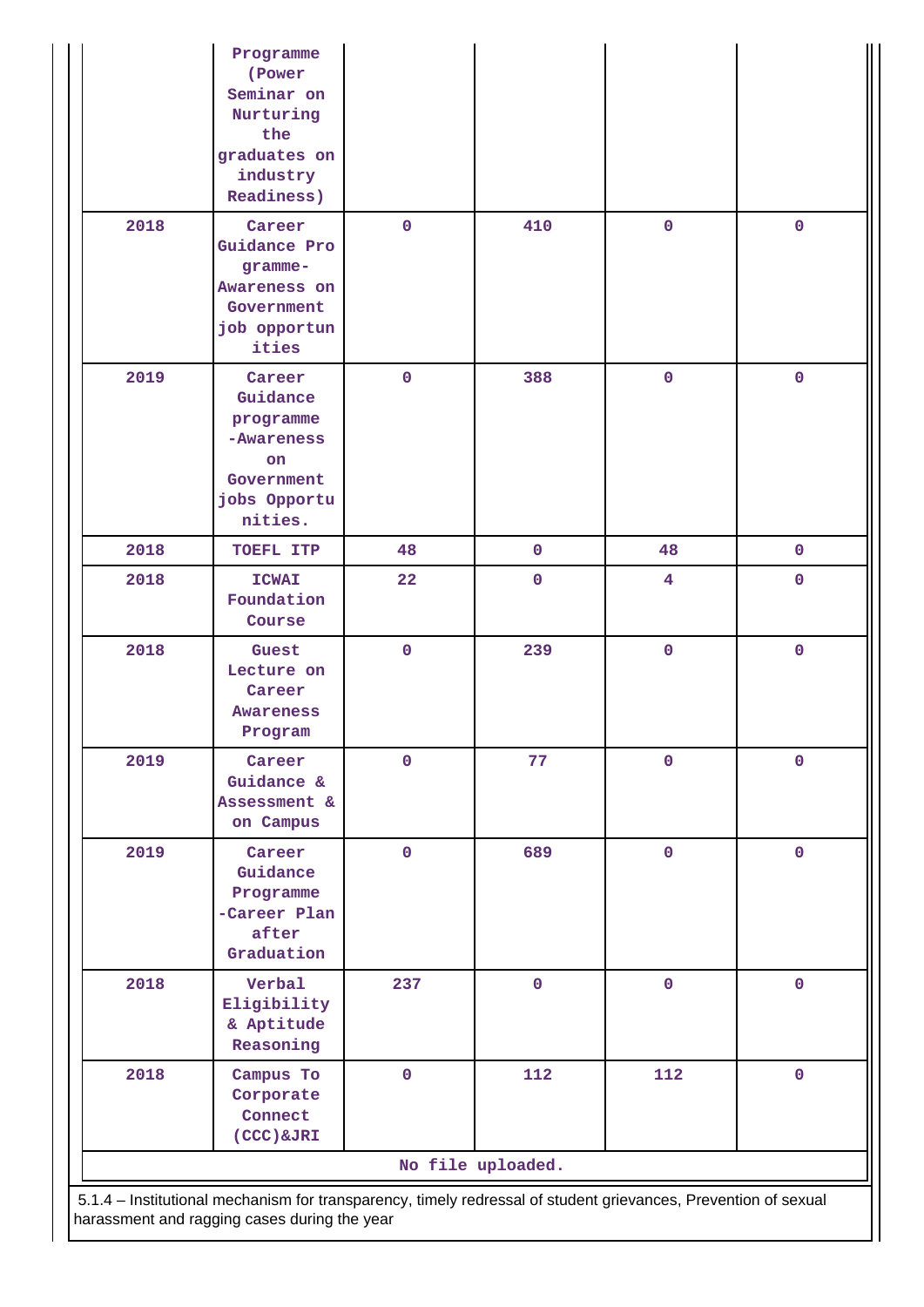| Total grievances received                           | Number of grievances redressed | Avg. number of days for grievance<br>redressal |  |  |  |  |  |  |  |  |
|-----------------------------------------------------|--------------------------------|------------------------------------------------|--|--|--|--|--|--|--|--|
|                                                     |                                |                                                |  |  |  |  |  |  |  |  |
| 5.2 – Student Progression                           |                                |                                                |  |  |  |  |  |  |  |  |
| 5.2.1 – Details of campus placement during the year |                                |                                                |  |  |  |  |  |  |  |  |
|                                                     |                                |                                                |  |  |  |  |  |  |  |  |

|                                                                                                                                                     | On campus                                                                     |                              | Off campus                                                                             |                                                           |                                     |  |  |  |  |  |
|-----------------------------------------------------------------------------------------------------------------------------------------------------|-------------------------------------------------------------------------------|------------------------------|----------------------------------------------------------------------------------------|-----------------------------------------------------------|-------------------------------------|--|--|--|--|--|
| Nameof<br>organizations<br>visited                                                                                                                  | Number of<br>students<br>participated                                         | Number of<br>stduents placed | Nameof<br>organizations<br>visited                                                     | Number of<br>students<br>participated                     | Number of<br>stduents placed        |  |  |  |  |  |
| The English<br>Academy,<br>Sivakasi and<br>Hiremee a<br>unit of<br>Karpaga<br><b>Assessment</b><br>App Matrixs<br>Services Pvt<br>Ltd,<br>Bengaluru | 633                                                                           | 64                           | TechtiqQSoft<br>Pvt .Ltd,<br>Coimbatore<br>and NTT<br>DATA,<br>Services,<br>Coimbatore | 7                                                         | 3                                   |  |  |  |  |  |
| No file uploaded.                                                                                                                                   |                                                                               |                              |                                                                                        |                                                           |                                     |  |  |  |  |  |
|                                                                                                                                                     | 5.2.2 - Student progression to higher education in percentage during the year |                              |                                                                                        |                                                           |                                     |  |  |  |  |  |
| Year                                                                                                                                                | Number of<br>students<br>enrolling into<br>higher education                   | Programme<br>graduated from  | Depratment<br>graduated from                                                           | Name of<br>institution joined                             | Name of<br>programme<br>admitted to |  |  |  |  |  |
| 2018                                                                                                                                                | 13                                                                            | B.A.<br>English              | English                                                                                | Nadar<br>Saraswathi<br>College of<br>Education<br>, Theni | B.Ed.                               |  |  |  |  |  |
| 2018                                                                                                                                                | $\mathbf{1}$                                                                  | B.A.<br>English              | English                                                                                | <b>SKA</b> college<br>of<br>Education,<br>Aundipatti      | B.Ed.                               |  |  |  |  |  |
| 2018                                                                                                                                                | 1                                                                             | B.A.<br>English              | English                                                                                | Vikasa<br>School of<br>Education, U<br>thamapalayam       | B.Ed.                               |  |  |  |  |  |
| 2018                                                                                                                                                | $\overline{2}$                                                                | B.A.<br>English              | English                                                                                | Mary Matha<br>College,<br>Periyakulam                     | M.A.,<br>English                    |  |  |  |  |  |
| 2018                                                                                                                                                | $\mathbf{1}$                                                                  | B.A.<br>English              | English                                                                                | Fatima<br>college<br>, Madurai                            | M.A.,<br>English                    |  |  |  |  |  |
| 2018                                                                                                                                                | $\overline{a}$                                                                | B.A.<br>English              | English                                                                                | Thiyagarajar<br>college,<br>Madurai                       | M.A.,<br>English                    |  |  |  |  |  |
| 2018                                                                                                                                                | 20                                                                            | B.A.<br>English              | English                                                                                | Nadar<br>Saraswathi                                       | M.A.,<br>English                    |  |  |  |  |  |

 $\parallel$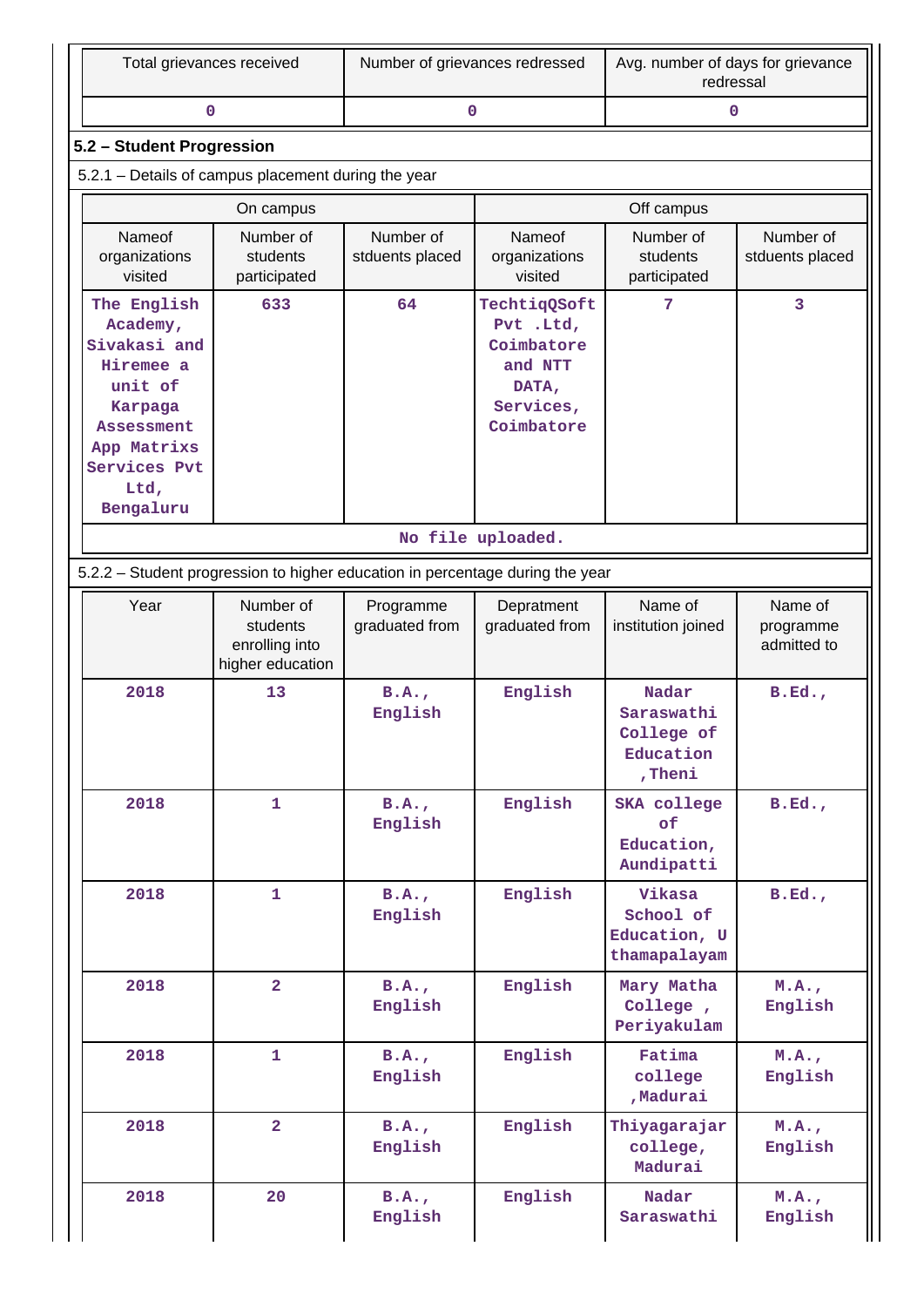|                                                                                                                                                                                        |                           |  |             |                                 | College of<br>Arts and Sci<br>ence, Theni                          |             |  |  |  |  |
|----------------------------------------------------------------------------------------------------------------------------------------------------------------------------------------|---------------------------|--|-------------|---------------------------------|--------------------------------------------------------------------|-------------|--|--|--|--|
| 2018                                                                                                                                                                                   | $\overline{2}$            |  | B.A., Tamil | Tamil                           | Nadar<br>Saraswathi<br>College of<br>Education<br>, Theni          | B.Ed.       |  |  |  |  |
| 2018                                                                                                                                                                                   | $\mathbf{1}$              |  | B.A., Tamil | Tamil                           | <b>SKA College</b><br>of Education<br>, Aundipatty                 | B.Ed.       |  |  |  |  |
| 2018                                                                                                                                                                                   | 1                         |  | B.A., Tamil | Tamil                           | Nadar<br>Saraswathi<br>College of<br>Arts and<br>Science,<br>Theni | M.A., Tamil |  |  |  |  |
|                                                                                                                                                                                        |                           |  |             | View File                       |                                                                    |             |  |  |  |  |
| 5.2.3 - Students qualifying in state/ national/ international level examinations during the year<br>(eg:NET/SET/SLET/GATE/GMAT/CAT/GRE/TOFEL/Civil Services/State Government Services) |                           |  |             |                                 |                                                                    |             |  |  |  |  |
|                                                                                                                                                                                        | Items                     |  |             |                                 | Number of students selected/ qualifying                            |             |  |  |  |  |
|                                                                                                                                                                                        | <b>NET</b>                |  |             | 1                               |                                                                    |             |  |  |  |  |
|                                                                                                                                                                                        | <b>TOFEL</b>              |  |             |                                 | 40                                                                 |             |  |  |  |  |
|                                                                                                                                                                                        | Any Other                 |  |             |                                 | 3                                                                  |             |  |  |  |  |
| No file uploaded.                                                                                                                                                                      |                           |  |             |                                 |                                                                    |             |  |  |  |  |
| 5.2.4 - Sports and cultural activities / competitions organised at the institution level during the year                                                                               |                           |  |             |                                 |                                                                    |             |  |  |  |  |
| Activity                                                                                                                                                                               |                           |  |             | Level<br>Number of Participants |                                                                    |             |  |  |  |  |
|                                                                                                                                                                                        | Amuthasurabi (Culturals)  |  | Institution |                                 | 166<br>333                                                         |             |  |  |  |  |
| Kalasangami (40 Events)                                                                                                                                                                |                           |  |             | Institution                     |                                                                    |             |  |  |  |  |
|                                                                                                                                                                                        | Sports day (12 Events)    |  |             | Institution                     | 1170                                                               |             |  |  |  |  |
| Annual Day (Culturals)<br>Kurinjithen-Tamil<br>Association (4 Events)                                                                                                                  |                           |  |             | Institution<br>Institution      | 465<br>73                                                          |             |  |  |  |  |
| <b>MUSE ASSOCIATION (12)</b><br>Events)                                                                                                                                                |                           |  |             | Institution                     | 458                                                                |             |  |  |  |  |
| LITFEST DAY CELEBRATION                                                                                                                                                                |                           |  |             | Institution                     | 2500                                                               |             |  |  |  |  |
| CBI ASSOCIATION (11<br>Events)                                                                                                                                                         |                           |  | Institution |                                 | 690                                                                |             |  |  |  |  |
| Events)                                                                                                                                                                                | POSDCORB - ASSOCIATION (9 |  | Institution |                                 | 204                                                                |             |  |  |  |  |
| INNOVATION CELL -<br>LEADERSHIP TALK SERIES (4<br>events)                                                                                                                              |                           |  |             | Institution                     | 1468                                                               |             |  |  |  |  |
|                                                                                                                                                                                        |                           |  |             | View File                       |                                                                    |             |  |  |  |  |
| 5.3 - Student Participation and Activities                                                                                                                                             |                           |  |             |                                 |                                                                    |             |  |  |  |  |
| 5.3.1 – Number of awards/medals for outstanding performance in sports/cultural activities at national/international                                                                    |                           |  |             |                                 |                                                                    |             |  |  |  |  |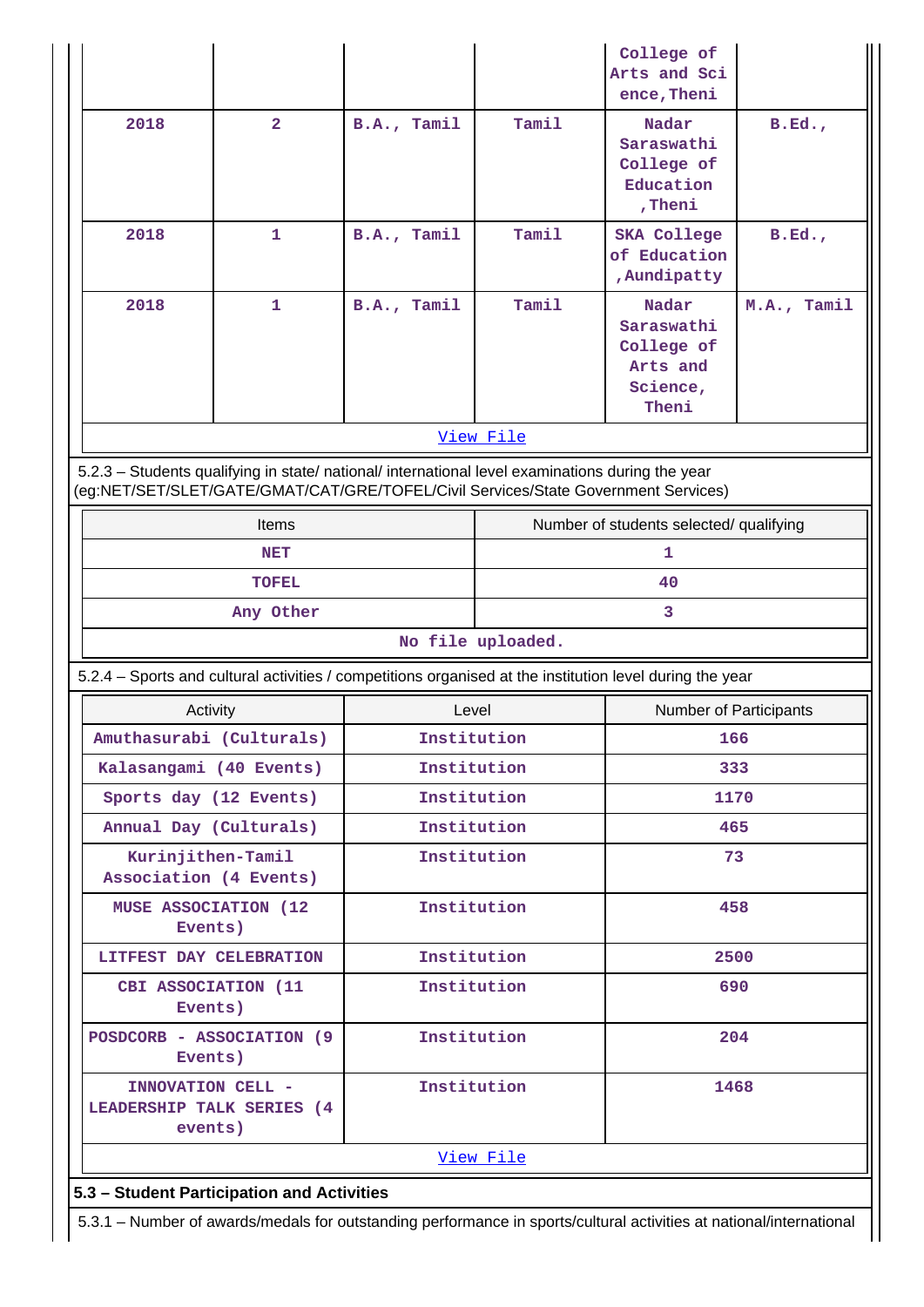| level (award for a team event should be counted as one) |      |                                                                                                                        |                           |                                   |                                     |                      |                        |  |  |
|---------------------------------------------------------|------|------------------------------------------------------------------------------------------------------------------------|---------------------------|-----------------------------------|-------------------------------------|----------------------|------------------------|--|--|
|                                                         | Year | Name of the<br>award/medal                                                                                             | National/<br>Internaional | Number of<br>awards for<br>Sports | Number of<br>awards for<br>Cultural | Student ID<br>number | Name of the<br>student |  |  |
|                                                         | 2018 | National<br>Level All<br>Style<br>Karate<br>Kung - fu<br>Championsh<br>$ip - II$<br><b>PRIZE</b><br>Individual<br>Kata | National                  | 1                                 | $\mathbf 0$                         | 17501TR008           | S.Janani               |  |  |
|                                                         | 2018 | II Place<br>in Team<br>Kata - all<br>India Open<br>Karate Cha<br>mpionship                                             | Internatio<br>nal         | $\mathbf{1}$                      | $\mathbf 0$                         | 3564517746<br>61     | S.Kalaivan<br>i        |  |  |
|                                                         | 2018 | II Place<br>in<br>Individual<br>Kumite -<br>20th All<br>Ondia Open<br>Karate Cha<br>mpionship                          | Internatio<br>nal         | $\mathbf{1}$                      | $\mathbf 0$                         | 3763270516<br>22     | V. Arathi              |  |  |
|                                                         | 2018 | II Place<br>in<br>individual<br>Kumite<br>20th All<br>Ondia Open<br>Karate Cha<br>mpionship                            | National                  | $\mathbf{1}$                      | $\mathbf 0$                         | 7314360048<br>09     | K.R.Swathi             |  |  |
|                                                         | 2018 | II Place<br>in<br>individual<br>Katta 20th<br>All Ondia<br>Open<br>Karate Cha<br>mpionship                             | National                  | $\mathbf{1}$                      | $\mathbf{0}$                        | 3564517746<br>61     | S.Kalaivan<br>i.       |  |  |
|                                                         | 2018 | II Place<br>in<br>individual<br>Kumite<br>20th All<br>Ondia Open<br>Karate Cha<br>mpionship                            | National                  | $\mathbf{1}$                      | $\mathbf 0$                         | 3564517746<br>61     | S.Kalaivan<br>i.       |  |  |
|                                                         | 2018 | II Place<br>in<br>individual                                                                                           | National                  | 1                                 | $\mathbf 0$                         | 3763270516<br>22     | V. Arathi              |  |  |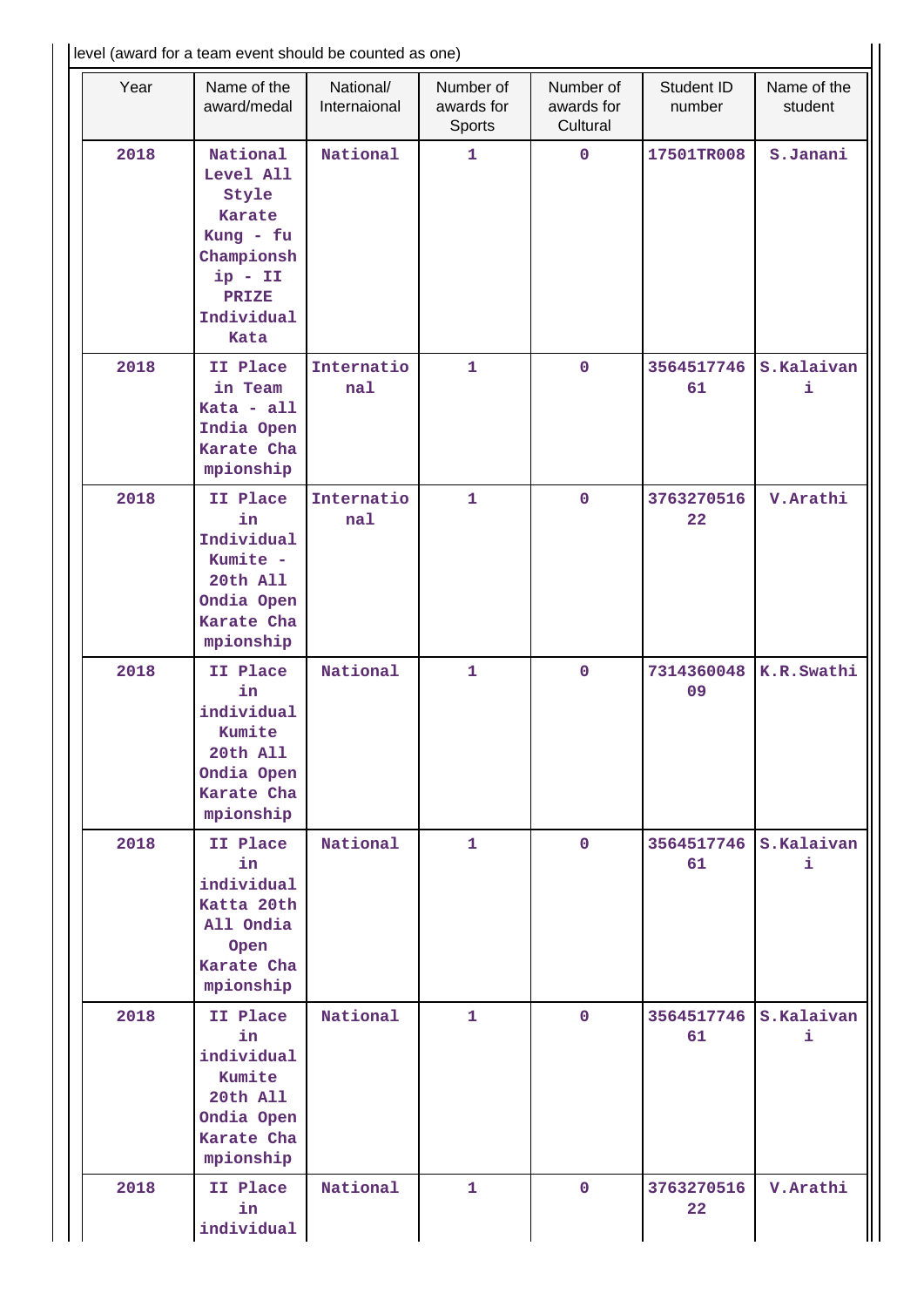|      | Kumite<br>19th All<br>India Invi<br>tational<br>Open<br>Karate Cha<br>mpionship                              |          |              |              |                  |           |
|------|--------------------------------------------------------------------------------------------------------------|----------|--------------|--------------|------------------|-----------|
| 2018 | III Place<br>in<br>individual<br>Katta 19th<br>All India<br>Invitation<br>al Open<br>Karate Cha<br>mpionship | National | $\mathbf{1}$ | $\mathbf 0$  | 3763270516<br>22 | V. Arathi |
| 2018 | I Prize<br>Individual<br>Kumite<br>20th All<br>Ondia Open<br>Karate Cha<br>mpionship                         | National | $\mathbf{1}$ | $\mathbf{O}$ | 7861241658<br>24 | K.Monisha |
| 2018 | II Place<br>inTeam<br>katta 9th<br>Internatio<br>nal Karate<br>Championsh<br>ip                              | National | $\mathbf{1}$ | $\mathbf 0$  | 7861241658<br>24 | K.Monisha |
|      |                                                                                                              |          | View File    |              |                  |           |

 5.3.2 – Activity of Student Council & representation of students on academic & administrative bodies/committees of the institution (maximum 500 words)

 **Students of NSCAS are given due responsibilities in all the academic and administrative activities. Students play vital roles in committees and provide valuable opinions and inputs to make decisions from the student perspective. The students are members in bodies like Discipline Anti Ragging, Students Welfare, Placement Cell, EDC Earn While You Learn, Physical Education, Transport, Research Development, Women Harassment, Grievance Redressal, Cultural Fest (Kalasangami) and Students Service Activities Clubs such as NSS, YRC, RRC, Citizen Consumer Club, Green Club, and Electoral Literacy Club. 1. Anti-Ragging Committee will be the Supervisory and Advisory Committee in preserving a Culture of Ragging Free Environment in the college campus and to engage in the works of checking places like Hostels, Buses, Canteens, Classrooms and other places of student congregation. 2. Student representatives from each classroom bridge the gap between the department and the classrooms. 3. Every department has its student association and the office bearers of these associations are the students. These office bearers are indulged in the task of organizing events. The student who exposes their talents to a great extinct will be rewarded with Miss Association award. 4. NSS, YRC, RRC, Consumer Club, Electoral Literacy Club, and Green Club is a voluntary association in our college, enables students to participate in various programs of social service and also provides training to develop overall personality improvement of the students. Through these clubs, our students had attended the "NSS Mega Camp, National Integration Camp, National Youth Festival, Pre Republic Day Parade**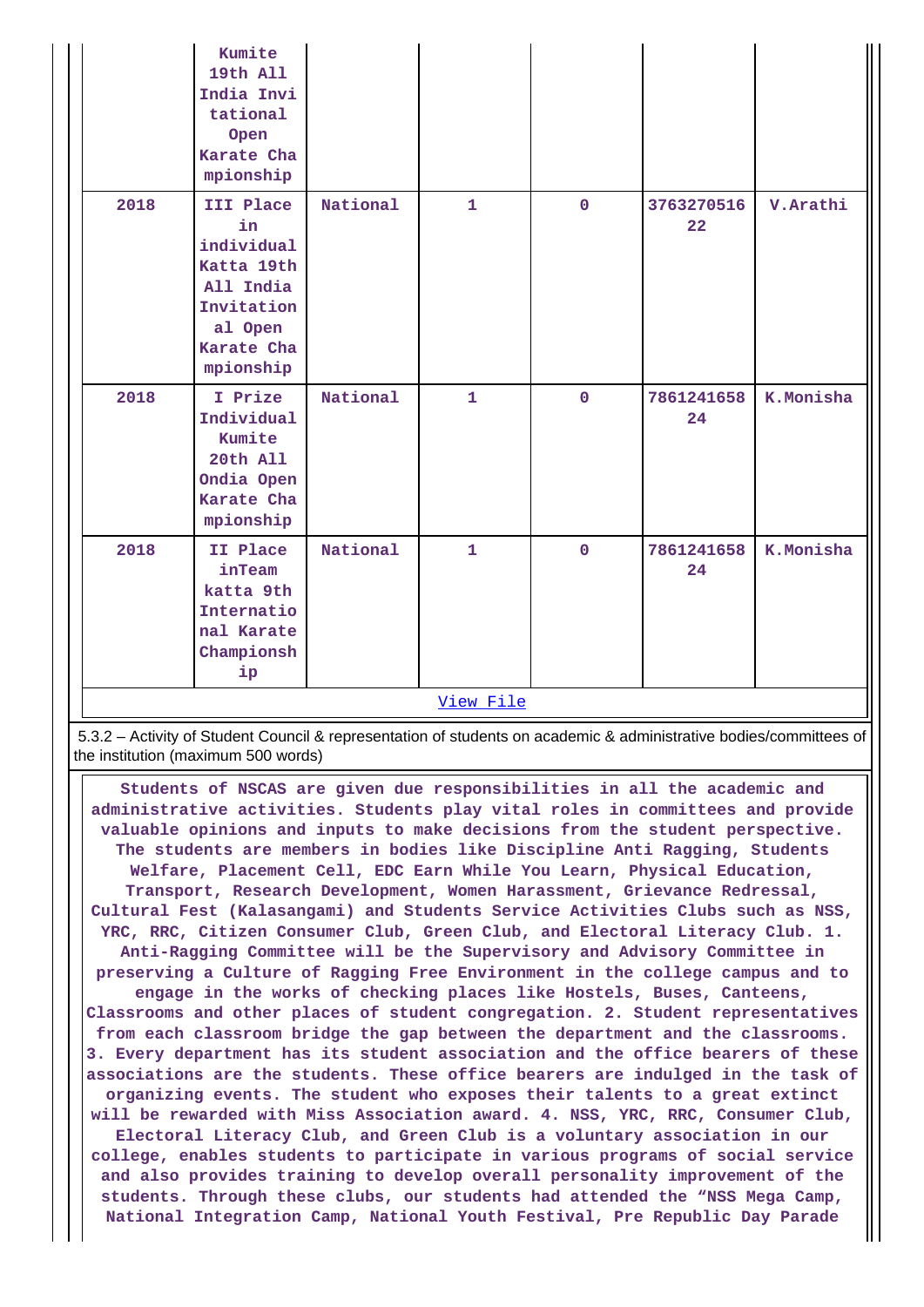**training, State Republic Day Parade". 5. The scope of Entrepreneurship in our college is tremendous. Nowadays, the youths of the nation are much more focused on starting their own business this has given rise to a lot of new start-ups through our "College Bazaar". 6. To promote the skills and cultural talents among students, the students are divided into teams to show their competitive and team spirit during the Cultural Fest – Kalasangami every year. 7. Likewise, to promote the leadership quality of the students, the students are divided into teams to exhibit their competitive expertise, Courage, and unity through the parade, rhythmic, athletic events during the Sports Day. 8. Students had given a chance to act as a guest along with the chief guest for opening the new classrooms. 9. Students celebrate all national and regional festivals and observe important national events and they are given a chance to voice out in Independence day and republic days. 10. Students are allowed to expose their talents and had given chances to deliver their suggestions through medias such as Adithya Channel, Puthiya Thalaimurai, Vendhar TV, Dinamalar, Dinathanthi, and Vikadan, etc.. 11. The fascinated students are taking additional responsibilities in smooth transportation as taking attendance in the buses, controlling students during transportation, etc.**

#### **5.4 – Alumni Engagement**

5.4.1 – Whether the institution has registered Alumni Association?

 **Yes**

 **The alumnus forms the major strength of the institution. The Alumni Association was formed in the year 2007 under the title "Vritcham Alumni Association - Theni". Later it has been changed as "NADAR SARASWATHI COLLEGE OF ARTS AND SCIENCE VRITCHAM ALUMNI ASSOCIATION – THENI" (Registered: 169/2014) to establish a relationship between the alumni and the Institution for overall development. The alumni meet are planned by the departments, where the alumni from different branches of the undergraduate and postgraduate programs share their views and give suggestions for the betterment of their junior students. The alumni meet is hosted by the department generously and the alumnae are honored with mementos during the special visit of alumni as special guests. Such meetings are beneficial for the Institution and the alumni. This provides an opportunity for the alumni to meet their friends and act as a bridge for the faculty to share their experience, knowledge, and insights. The alumni support us both financially and non-financially.**

5.4.2 – No. of enrolled Alumni:

**826** 

5.4.3 – Alumni contribution during the year (in Rupees) :

**21500**

5.4.4 – Meetings/activities organized by Alumni Association :

**Nil** 

#### **CRITERION VI – GOVERNANCE, LEADERSHIP AND MANAGEMENT**

#### **6.1 – Institutional Vision and Leadership**

 6.1.1 – Mention two practices of decentralization and participative management during the last year (maximum 500 words)

 **Annual Plan with Budget: In order to decentralize and encourage participative management, Annual Plan with Budget prevails in NSCAS. A two-tier mechanism is adopted for the effective and efficient use of financial resources and the allotment of the funds to the developmental need of the institution is done by the management. The Management has finance committee which decides on the**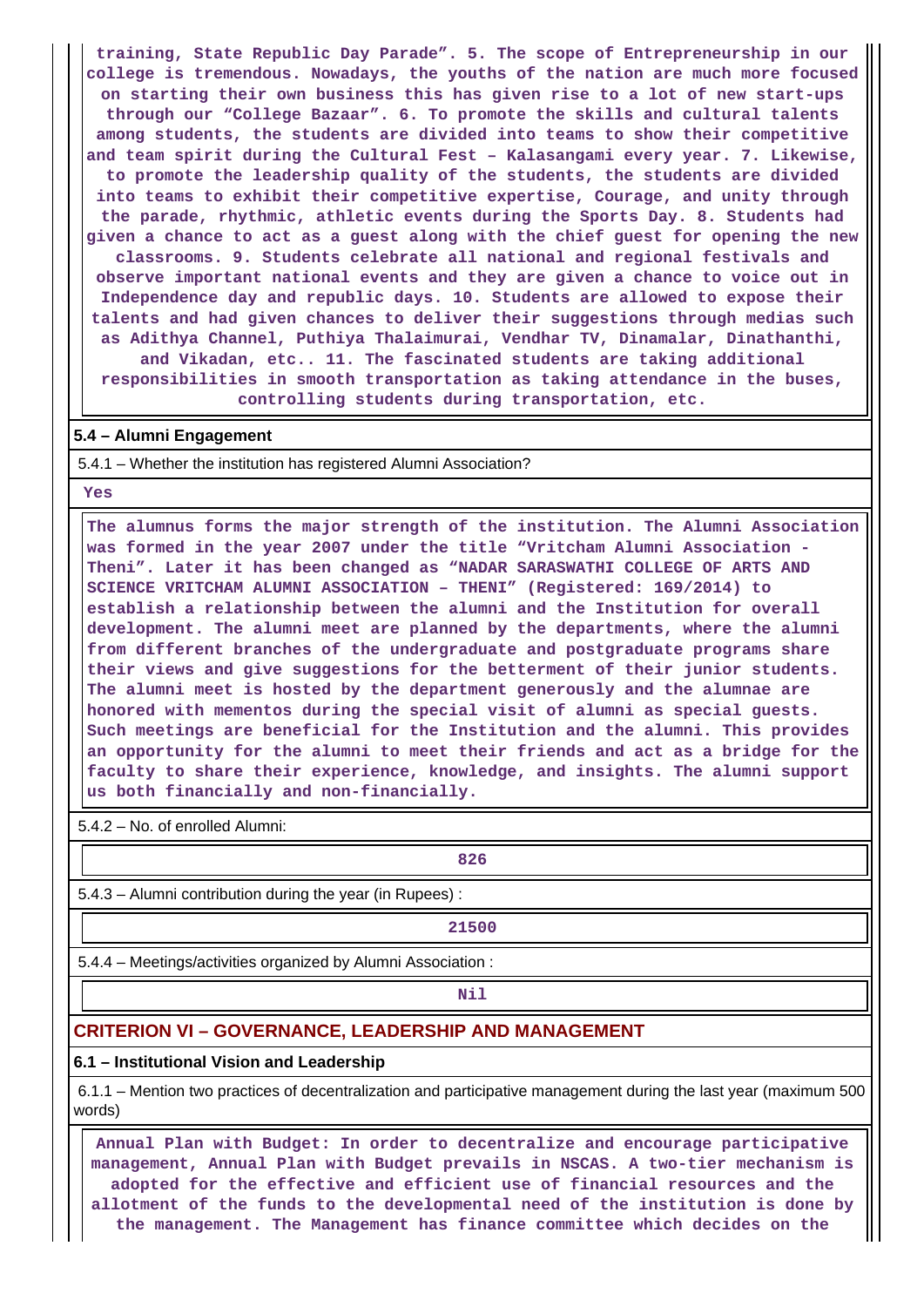**quantum of management contribution towards development of the college, in terms of infrastructure, student, teaching faculty and non-teaching staff welfare. The institution has a perspective plan for development. Before the commencement of each year, the annual plan has been developed by all the academic areas. The components of academic plan is based on the objective monitoring sheet of the department that includes students satisfaction, academic excellence, holistic development of students and honing skills talents of faculty members. The college finance committee prepares annual budget for non-academic areas such as Kalasangami – The Fine Arts Club, Sports day, Annual day, Amuthasurabhi etc., whereas for academic area budget proposals are submitted by the departments to the college finance committee which comprises the activities planned for the academic year. The college finance committee compiles and finalizes the annual budget of the college. The proposed budget is submitted to the top management by the College Governing body for approval. The approved budget allocation for various activities of the college is informed to the departments. After the utilization of the allotted fund, the details of expenditure were submitted by the departments to the college finance committee. The entire financial accounting is carried out by the college finance committee and monitored by the management finance committee. The execution of academic plans and programmes as projected by the departments are assessed in the Management Review Meeting conducted biannually. NSCAS strongly relies on systematic planning and compliance of the same to ensure a disciplined way of functioning in all the activities of the institution and the success of this practice is evidenced by Judicious use of time and resources. Systematic compliance of the activities. Development of leadership and decision making skills. Incremental improvements in research contributions. Effective mentoring of the students. Admission process: The Admission process is decentralized and done by the Admission committee, all the applications received are scrutinized for their eligibility. A rank list is prepared and the students with parents are called for admission on a specific day. The Admission committee comprises of staff and faculty members who work at different levels. The departments are given preference to plan for their department activities. An annual plan with all the department activities like Guest Lectures, Conference, Seminars, Workshops, Industrial Visit, Association competitions and day celebrations are prepared. The department Head with the faculty member discuss and bring out the annual plan with budget for the academic year.**

| <b>No</b>                                                                                                             |                                                                                                                                                                                                                                           |  |  |  |  |  |  |  |  |
|-----------------------------------------------------------------------------------------------------------------------|-------------------------------------------------------------------------------------------------------------------------------------------------------------------------------------------------------------------------------------------|--|--|--|--|--|--|--|--|
| 6.2 - Strategy Development and Deployment                                                                             |                                                                                                                                                                                                                                           |  |  |  |  |  |  |  |  |
| 6.2.1 – Quality improvement strategies adopted by the institution for each of the following (with in 100 words each): |                                                                                                                                                                                                                                           |  |  |  |  |  |  |  |  |
| <b>Strategy Type</b>                                                                                                  | Details                                                                                                                                                                                                                                   |  |  |  |  |  |  |  |  |
| Admission of Students                                                                                                 | ? Student admission based on Tamilnadu<br>reservation policy. ? The admission<br>process is done with a team of staff<br>and faculty members.                                                                                             |  |  |  |  |  |  |  |  |
| Industry Interaction / Collaboration                                                                                  | ? Signing MOUs with reputed<br>institutions. ? Faculty development<br>program ? Internship in companies                                                                                                                                   |  |  |  |  |  |  |  |  |
| Human Resource Management                                                                                             | ? Recruitment of staff and faculty on<br>need basis at the beginning of every<br>semester. ? FDP and Professional<br>development programs. ? Self Appraisal<br>report. ? Student counselor for the<br>college. ? Incentives for research. |  |  |  |  |  |  |  |  |

6.1.2 – Does the institution have a Management Information System (MIS)?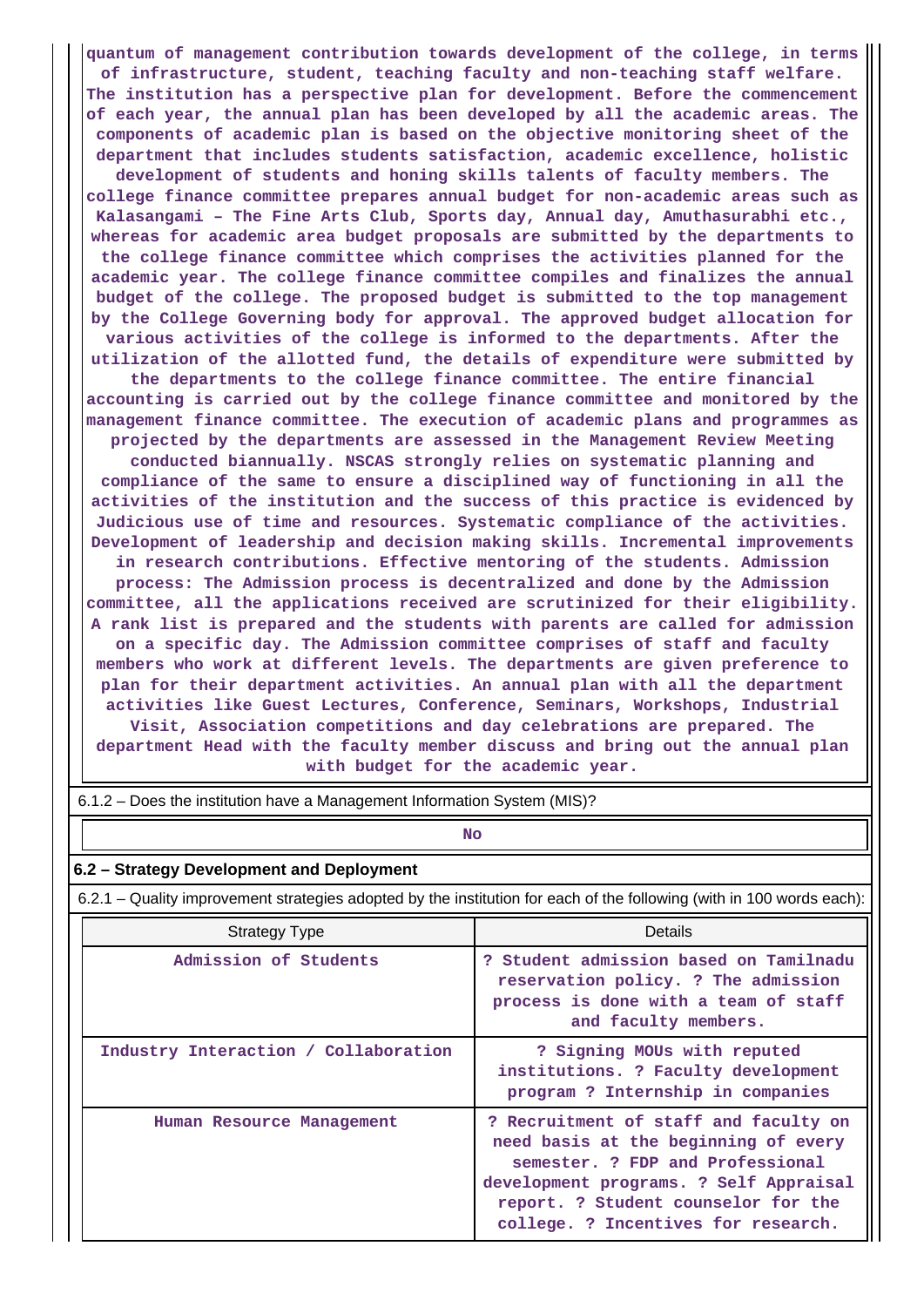|                                                                                                                                                       | Library, ICT and Physical<br>Infrastructure / Instrumentation |  | ? Well equipped Library and<br>Laboratories ? Journals and magazine in<br>all disciplines ? Smart Classroom, ICT<br>Classrooms ? Language Lab ? Wifi Campus<br>? Delnet Inflibnet Access ? Education<br>CDS                                                                                                                                                                            |                                                            |  |  |  |  |
|-------------------------------------------------------------------------------------------------------------------------------------------------------|---------------------------------------------------------------|--|----------------------------------------------------------------------------------------------------------------------------------------------------------------------------------------------------------------------------------------------------------------------------------------------------------------------------------------------------------------------------------------|------------------------------------------------------------|--|--|--|--|
|                                                                                                                                                       | Research and Development                                      |  | • Separate R D cell. • Exclusive<br>programs in regard of SPSS or research<br>publications. . Incentive for faculty<br>for paper publication and on receiving<br>awards. . Motivating students and<br>faculty to apply for various funds.                                                                                                                                              |                                                            |  |  |  |  |
|                                                                                                                                                       | Examination and Evaluation                                    |  | • CIA done as per the annual calendar.<br>Assignment and seminars given. . Blue<br>print for internal exam question<br>papers. . Two sets of questions of<br>internal exams are submitted and one<br>will be selected by the Principal and<br>kept confidential. . The student<br>grievances on result publication, mark<br>statement are putforth to the<br>University and rectified. |                                                            |  |  |  |  |
|                                                                                                                                                       | Teaching and Learning                                         |  | • Teaching and learning methods used -<br>Video lectures, group discussion,<br>project work, industrial visit and<br>guest lectures. . Teaching facilities -<br>ICT facility for all the departments,<br>Wifi facility, Inflibnet access,<br>Library, language lab and multimedia<br>lab.                                                                                              |                                                            |  |  |  |  |
|                                                                                                                                                       | Curriculum Development                                        |  | • Choice based credit curriculum is<br>framed by Mother Teresa Women's<br>University and we execute the same with<br>the team of qualified and dedicated<br>faculty members. . Emphasis given to<br>conduct programs on gender equity,<br>climate change, value education and<br>human rights. BOS are conducted for<br>self designed add on and value added<br>courses.               |                                                            |  |  |  |  |
| 6.2.2 – Implementation of e-governance in areas of operations:                                                                                        |                                                               |  |                                                                                                                                                                                                                                                                                                                                                                                        |                                                            |  |  |  |  |
|                                                                                                                                                       | E-governace area                                              |  |                                                                                                                                                                                                                                                                                                                                                                                        | Details                                                    |  |  |  |  |
|                                                                                                                                                       | Planning and Development                                      |  |                                                                                                                                                                                                                                                                                                                                                                                        | Wifi facility, Antivirus, firewall,<br>Website maintenance |  |  |  |  |
|                                                                                                                                                       | Administration                                                |  |                                                                                                                                                                                                                                                                                                                                                                                        | CCTV, SMS, Biometric for faculty                           |  |  |  |  |
|                                                                                                                                                       | Finance and Accounts                                          |  | Accounting software (TALLY)                                                                                                                                                                                                                                                                                                                                                            |                                                            |  |  |  |  |
|                                                                                                                                                       | Student Admission and Support                                 |  | DELNET, INFLIBNET                                                                                                                                                                                                                                                                                                                                                                      |                                                            |  |  |  |  |
| 6.3 - Faculty Empowerment Strategies<br>6.3.1 – Teachers provided with financial support to attend conferences / workshops and towards membership fee |                                                               |  |                                                                                                                                                                                                                                                                                                                                                                                        |                                                            |  |  |  |  |
| of professional bodies during the year                                                                                                                |                                                               |  |                                                                                                                                                                                                                                                                                                                                                                                        |                                                            |  |  |  |  |
| Year                                                                                                                                                  | Name of Teacher                                               |  | Name of the<br>Name of conference/<br>Amount of support                                                                                                                                                                                                                                                                                                                                |                                                            |  |  |  |  |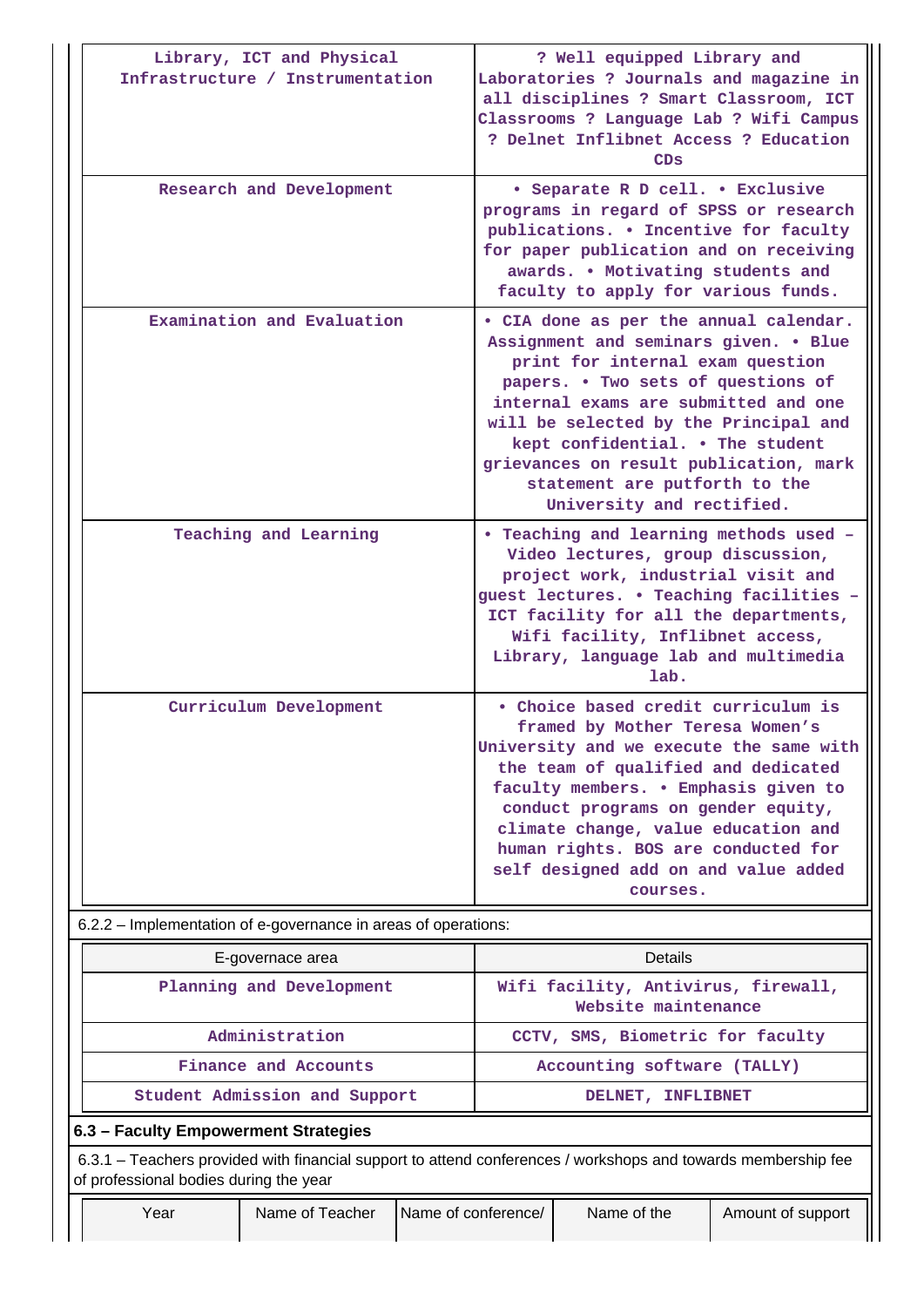|                                                                                                                                                                                      |                                                                                                                                                                                                                                                   |  |                                                                                                   | workshop attended<br>for which financial<br>support provided                                               |                                                                                                                              | professional body for<br>which membership<br>fee is provided |            |                                                  |      |                                                      |
|--------------------------------------------------------------------------------------------------------------------------------------------------------------------------------------|---------------------------------------------------------------------------------------------------------------------------------------------------------------------------------------------------------------------------------------------------|--|---------------------------------------------------------------------------------------------------|------------------------------------------------------------------------------------------------------------|------------------------------------------------------------------------------------------------------------------------------|--------------------------------------------------------------|------------|--------------------------------------------------|------|------------------------------------------------------|
| 2018                                                                                                                                                                                 | Mrs.N.Ambika<br>devi                                                                                                                                                                                                                              |  |                                                                                                   |                                                                                                            | Workshop on<br>Tools and<br>Technologies<br>for Language<br>Processing,<br>National<br>Institute of<br>Technology,<br>Trichy |                                                              | management |                                                  | 1000 |                                                      |
| 2018                                                                                                                                                                                 |                                                                                                                                                                                                                                                   |  | Ms.P.Nithya                                                                                       | FDP on Java<br>Programming<br>with ICTACT,<br>N.P.R. College<br>of Engeineering<br>Technology,<br>Dindigul |                                                                                                                              | management                                                   |            |                                                  | 1000 |                                                      |
| No file uploaded.<br>6.3.2 - Number of professional development / administrative training programmes organized by the College for<br>teaching and non teaching staff during the year |                                                                                                                                                                                                                                                   |  |                                                                                                   |                                                                                                            |                                                                                                                              |                                                              |            |                                                  |      |                                                      |
| Year                                                                                                                                                                                 | Title of the<br>professional<br>development<br>programme<br>organised for<br>teaching staff                                                                                                                                                       |  | Title of the<br>administrative<br>training<br>programme<br>organised for<br>non-teaching<br>staff |                                                                                                            | From date                                                                                                                    |                                                              | To Date    | Number of<br>participants<br>(Teaching<br>staff) |      | Number of<br>participants<br>(non-teaching<br>staff) |
| 2018                                                                                                                                                                                 | Orientatio<br>n<br>Programme<br>for new<br>teaching<br>faculty<br>members 1.<br>Introducti<br>on to<br>NSCAS <sub>2</sub> .<br>Role of<br>being an<br>inspiring<br>teacher.<br>3. Role of<br>Quality<br>Education<br>and<br>Importance<br>of IQAC |  | <b>NA</b>                                                                                         |                                                                                                            | 12/06/2018                                                                                                                   |                                                              | 12/06/2018 | 47                                               |      | 0                                                    |
| 2018                                                                                                                                                                                 | Faculty<br>Training<br>Programme<br>on Enhance<br>ment of<br>ICT in                                                                                                                                                                               |  | <b>NA</b>                                                                                         |                                                                                                            | 13/06/2018                                                                                                                   |                                                              | 14/06/2018 | 47                                               |      | $\mathbf 0$                                          |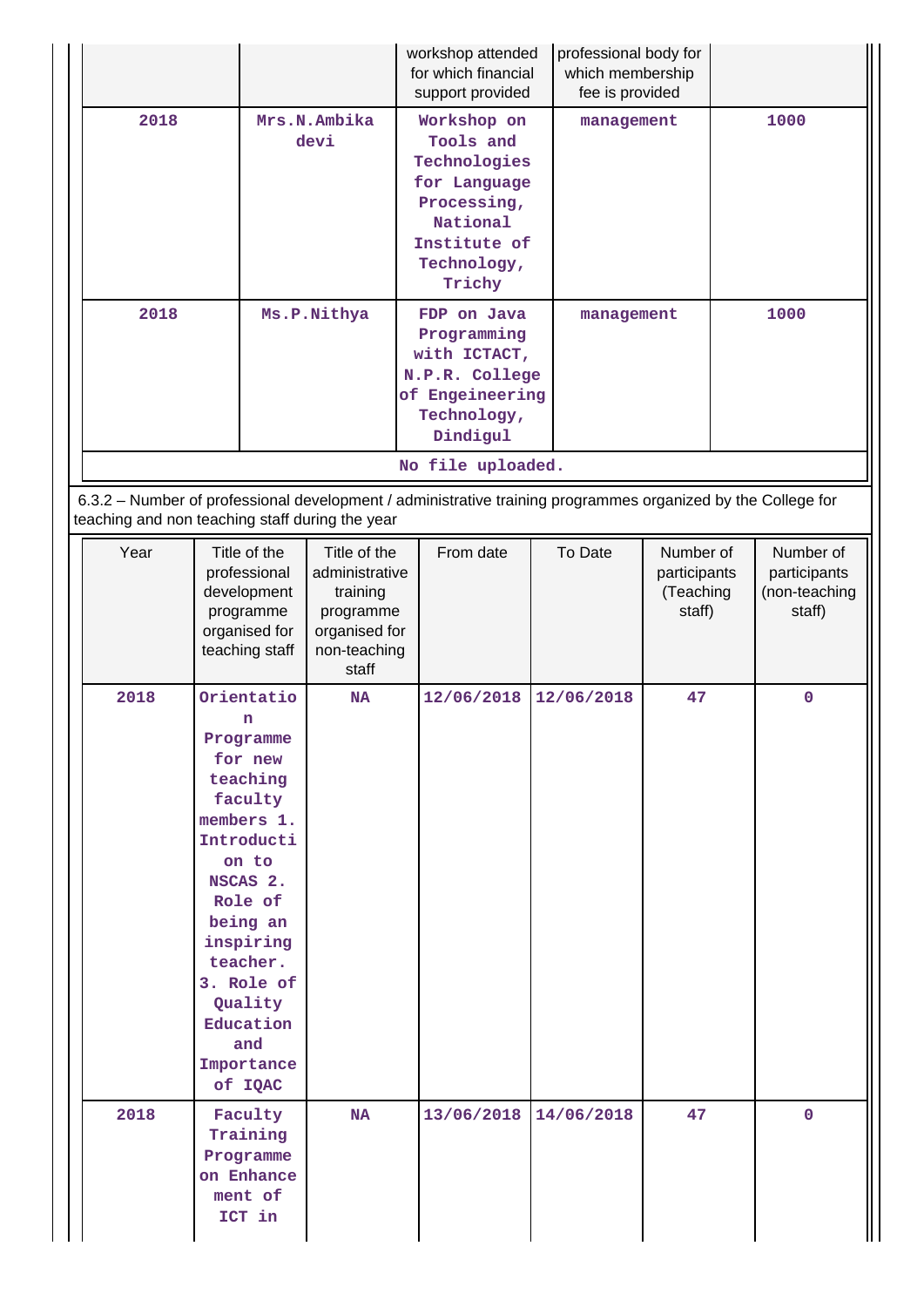|      | Teaching E<br>nhancement<br>of Communi<br>cation<br>Skills                                                                                                                                                                                         |                                                                                                                                  |            |            |                         |             |
|------|----------------------------------------------------------------------------------------------------------------------------------------------------------------------------------------------------------------------------------------------------|----------------------------------------------------------------------------------------------------------------------------------|------------|------------|-------------------------|-------------|
| 2018 | Faculty<br>Training<br>Programme                                                                                                                                                                                                                   | <b>NA</b>                                                                                                                        | 12/06/2018 | 12/06/2018 | $\overline{2}$          | $\mathbf 0$ |
| 2018 | <b>NA</b>                                                                                                                                                                                                                                          | Administra<br>tive<br>Training<br>Programme<br>on Tamil<br>Typing, MS<br>Excel and<br>MS<br>PowerPoint<br>and<br>CorelDraw<br>X7 | 28/07/2018 | 11/08/2018 | $\mathbf 0$             | 43          |
| 2018 | Faculty<br>NA<br>Training<br>Programme                                                                                                                                                                                                             |                                                                                                                                  | 20/08/2018 | 20/08/2018 | 10                      | $\mathbf 0$ |
| 2018 | Faculty<br><b>NA</b><br>Training<br>Program on<br>"ISO Docum<br>entation"                                                                                                                                                                          |                                                                                                                                  | 06/09/2018 | 06/09/2018 | 12                      | $\mathbf 0$ |
| 2018 | Faculty<br>Training<br>Program on<br>"Tips for<br>Teaching<br>Management<br>Subjects"                                                                                                                                                              | NA                                                                                                                               | 07/09/2018 | 07/09/2018 | 12                      | $\mathbf 0$ |
| 2018 | Tips to<br><b>NA</b><br>Handle<br>Practical<br>for<br>Chemistry<br>and<br>Physics<br>2018<br>Profession<br>NA<br>al Develop<br>ment<br>Programme<br>Topic:<br>1.<br>De<br>velopment<br>of<br>uniqueness<br>in NAAC<br>practice<br>for<br>enhancing |                                                                                                                                  | 30/10/2018 | 30/10/2018 | $\overline{\mathbf{4}}$ | $\mathbf 0$ |
|      |                                                                                                                                                                                                                                                    |                                                                                                                                  | 19/11/2018 | 19/11/2018 | 112                     | $\mathbf 0$ |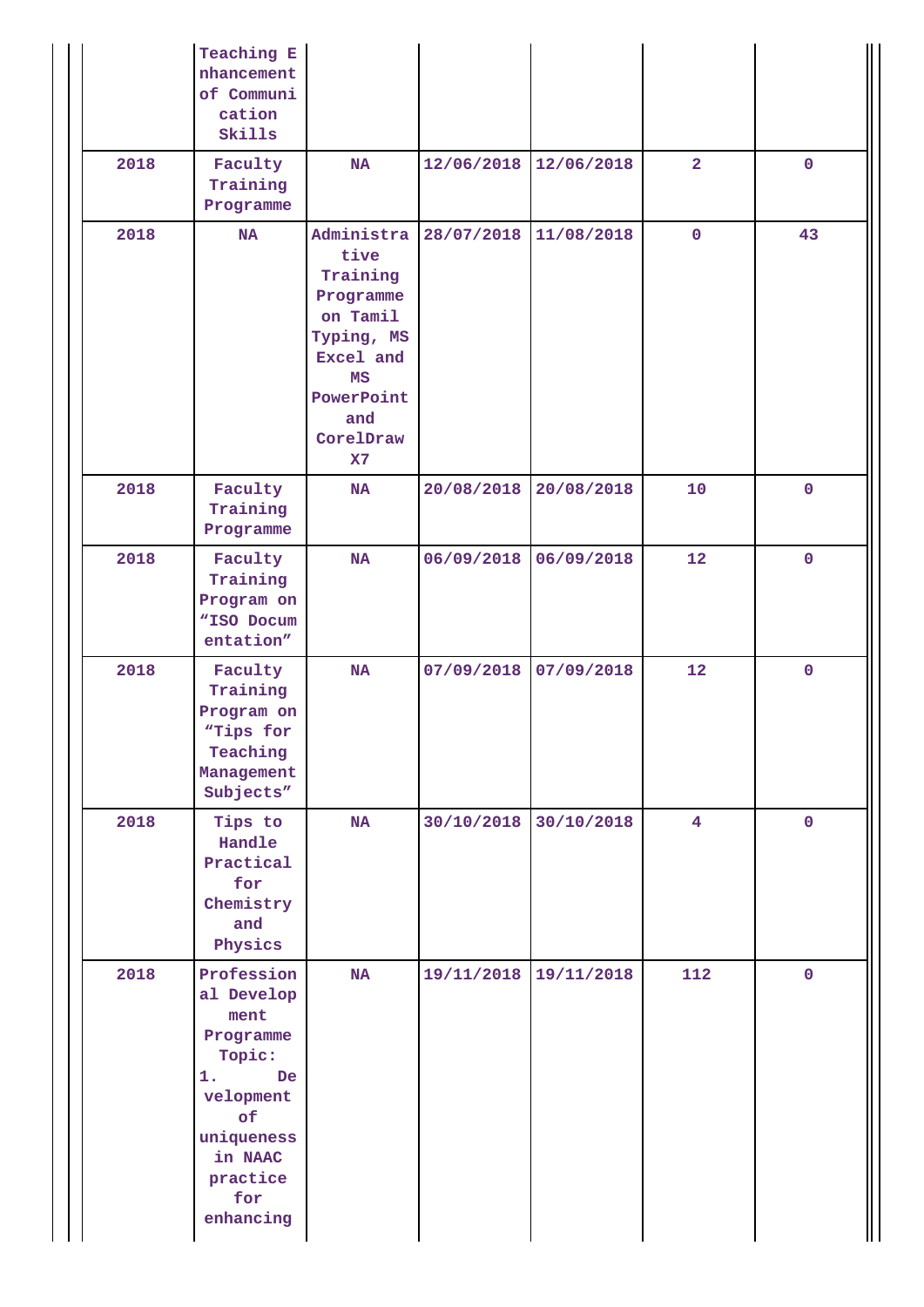| 2018                                                                                                                        |  | Educationa<br>1 Excellen<br>ce. 2. Pre<br>paredness<br>for the<br>changing<br>scenario<br>in Higher<br>Education.<br>Hands on<br>Training<br>on "Access<br>ibility of<br><b>E-Resource</b> | <b>NA</b>                          |            | 22/11/2018 |            | 22/11/2018 | 110          |                | $\mathbf 0$    |
|-----------------------------------------------------------------------------------------------------------------------------|--|--------------------------------------------------------------------------------------------------------------------------------------------------------------------------------------------|------------------------------------|------------|------------|------------|------------|--------------|----------------|----------------|
|                                                                                                                             |  | $s$ ".                                                                                                                                                                                     |                                    |            | View File  |            |            |              |                |                |
| 6.3.3 - No. of teachers attending professional development programmes, viz., Orientation Programme, Refresher               |  |                                                                                                                                                                                            |                                    |            |            |            |            |              |                |                |
| Course, Short Term Course, Faculty Development Programmes during the year                                                   |  |                                                                                                                                                                                            |                                    |            |            |            |            |              |                |                |
| Title of the<br>professional<br>development<br>programme                                                                    |  |                                                                                                                                                                                            | Number of teachers<br>who attended |            | From Date  |            | To date    |              |                | Duration       |
| Training on<br>"Cultivation of<br>Oyster mushroom<br>and Milky<br>Mushroom"                                                 |  |                                                                                                                                                                                            | $\overline{2}$                     |            | 11/07/2018 | 11/07/2018 |            | $\mathbf{1}$ |                |                |
| FDP on "Java<br>Fundamentals<br>and<br>Programming"                                                                         |  |                                                                                                                                                                                            | $\overline{2}$                     |            | 27/08/2018 |            | 31/08/2018 |              |                | 5              |
| Inauguration of<br>Innovation Cell<br>organized by<br>MHRD,<br>Government of<br>India, AICTE<br>Headquarters,<br>New Delhi. |  | 1.                                                                                                                                                                                         |                                    | 30/08/2018 |            |            | 30/08/2018 |              | 1              |                |
| <b>PFMS-EAT</b><br>Training<br>programme                                                                                    |  |                                                                                                                                                                                            | $\overline{2}$                     |            | 17/09/2018 |            | 17/09/2018 |              |                | 1              |
| Faculty<br>Development<br>Program on<br>"Emotional<br>Intelligence"                                                         |  |                                                                                                                                                                                            | $\overline{2}$                     |            | 28/09/2018 |            | 29/09/2018 |              | $\overline{2}$ |                |
| Workshop on<br>'Unnat Bharat<br>Abhiyan'                                                                                    |  |                                                                                                                                                                                            | 1.                                 |            | 03/12/2018 |            | 03/12/2018 |              | 1              |                |
| Workshop on<br>"Tools and<br>Technologies                                                                                   |  |                                                                                                                                                                                            | $\overline{2}$                     |            | 14/12/2018 |            | 15/12/2018 |              |                | $\overline{2}$ |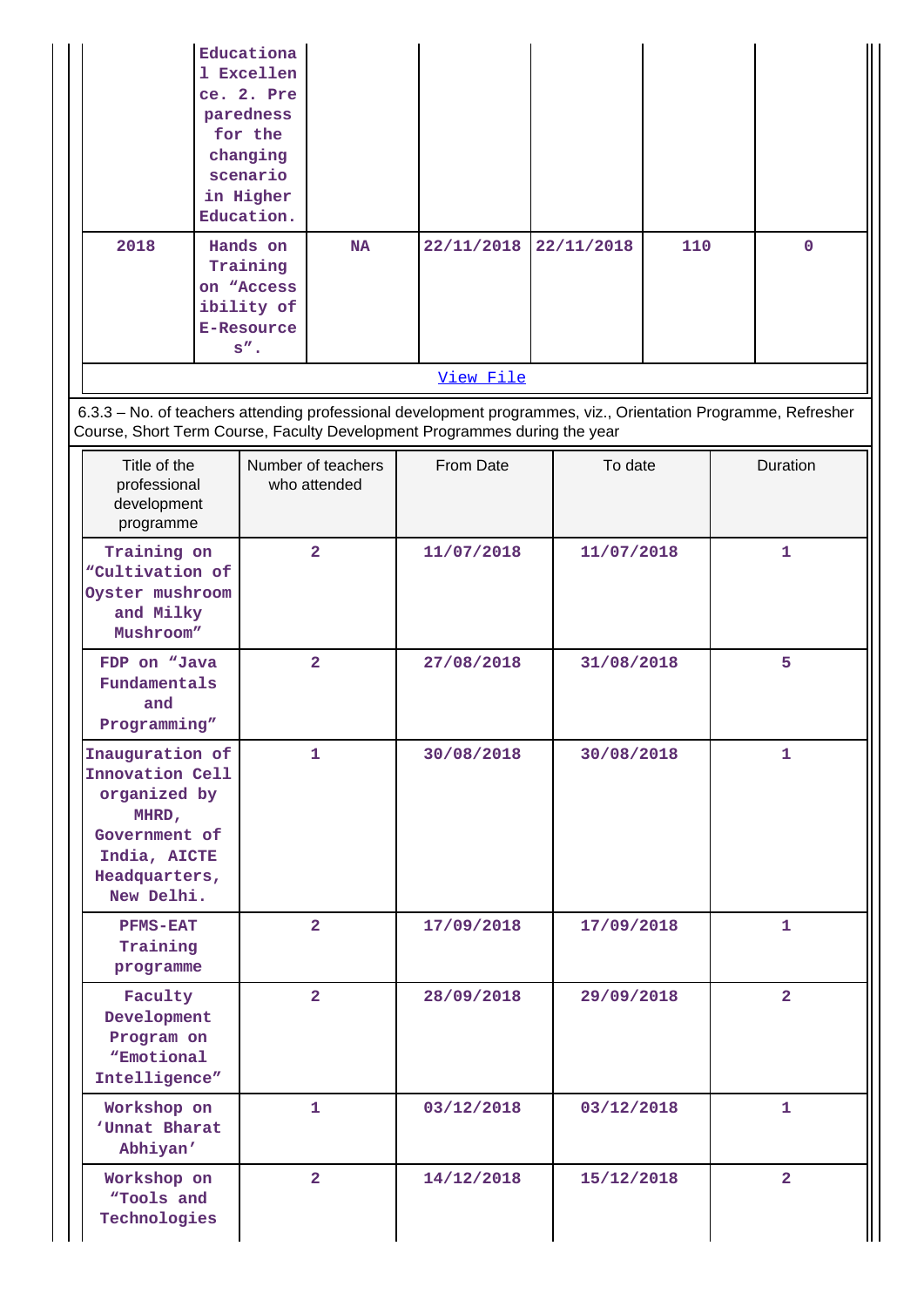| for Language<br>Processing"                                                                                                                                                                                                                                                                                                                                                                                                                                                                                                                                                                                                                                                                                                                                                                                                                                                                                       |                |                  |                                                                                                                                                                                                                                                                                                                                                                                                                                                                                          |           |            |              |                                                                                                                                                     |
|-------------------------------------------------------------------------------------------------------------------------------------------------------------------------------------------------------------------------------------------------------------------------------------------------------------------------------------------------------------------------------------------------------------------------------------------------------------------------------------------------------------------------------------------------------------------------------------------------------------------------------------------------------------------------------------------------------------------------------------------------------------------------------------------------------------------------------------------------------------------------------------------------------------------|----------------|------------------|------------------------------------------------------------------------------------------------------------------------------------------------------------------------------------------------------------------------------------------------------------------------------------------------------------------------------------------------------------------------------------------------------------------------------------------------------------------------------------------|-----------|------------|--------------|-----------------------------------------------------------------------------------------------------------------------------------------------------|
| CII Tamil Nadu<br>Principals<br>Conference-Re-<br>Imaging Higher<br>Education in a<br>Changing World                                                                                                                                                                                                                                                                                                                                                                                                                                                                                                                                                                                                                                                                                                                                                                                                              | $\mathbf{1}$   |                  | 19/12/2018                                                                                                                                                                                                                                                                                                                                                                                                                                                                               |           | 19/12/2018 |              | 1                                                                                                                                                   |
| Plastic<br><b>Pollution Free</b><br>Tamil Nadu                                                                                                                                                                                                                                                                                                                                                                                                                                                                                                                                                                                                                                                                                                                                                                                                                                                                    | $\overline{2}$ |                  | 21/12/2018                                                                                                                                                                                                                                                                                                                                                                                                                                                                               |           | 21/12/2018 |              | $\mathbf{1}$                                                                                                                                        |
|                                                                                                                                                                                                                                                                                                                                                                                                                                                                                                                                                                                                                                                                                                                                                                                                                                                                                                                   |                |                  |                                                                                                                                                                                                                                                                                                                                                                                                                                                                                          | View File |            |              |                                                                                                                                                     |
| 6.3.4 – Faculty and Staff recruitment (no. for permanent recruitment):                                                                                                                                                                                                                                                                                                                                                                                                                                                                                                                                                                                                                                                                                                                                                                                                                                            |                |                  |                                                                                                                                                                                                                                                                                                                                                                                                                                                                                          |           |            |              |                                                                                                                                                     |
| Teaching                                                                                                                                                                                                                                                                                                                                                                                                                                                                                                                                                                                                                                                                                                                                                                                                                                                                                                          |                |                  |                                                                                                                                                                                                                                                                                                                                                                                                                                                                                          |           |            | Non-teaching |                                                                                                                                                     |
| Permanent                                                                                                                                                                                                                                                                                                                                                                                                                                                                                                                                                                                                                                                                                                                                                                                                                                                                                                         |                | <b>Full Time</b> |                                                                                                                                                                                                                                                                                                                                                                                                                                                                                          |           | Permanent  |              | <b>Full Time</b>                                                                                                                                    |
| 52                                                                                                                                                                                                                                                                                                                                                                                                                                                                                                                                                                                                                                                                                                                                                                                                                                                                                                                |                | 147              |                                                                                                                                                                                                                                                                                                                                                                                                                                                                                          |           | 7          |              | 87                                                                                                                                                  |
| 6.3.5 - Welfare schemes for                                                                                                                                                                                                                                                                                                                                                                                                                                                                                                                                                                                                                                                                                                                                                                                                                                                                                       |                |                  |                                                                                                                                                                                                                                                                                                                                                                                                                                                                                          |           |            |              |                                                                                                                                                     |
| Teaching                                                                                                                                                                                                                                                                                                                                                                                                                                                                                                                                                                                                                                                                                                                                                                                                                                                                                                          |                |                  | Non-teaching                                                                                                                                                                                                                                                                                                                                                                                                                                                                             |           |            |              | <b>Students</b>                                                                                                                                     |
| Group Insurance Policy.<br>EPF is paid by the<br>Management along with the<br>faculty contribution. ESI<br>provision. Periodic<br>revision of pay scales.<br>Free transportation<br>facility. Sanction of<br>Maternity leave with<br>salary. Casual leave /<br>Medical leave. Special<br>leave for research<br>scholar. Duty leave<br>facility wherever<br>applicable. Incentives<br>for publication of<br>articles and awards<br>received. Financial<br>Support for attending<br>Programmes. Free hostel<br>accommodation. Free<br>creche for the faculty<br>children. Annual Memento.<br>Honor on Teachers day<br>Free Uniform Saree every<br>year. Free Medical camp.<br>Four wheeler driving<br>class. Supplementary<br>increment of Rs.1000/- is<br>afforded to the SLET /<br>NET exams cleared<br>teaching faculty members.<br>Supplementary increment<br>of Rs.2000/- is afforded<br>to the Ph.D., awarded |                |                  | Group Insurance Policy,<br>EPF is paid by the<br>Management along with the<br>faculty contribution.<br>ESI. One month salary as<br>Festival Bonus. Annual<br>Memento. Periodic<br>revision of pay scales.<br>Free transportation<br>facility. Sanction of<br>Maternity leave with<br>salary. Casual leave /<br>Medical leave. Free<br>creche for the staff<br>children. Two sets of<br>free uniform every year.<br>Free Medical camp. Free<br>hostel accommodation.<br>Gift for marriage |           |            |              | Group Insurance Policy,<br>Karna Donor Scholarship<br>for economically weaker<br>and sports students, Earn<br>While you learn scheme to<br>students |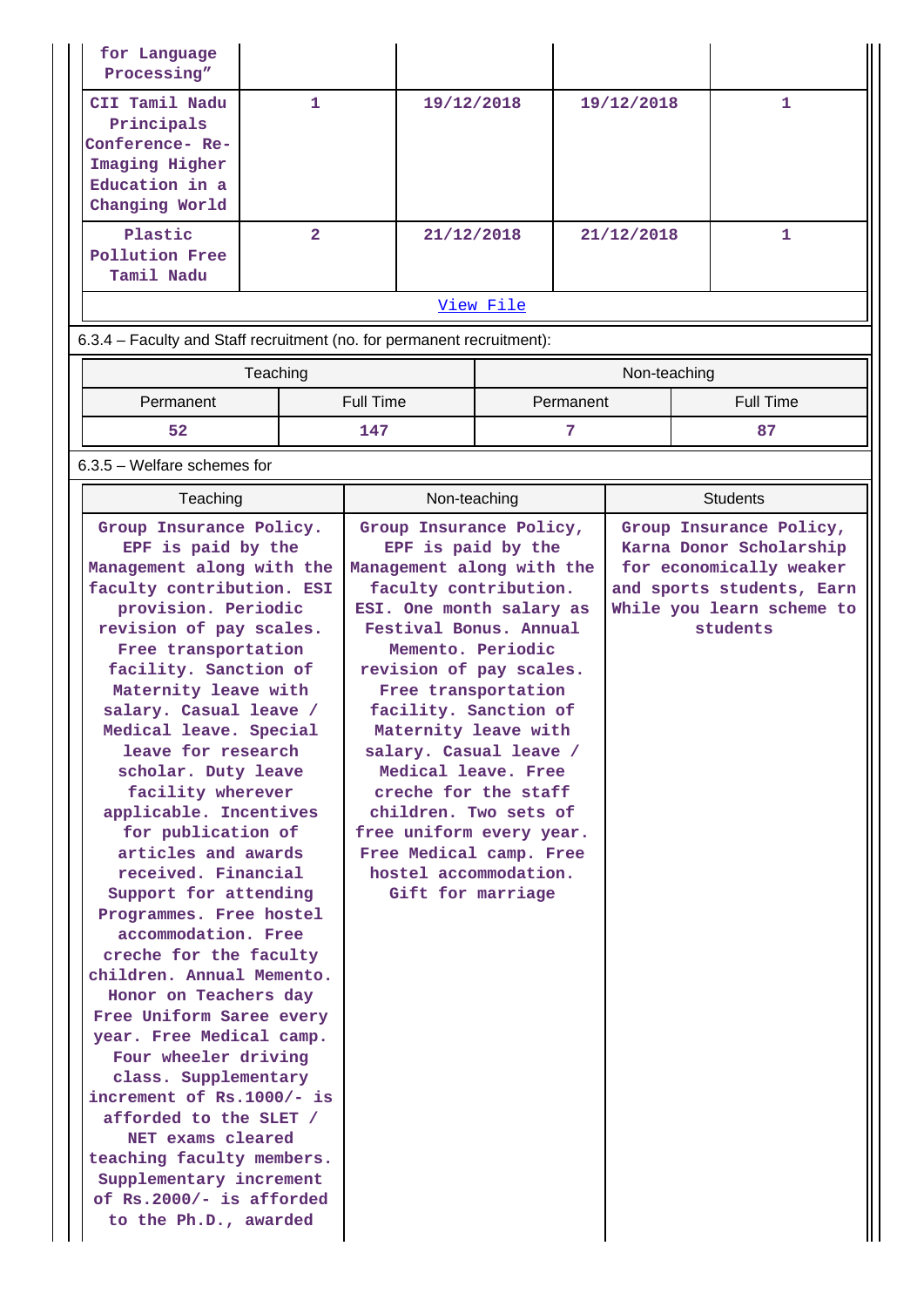**teaching faculty members. Orientation on Enhancement of ICT and Communication skill for newly joined.**

### **6.4 – Financial Management and Resource Mobilization**

6.4.1 – Institution conducts internal and external financial audits regularly (with in 100 words each)

 **Theni Melapettai Hindu Nadargal Uravinmurai, the registered Charitable Trust governs the college in financial aspects. Budget preparation, internal checking of the bills and vouchers, daily collection note, physical verification of cash etc., are done by the Accounts department. Internal verification is done by the Vice principal (Accounts) and the same is authenticated by the Principal, Secretary and Joint Secretary. The budgets of the programs, bill settlements are approved by the Management and the Income Expenditure statements are verified by the Management. Quotations are received from various parties and after comparing the price, quality and affordance, the Management fixes the party in case of purchase of lab equipment and other bulk purchases. Regular internal audit is done by the Management with the objective of effective utilisation of the funds. Any clarification of the internal audit are closed immediately with the guidance of the Management. External audit is done yearly by the External Auditor of the Management Trust and Audited statements has been duly certified. As the funds generated are properly utilised with the support of the management, till date there is no audit objection. The Utilisation certificates are also obtained from the External Auditor for the funds received from UGC, NSS, PMKVY, TNSCST etc.,**

 6.4.2 – Funds / Grants received from management, non-government bodies, individuals, philanthropies during the year(not covered in Criterion III)

| Name of the non government<br>funding agencies /individuals | Funds/ Grnats received in Rs. | Purpose |  |  |  |  |  |
|-------------------------------------------------------------|-------------------------------|---------|--|--|--|--|--|
| Nil                                                         |                               | Nil     |  |  |  |  |  |
| No file uploaded.                                           |                               |         |  |  |  |  |  |

6.4.3 – Total corpus fund generated

**00**

### **6.5 – Internal Quality Assurance System**

6.5.1 – Whether Academic and Administrative Audit (AAA) has been done?

| <b>Audit Type</b>                                                                                                                              | External  |        | Internal |            |  |  |  |
|------------------------------------------------------------------------------------------------------------------------------------------------|-----------|--------|----------|------------|--|--|--|
|                                                                                                                                                | Yes/No    | Agency | Yes/No   | Authority  |  |  |  |
| Academic                                                                                                                                       | <b>No</b> |        | Yes      | Management |  |  |  |
| Administrative                                                                                                                                 | <b>No</b> |        | Yes      | Management |  |  |  |
| 6.5.2 – Activities and support from the Parent – Teacher Association (at least three)                                                          |           |        |          |            |  |  |  |
| 1. Parents Meet organized for First year students on 25.06.2018. 2. Offer<br>suggestions on quality of amenities available in the campus       |           |        |          |            |  |  |  |
| 6.5.3 – Development programmes for support staff (at least three)                                                                              |           |        |          |            |  |  |  |
| 1. Administrative Training Programme on Tamil Typing, MS Excel and MS<br>PowerPoint and CorelDraw X7 on 28.07.2018, 04.08.2018 and 11.08.2018. |           |        |          |            |  |  |  |
|                                                                                                                                                |           |        |          |            |  |  |  |

6.5.4 – Post Accreditation initiative(s) (mention at least three)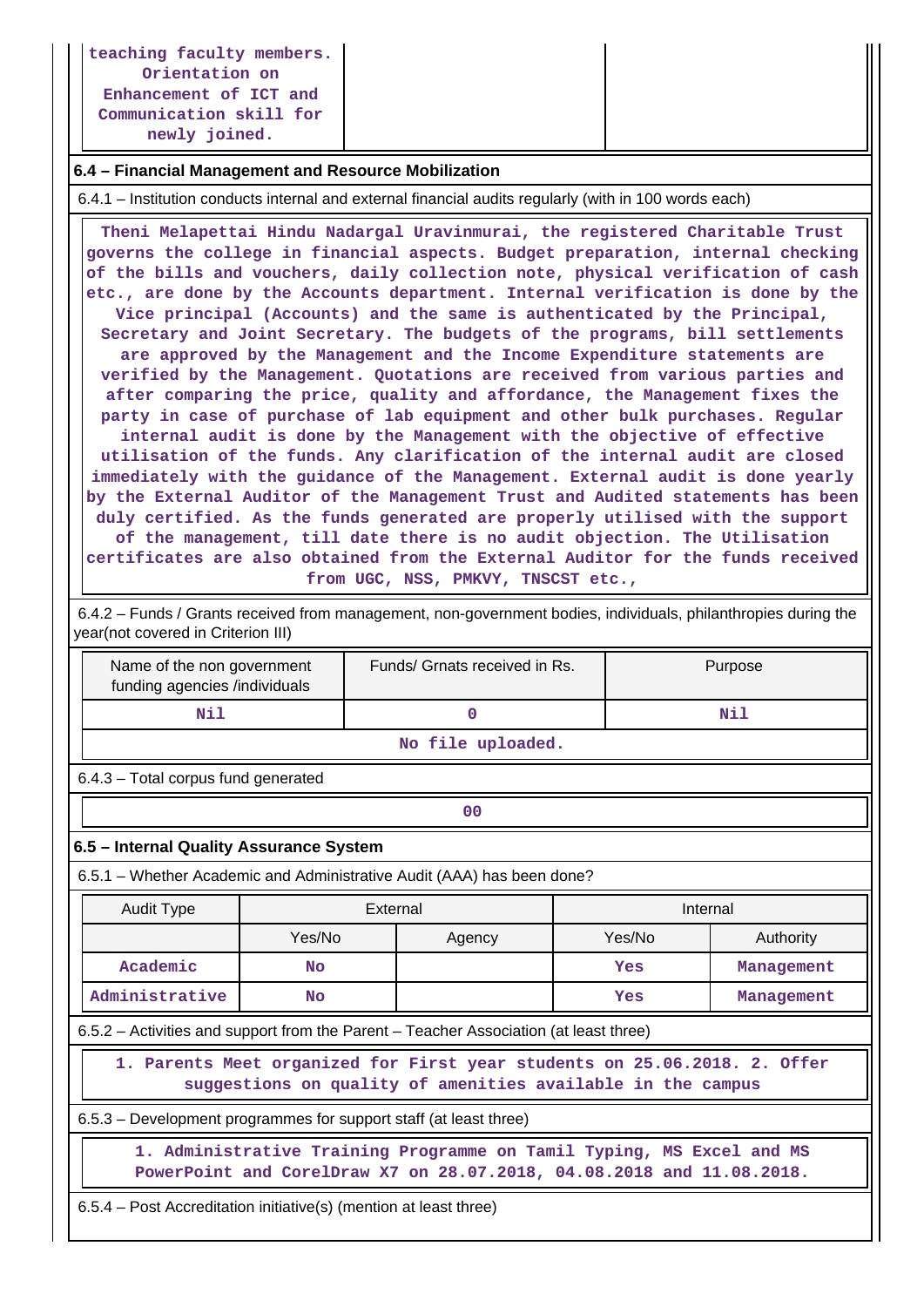**1. The library was renovated and a new reading hall with 200 seating capacity has been instituted. 25188 books are available and 101 journals are subscribed. 2. UGC guidelines have been applied in the recruitment process and more qualified faculty have been recruited. The college has 33 qualified teachers as per UGC norms. 3. A World Guinness Record on LARGEST HUMAN IMAGE OF AN EYE logo formation was tried on 12th July, 2018 on account of our Karmaveerar Kamarajar's Birthday Celebration. 4. NSCAS jointly with Vendhar TV organized a television show "Aram Seivom – Maanava maanaviyar vivatha medai "on the topic "Samuthaya valarchi saathiyamavathu nallavargalal ! vallavargalal !!"on 12.09.2018. The programme was telecasted in the Vendhar TV on 14.10.2018, 21.10.2018, 28.08.2018, 04.11.2018 and 11.11.2018. 5. Pradhan MantriKaushalVikasYojana (PMKVY) and Unnat Bharat Abhiyaan(UBA)projects are carried out. 6. Innovation Club is initiated. 7. One day Interdisciplinary International Seminar on "Women: Pathway the Nuances and Possibilities of Mediating Language and Technology" organized by Department of CA and English on 20.12.2018.**

| 6.5.5 – Internal Quality Assurance System Details |     |  |  |  |  |  |
|---------------------------------------------------|-----|--|--|--|--|--|
| a) Submission of Data for AISHE portal            | Yes |  |  |  |  |  |
| b) Participation in NIRF                          | Yes |  |  |  |  |  |
| c)ISO certification                               | Yes |  |  |  |  |  |
| d)NBA or any other quality audit                  | No  |  |  |  |  |  |

6.5.6 – Number of Quality Initiatives undertaken during the year

| Year | Name of quality<br>initiative by IQAC | Date of<br>conducting IQAC | <b>Duration From</b> | <b>Duration To</b> | Number of<br>participants |
|------|---------------------------------------|----------------------------|----------------------|--------------------|---------------------------|
| 2018 | Management<br>Review<br>Meeting       | 20/11/2018                 | 20/11/2018           | 20/11/2018         | 135                       |
| 2019 | Management<br>Review<br>Meeting       | 03/05/2019                 | 03/05/2019           | 03/05/2019         | 135                       |
| 2018 | Feedback<br>Mechanism -<br>Online     | 26/07/2018                 | 26/07/2018           | 27/07/2018         | 390                       |
| 2019 | Feedback<br>Mechanism -<br>Online     | 02/03/2019                 | 02/03/2019           | 12/03/2019         | 390                       |
| 2019 | Result<br>Analysis                    | 03/05/2019                 | 03/05/2019           | 03/05/2019         | 135                       |
| 2018 | Internal<br>Audit No. 3<br>/ 2018     | 19/07/2018                 | 19/07/2018           | 20/07/2018         | 18                        |
| 2018 | Internal<br>Audit No. 3<br>/ 2018     | 01/11/2018                 | 01/11/2018           | 02/11/2018         | 18                        |
| 2019 | Internal<br>Audit No. 1<br>/2019      | 08/01/2019                 | 08/01/2019           | 09/01/2019         | 18                        |
| 2019 | Internal<br>Audit No. 2<br>/2019      | 10/04/2019                 | 10/04/2019           | 11/04/2019         | 18                        |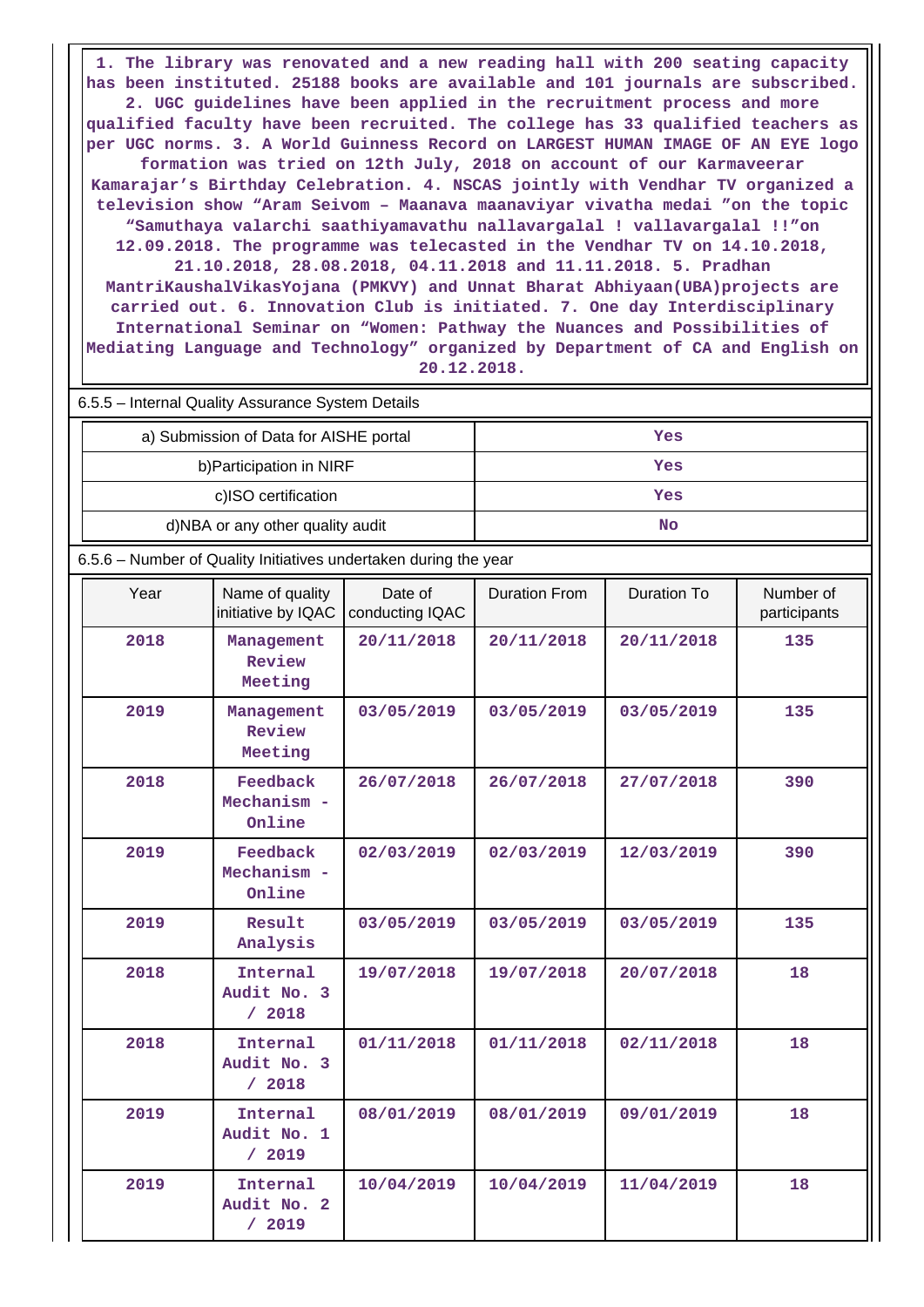| 2018                                                                                                                                                                           | Student<br>Orientation<br>programme<br>for all I<br>Year<br>Students | 27/07/2018 |            | 27/07/2018        |  | 28/07/2018 | 860         |  |  |
|--------------------------------------------------------------------------------------------------------------------------------------------------------------------------------|----------------------------------------------------------------------|------------|------------|-------------------|--|------------|-------------|--|--|
|                                                                                                                                                                                |                                                                      |            |            | No file uploaded. |  |            |             |  |  |
| <b>CRITERION VII - INSTITUTIONAL VALUES AND BEST PRACTICES</b>                                                                                                                 |                                                                      |            |            |                   |  |            |             |  |  |
| 7.1 - Institutional Values and Social Responsibilities<br>7.1.1 - Gender Equity (Number of gender equity promotion programmes organized by the institution during the<br>year) |                                                                      |            |            |                   |  |            |             |  |  |
| Title of the<br>programme                                                                                                                                                      | Period from<br>Period To<br>Number of Participants                   |            |            |                   |  |            |             |  |  |
|                                                                                                                                                                                |                                                                      |            |            |                   |  | Female     | Male        |  |  |
| Albendazole<br>tablet was<br>issued to<br>students.                                                                                                                            | 10/08/2018                                                           |            | 10/08/2018 |                   |  | 1574       | 0           |  |  |
| National Level<br>Student<br>Training<br>Programme on<br><i><b>"Financial</b></i><br>Literacy for<br>Financial<br>Inclusion".                                                  | 13/08/2018                                                           |            | 13/08/2018 |                   |  | 275        | $\mathbf 0$ |  |  |
| Awareness<br>Program on<br>"Self Defence".                                                                                                                                     | 16/08/2018                                                           |            | 16/08/2018 |                   |  | 150        | $\mathbf 0$ |  |  |
| Nutritional<br>Week<br>Celebration                                                                                                                                             | 01/09/2018                                                           |            |            | 07/09/2018        |  | 79         | $\mathbf 0$ |  |  |
| Training<br>Program on<br>"Disaster<br>Management".                                                                                                                            | 18/09/2018                                                           |            |            | 18/09/2018        |  | 400        | $\mathbf 0$ |  |  |
| Exhibition on "<br>$Self-$<br>Employment" at<br>Ammapatti.                                                                                                                     | 20/12/2018                                                           |            |            | 20/12/2018        |  | 100        | $\mathbf 0$ |  |  |
| Guest Lecture<br>on "Creating<br>Awareness on<br>Usage of Gas"<br>at Madhurapuri.                                                                                              | 20/12/2018                                                           |            |            | 20/12/2018        |  | 150        | $\mathbf 0$ |  |  |
| Interdisciplina<br>ry<br>International<br>Seminar on<br>"Women: Pathway<br>the Nuances and                                                                                     | 20/12/2018                                                           |            | 20/12/2018 |                   |  | 51         | $\mathbf 0$ |  |  |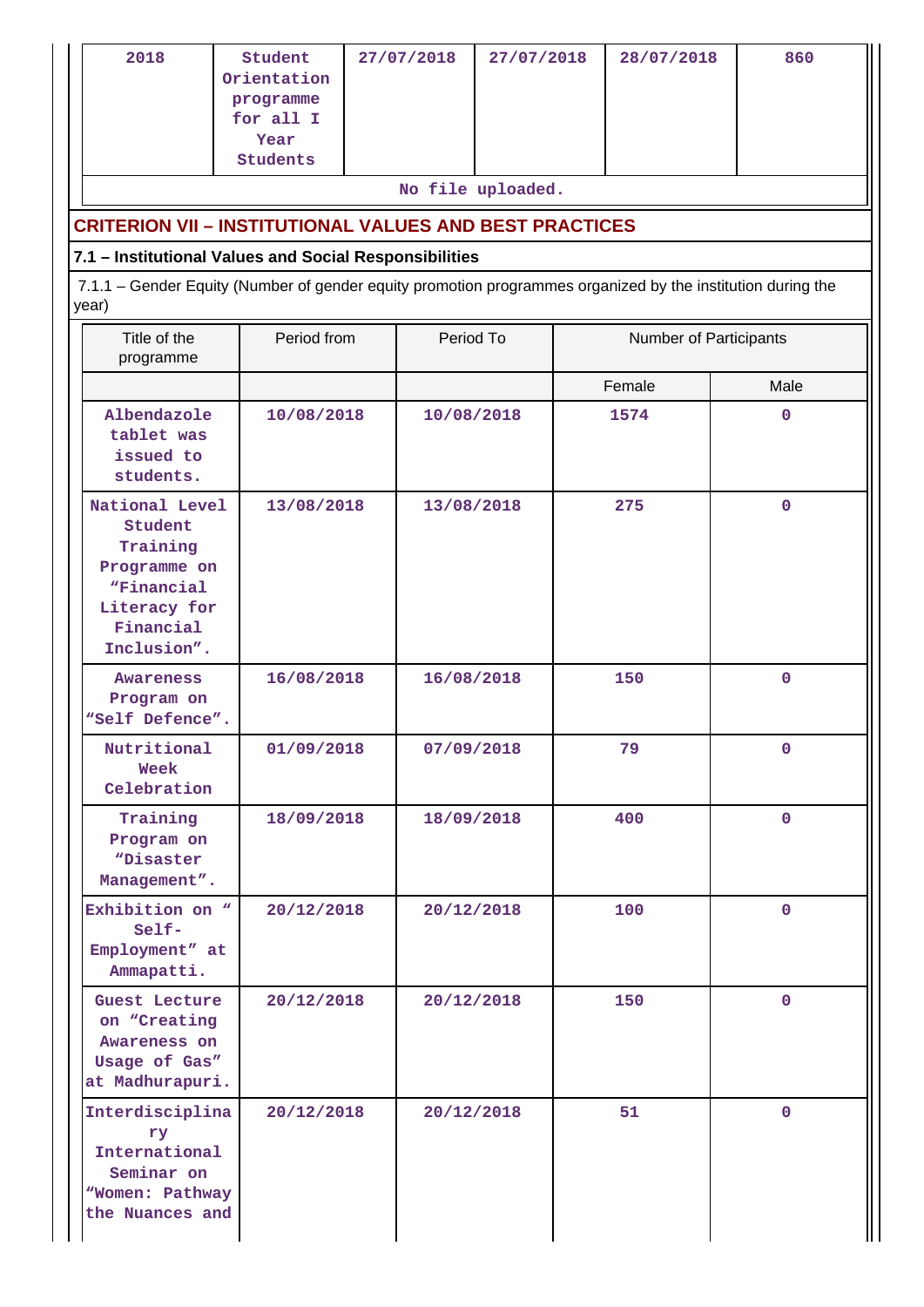| Possibilities<br>of Mediating<br>Language and<br>Technology".                                |                                                                                             |                                                                                                   |                |              |  |                       |                                                                                                                                                                    |                                                     |  |  |
|----------------------------------------------------------------------------------------------|---------------------------------------------------------------------------------------------|---------------------------------------------------------------------------------------------------|----------------|--------------|--|-----------------------|--------------------------------------------------------------------------------------------------------------------------------------------------------------------|-----------------------------------------------------|--|--|
| 7.1.2 - Environmental Consciousness and Sustainability/Alternate Energy initiatives such as: |                                                                                             |                                                                                                   |                |              |  |                       |                                                                                                                                                                    |                                                     |  |  |
| Percentage of power requirement of the University met by the renewable energy sources        |                                                                                             |                                                                                                   |                |              |  |                       |                                                                                                                                                                    |                                                     |  |  |
| 7.2kwh                                                                                       |                                                                                             |                                                                                                   |                |              |  |                       |                                                                                                                                                                    |                                                     |  |  |
| 7.1.3 - Differently abled (Divyangjan) friendliness                                          |                                                                                             |                                                                                                   |                |              |  |                       |                                                                                                                                                                    |                                                     |  |  |
| Item facilities<br>Yes/No<br>Number of beneficiaries                                         |                                                                                             |                                                                                                   |                |              |  |                       |                                                                                                                                                                    |                                                     |  |  |
|                                                                                              | Physical facilities                                                                         |                                                                                                   | <b>No</b>      |              |  |                       | 0                                                                                                                                                                  |                                                     |  |  |
|                                                                                              | Provision for lift                                                                          |                                                                                                   | Yes            |              |  |                       | $\mathbf{1}$                                                                                                                                                       |                                                     |  |  |
|                                                                                              | Ramp/Rails                                                                                  |                                                                                                   | Yes            |              |  |                       | 1                                                                                                                                                                  |                                                     |  |  |
|                                                                                              | <b>Braille</b><br>Software/facilities                                                       |                                                                                                   | <b>No</b>      |              |  |                       | 0                                                                                                                                                                  |                                                     |  |  |
|                                                                                              | <b>Rest Rooms</b>                                                                           |                                                                                                   | Yes            |              |  |                       | $\mathbf{1}$                                                                                                                                                       |                                                     |  |  |
|                                                                                              | Scribes for examination                                                                     |                                                                                                   | Yes            |              |  |                       | 1                                                                                                                                                                  |                                                     |  |  |
|                                                                                              | Special skill development<br>0<br><b>No</b><br>for differently abled<br>students            |                                                                                                   |                |              |  |                       |                                                                                                                                                                    |                                                     |  |  |
| 7.1.4 - Inclusion and Situatedness                                                           |                                                                                             |                                                                                                   |                |              |  |                       |                                                                                                                                                                    |                                                     |  |  |
| Year                                                                                         | Number of<br>initiatives to<br>address<br>locational<br>advantages<br>and disadva<br>ntages | Number of<br>initiatives<br>taken to<br>engage with<br>and<br>contribute to<br>local<br>community | Date           | Duration     |  | Name of<br>initiative | <b>Issues</b><br>addressed                                                                                                                                         | Number of<br>participating<br>students<br>and staff |  |  |
| 2018                                                                                         | $\mathbf{1}$                                                                                | $\mathbf 0$                                                                                       | 01/11/201<br>8 | $\mathbf{1}$ |  | Tree plan<br>tation   | Greening<br>of the<br>land. To<br>improve<br>the<br>number of<br>trees or<br>plants<br>and<br>maintain<br>the CO2 s<br>equestrat<br>ion and<br>improve<br>rainfall | 155                                                 |  |  |
| 2019                                                                                         | $\mathbf{1}$                                                                                | $\mathbf 0$                                                                                       | 12/01/201<br>9 | $\mathbf{1}$ |  | River<br>cleaning     | The<br>Veerappa<br>Ayyanar<br>temple<br>river was<br>cleaned.                                                                                                      | 52                                                  |  |  |
|                                                                                              | No file uploaded.                                                                           |                                                                                                   |                |              |  |                       |                                                                                                                                                                    |                                                     |  |  |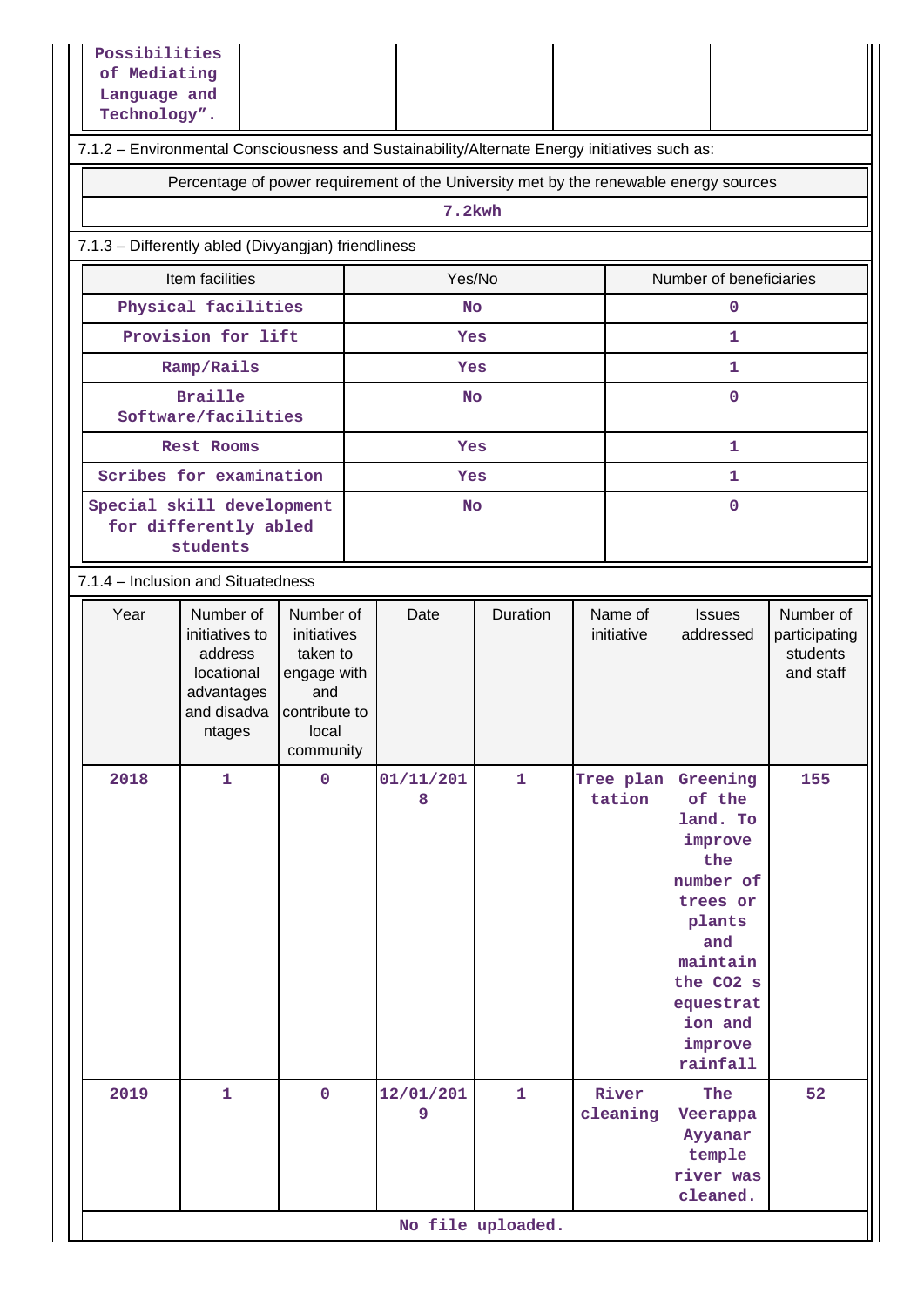| 7.1.5 - Human Values and Professional Ethics Code of conduct (handbooks) for various stakeholders                                                                                                                                                                                                                        |  |                      |                                                |                        |                                                                                             |  |  |  |
|--------------------------------------------------------------------------------------------------------------------------------------------------------------------------------------------------------------------------------------------------------------------------------------------------------------------------|--|----------------------|------------------------------------------------|------------------------|---------------------------------------------------------------------------------------------|--|--|--|
| Date of publication<br>Follow up(max 100 words)<br>Title                                                                                                                                                                                                                                                                 |  |                      |                                                |                        |                                                                                             |  |  |  |
| No Data Entered/Not Applicable !!!                                                                                                                                                                                                                                                                                       |  |                      |                                                |                        |                                                                                             |  |  |  |
| 7.1.6 - Activities conducted for promotion of universal Values and Ethics                                                                                                                                                                                                                                                |  |                      |                                                |                        |                                                                                             |  |  |  |
| Activity                                                                                                                                                                                                                                                                                                                 |  | <b>Duration From</b> | Duration To                                    | Number of participants |                                                                                             |  |  |  |
| Yoga Day<br>Celebration                                                                                                                                                                                                                                                                                                  |  | 18/06/2018           | 18/06/2018                                     |                        | 560                                                                                         |  |  |  |
| World Population<br>Day                                                                                                                                                                                                                                                                                                  |  | 11/07/2018           | 11/07/2018                                     |                        | 500                                                                                         |  |  |  |
| Independence Day                                                                                                                                                                                                                                                                                                         |  | 15/08/2018           | 15/08/2018                                     |                        | 350                                                                                         |  |  |  |
| Commerce Day                                                                                                                                                                                                                                                                                                             |  | 16/08/2018           | 16/08/2018                                     |                        | 400                                                                                         |  |  |  |
| World Entrepreneurs<br>Day                                                                                                                                                                                                                                                                                               |  | 21/08/2018           |                                                | 21/08/2018             |                                                                                             |  |  |  |
| Nutritional Week<br>Celebration                                                                                                                                                                                                                                                                                          |  | 01/09/2018           | 01/09/2018                                     |                        | 2000                                                                                        |  |  |  |
| Joy of giving                                                                                                                                                                                                                                                                                                            |  | 02/10/2018           | 02/10/2018                                     |                        | 153                                                                                         |  |  |  |
| World Space Week<br>Celebration                                                                                                                                                                                                                                                                                          |  | 04/10/2018           | 04/10/2018                                     |                        | 300                                                                                         |  |  |  |
| Enrico Fermi<br>Birthday<br>Celebration                                                                                                                                                                                                                                                                                  |  | 08/10/2018           | 08/10/2018                                     |                        | 384                                                                                         |  |  |  |
| Cloud Literacy Day                                                                                                                                                                                                                                                                                                       |  | 10/10/2018           | 10/10/2018<br>72                               |                        |                                                                                             |  |  |  |
|                                                                                                                                                                                                                                                                                                                          |  |                      | View File                                      |                        |                                                                                             |  |  |  |
| 7.1.7 - Initiatives taken by the institution to make the campus eco-friendly (at least five)                                                                                                                                                                                                                             |  |                      |                                                |                        |                                                                                             |  |  |  |
| Bicycles The students and staff are motivated to use the public transport to<br>others use college bus. Five faculty among the 137 only use their own two-                                                                                                                                                               |  |                      | wheelers and the others use the college buses. |                        | avoid release of carbon dioxide. There are 34 students who come by walk and the $\parallel$ |  |  |  |
| Public transport As the college lies interior and has little access to the<br>public transport, the management has provided transport facilities. The<br>students commute the buses from luke and corner of the Theni district. There<br>are 38 buses and 50 trips are taken to commute the students to the college from |  |                      | their homes and back in the evening.           |                        |                                                                                             |  |  |  |
| Pedestrian friendly roads The campus is completed structured with paver block<br>roads and thar roads and the students and faculty members find ease in walking                                                                                                                                                          |  |                      |                                                |                        |                                                                                             |  |  |  |

**throughout the campus.**

**Plastic free zone Trees and plants are planted around the blocks and roads. Use of plastic bags is prohibited within the campus. Aluminum foil containers are used for packaging in the canteen. Plastics are avoided to the extent within the campus.**

**Paperless office Internet facility is available within the college premises and emails and whatsapp group are used as an effective mode of paperless office. Students are sent SMS for important intimations.**

**Green landscaping with trees and plants In the sprawling area the college has totally 349 trees and 569 plants making the campus green. A green club functions taking care of the flora within the campus. To keep up the pace of greeneries gardeners are available, who nourish and take care of the plants in**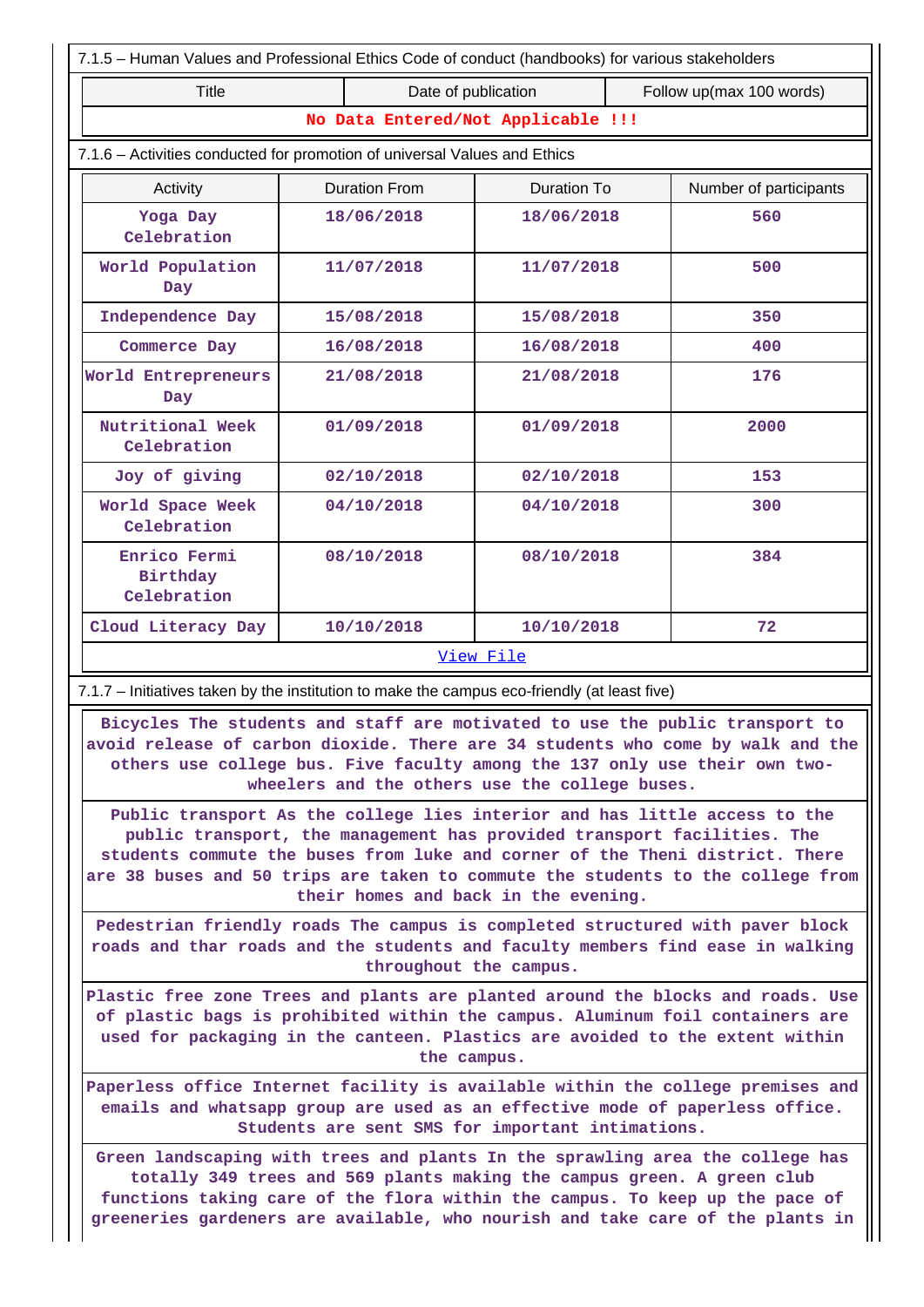**the campus. An herbal garden of 201 plants with 42 types of medicinal plants are available. Students are involved in sapling plantations and they voluntarily do plantation at important days like Ramanujar Birthday. Our greeneries concentrate more on CO2 sequestrations and hence we can find 121 neem trees, 56 teak plants which are reported to sequester carbon dioxide to the maximum. Other trees like Indian badam, coconut, peepal, Pongamia, Peltophorum, tree jasmine, Cassia, Royal palm and Mango are found in the college premises. Plants like Yellow oleander, Nerium oleander are found within the campus making it look pleasant and they also play a role in the CO2 sequestrations.**

#### **7.2 – Best Practices**

#### 7.2.1 – Describe at least two institutional best practices

 **Best Practice I : "College Bazaar" Objective of the Practice Conduction of College Bazaar by the EDC provides an opportunity to enhance the entrepreneurial skills among the students. It also helps to market the products produced by SHG members in Theni District. Hence we practice with the objectives as, To develop team spirit among the students To enhance their marketing skills To inculcate the entrepreneurial skill among students To get an insight on advertising their products To learn to make a living with the availabilities To prepare income and expenditure account statement The Context NSCAS strongly focuses on the development of students of the rural background in all fields either as an employee or as an employer. The college bazaar is an avenue to develop the entrepreneurial skill among the students and provides a platform for the SHGs to showcase their products. It helps in showcasing and selling their products. It is also a venue for meeting the customers directly and gathering information on the modern trend in the market and requirements of**

**the customers. The Practice The bazaar is a testing arena for young entrepreneurs. The students are informed about the bazaar well ahead and they are given sufficient time to register for the same. According to the category of the product to be sold and the number of participants for the stall, the students are pooled into groups and allotted numbers. One hundred rupees is collected as the registration fee for each stall. The students are allowed to bring their products and sell it on all the days of the bazaar or even for a single day. The MBA students conduct games of fortune in the bazaar to make it**

**livelier. There is a temporary banking system operated by the Management studies students for lending loan to the students to purchase their needs without hindrance by surrendering their student ID card. The student can return the borrowed amount in 24 to 48 hours. Evidence of success The students enjoy the program and its success is observed through the feedbacks. The students experienced happiness, disappointments and found it challenging in facing this new jonor of sales and purchase. They learn a lot of entrepreneurial skills and are involved in tactic marketing of their products. The students develop patience in handling crowded customers, queries on their products and able to handle people. Problems encountered and Resources Required The students can be given more time on preparation for the products to be sold. They can analyze the dates of the bazaar well in advance and prepare for selling their own**

**products, which would be of great use. They should learn more in fixing the selling price for their products. Notes The EDC motivates the students by conducting awareness programs, workshops and guest lectures. The highlight of the EDC is "College Bazaar". It is welcomed by all the students and results in effort put for the stall installation and clearing the stock put in for the three days. The students actively involved in developing their marketing and selling skills with effective participation and by choosing the products to be sold. College bazaar strengthens the budding professionals and creates an interest in starting their own ventures. It is a great pathway to selfemployment and opens the minds by standing as a gateway for innovation in**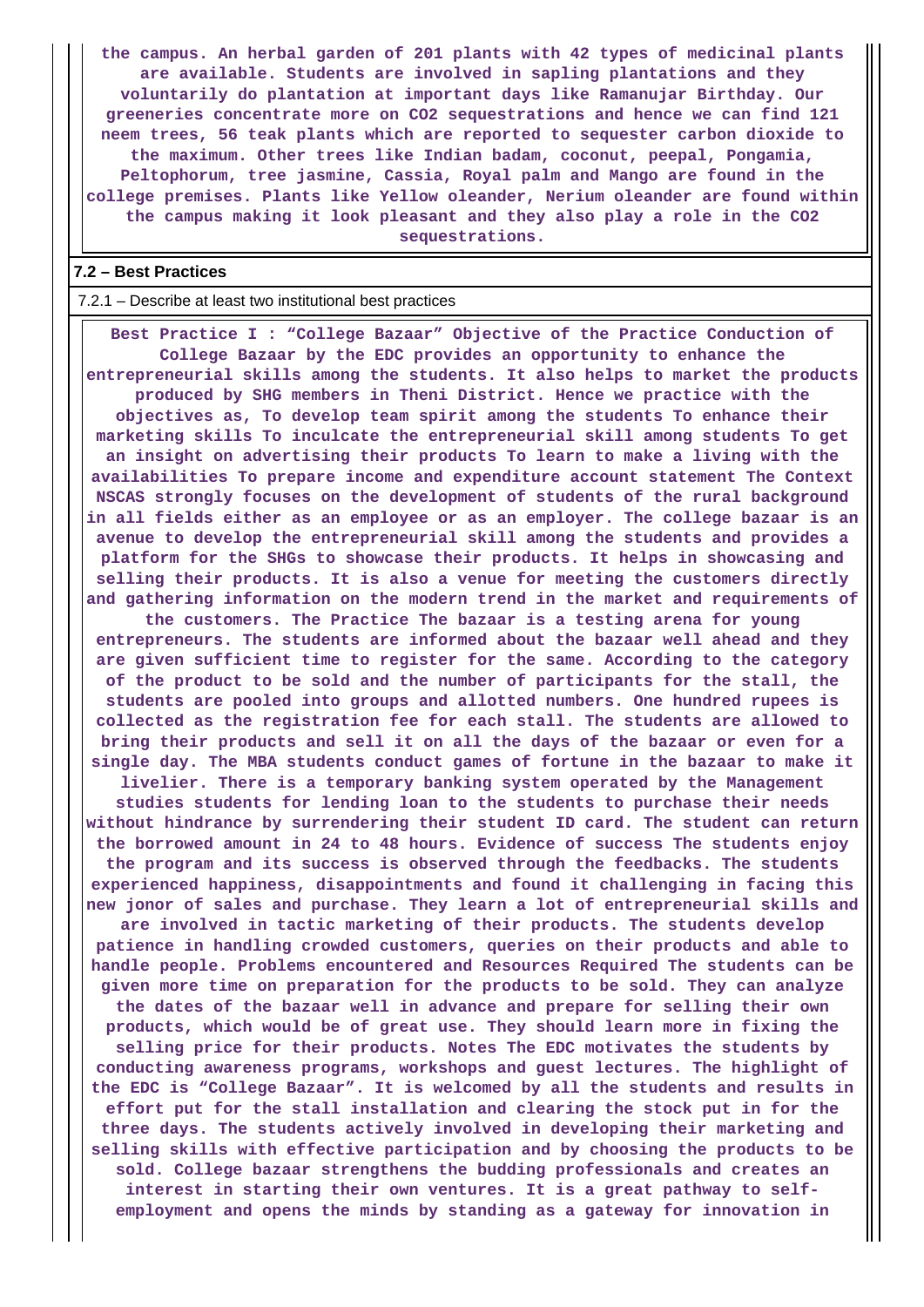**business. As Dr.APJ.Abdul Kalam states "the education system should highlight the importance of entrepreneurship and prepare the students right from college and school to get oriented towards setting up of enterprises which will provide them creativity, freedom and ability to generate wealth", the college focuses on women empowerment through entrepreneurship development. Best Practice II : "Quizzes competitions – Library" Objective of the Practice To develop the basic general knowledge in the students To inculcate team spirit To encourage their perseverance and hard work To make them responsible NSCAS builds character and knowledge through various activities. The library plays a predominant role in being the source of knowledge hunter. The library extends its hand towards knowledge building through various activities like "Knowledge Board Test" and "Brain Enigma – Open Book Quiz Competition". The Context "A Library is the delivery room for the birth of ideas, a place where history comes to life" Library plays a vital role in building an educated and socially responsible community. The books can eradicate ignorance and find new ideas for innovations. The college has a central library with 24000 number of books and journals. The NSCAS TMHNU Centenary Library stands as a platform for grooming the students through its distinctiveness. The library conducts two distinctive quiz programs – "Knowledge Board" and "Brain Enigma" which involves the students and kindles their thirst to hunt for knowledge. The Practice NSCAS library, the learning resource, actively involves in the conduction of orientation programs, lectures on the awareness of library usage. They also celebrate Library Week every year to enhance the Library usage. Mock exams are conducted for the competitive examinations like TNPSC Group IV, IBPS exam and UGC NET/SET Coaching). To make the students livelier two quiz competitions are practiced regularly. The practice involves i. Knowledge Board Knowledge board is a green board which consist of 5 to 7 questions daily. The departments are allotted 15 days in a cyclic order to prepare the Knowledge Board. The departments change the questions daily. The students will have to note down these question all throughout the year. The library at the end of the year will conduct a test with the questions which were displayed throughout that year. Top fifteen students are awarded prizes in the Annual Day. The knowledge board brings out a responsibility within the student to note down the questions daily, so that she will be able to face the final test with ease. The students are found enjoying noting down the questions and answers, as the questions and its pattern vary from department to department. It kindles the passion for learning new concepts and builds a foundation on the basis and current affairs among the students, aiding them in facing competitive exams with ease. ii. Brain Enigma Brain Enigma is an open book quiz competition held by the Library for all the department students. The students are allowed to participate in teams. A team comprises of seven students of the same department but can be of any class. Three teams from each department can register for the competition. The competition is conducted on a day for three hours at a stretch. The students are assembled at the library. They will be given a set of 400 question from different area like General science (20), Indian Polity (20), Economic Affairs of India (20), History and Culture of India (20), Geography (India and the World) (20), Computer Awareness (20), Indian National Movement (20), Agricultural Environment (20), Sports Games (20), Marketing Aptitude (20), General Intelligence and Reasoning (25), Quantitative Aptitude (20), English Language (25), English Language (25) and General Tamil (100). The students will be given two hours of timing to utilize the library books to surf and search for the answers. In the last one hour the students are allowed to utilize the internet lab, digital library or get answers from any faculty within the campus. The faculty members can help any student from any team when approached. The winning team is awarded with prizes in the Annual Day. The quiz competition has created a big impact among students. They voluntarily participate and it helps in developing team spirit and sportiveness. Evidence of success The students are prepared for the future and are involved in learning leadership**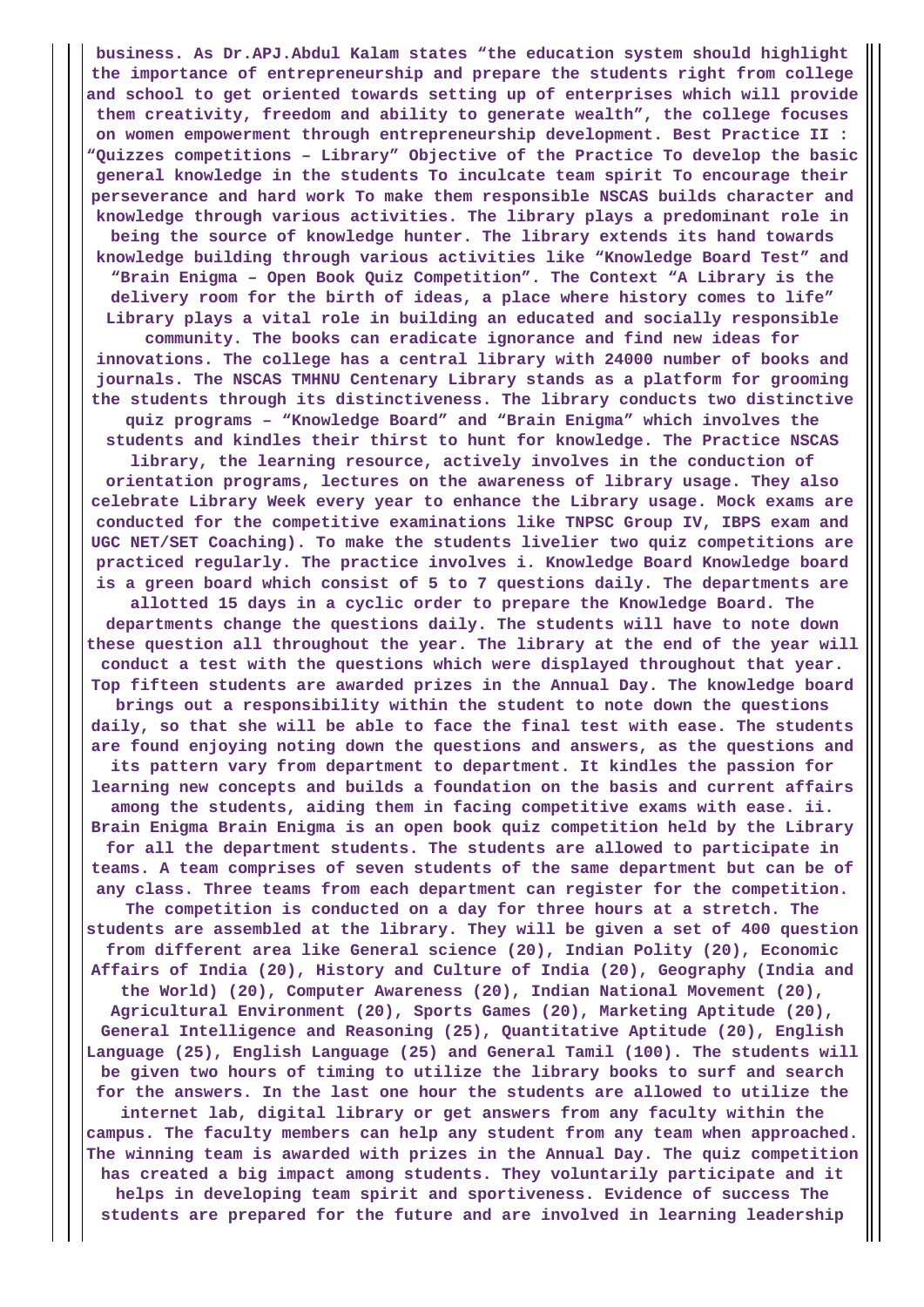**and team spirit. The outcome of these quizzes are Quenching thirst Expanding knowledge Making new friends Experiencing joy of success Lucrative prizes The students develop their skills and learn the current affairs and improve their time management skills. Assessment through quiz is always beneficial in assessing the student at a short duration with measurable knowledge, skills and abilities. Quizzes are a type of teaching methodology and has the highest impact among the learning outcomes. The students get trained with the basic questions and brush up their general knowledge which helps them participate in the quiz competitions held in the intercollegiate and national level competitions. There are 63 students who have participated in the Quizzes (30 programs) conducted in various places and 31 winners among them. This stands as a start for the evidence of success in this assessment period and there are miles to go with its achievements heading the road. Problems encountered and Resources Required The students find it a short span of time to answer the questions in the Brain Enigma. They usually prefer surfing the internet for a quicker search process but the duration to use the internet is shortened to make them familiarize to search through books. In regard of the Knowledge Board, students with shear interest make through the quiz by noting down the questions daily and benefiting out of it.**

 Upload details of two best practices successfully implemented by the institution as per NAAC format in your institution website, provide the link

[http://nscollege.org.in/wp](http://nscollege.org.in/wp-content/uploads/2020/02/7.2.1%20with%20front%20page_compressed.pdf%20)[content/uploads/2020/02/7.2.1%20with%20front%20page\\_compressed.pdf%20](http://nscollege.org.in/wp-content/uploads/2020/02/7.2.1%20with%20front%20page_compressed.pdf%20)

#### **7.3 – Institutional Distinctiveness**

 7.3.1 – Provide the details of the performance of the institution in one area distinctive to its vision, priority and thrust in not more than 500 words

 **Logo are the face of the event or a company or organization. They are unique and used to create a public identity and recognition. Logo are formed to create a social awareness among the students and the public by making them remember the event logo and its importance. They also play a vital role as They can easily grab attention. Creates a strong first impression Foundation for the occasions identity It stands in the memory for long. Vision Logo formation mark a social responsibility in the student community and impregnate the importance of being socially responsible. Priority "You can't escape the responsibility of tomorrow by evading it today" – Abraham Lincoln. Students are involved in creating logos and representing the logo. It has created a public awareness of the event and stands in the minds for a longer duration. The students learn team spirit, leadership, patience, helping tendency and perseverance. The logos will stand in their memories for their lifetime. The students show enthusiasm and feel happy on being a part of the activity. Logos on - World Cancer Day, National Voter's Day, Human Eye – Donate Eyes, International Yoga Day celebration, Women's Day celebration, Handloom Day Celebration, Pongal Day Celebration, World Aids Day, Clean India and Independence Day Celebration are the logo formation represented by students in the assessment period. Logos depicting Clean India movement played a vital role in reaching the Swachh Bharath Scheme to the students. The logo insisted the students to take up the message of clean up the streets, roads, and infrastructures of the cities, towns, urban and rural cities in India. A Guinness World record attempt on the largest human eye image was done on 12.07.2018, 2500 students from NSCAS has participated in the logo formation. The students worked hard to achieve the formation in twenty minutes duration. The students were representing the team spirit for the upcoming "Kamarajar's Birthday celebration" to be held on 15.07.2018. The motto donate eyes was the theme the institution aimed at taking home by the end of the session. "One Eye donation can make two blind people see". International Yoga Day was one logo formation that was welcome by the**